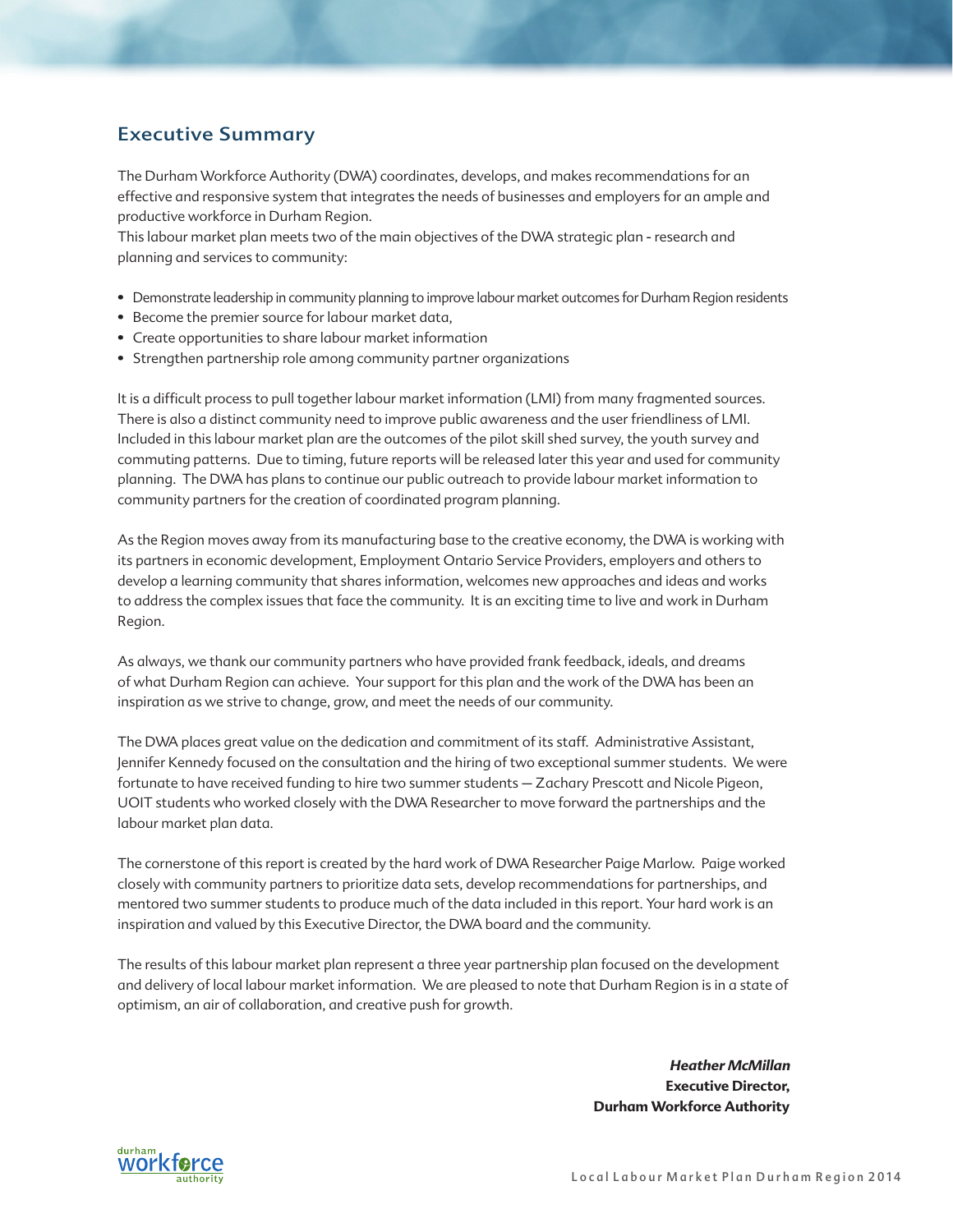# **Contents**

# Tables

| Table 1: Census Population and Percentage Change Durham Region and Ontario   p.5           |  |
|--------------------------------------------------------------------------------------------|--|
|                                                                                            |  |
|                                                                                            |  |
|                                                                                            |  |
| Table 5: Top Ten regions, Net migration to and from Durham region, 2006-2011               |  |
| Table 6: Number of employers by employee size range, June 2013 to June 2014                |  |
| Table 7: Durham Change in the Number of employers, by industry and by firm size,           |  |
|                                                                                            |  |
| Table 8: Durham, Change in employment by industry sector, June 2013 to June 2014  p.16     |  |
| Table 9: Durham, Top 10 industry sub-sectors with increase in SME employment,              |  |
|                                                                                            |  |
| Table 10: Durham, Top 10 industry sub-sector with decrease in SME employment,              |  |
|                                                                                            |  |
| Table 11: Employment by education, Population 15 and over, Durham Region  p.19-20          |  |
|                                                                                            |  |
|                                                                                            |  |
| Table 14: Number and percent of part- and full-time employees and hours worked  p.24       |  |
| Table 15: Essential Skills Comparison Skillshed, Durham Region Youth Survey  p.24          |  |
| Table 16: Rating from 1 (poor) to 7 (excellent) the availability and ease of companies are |  |
|                                                                                            |  |
|                                                                                            |  |
| Table 18: Rating from 1 (poor) to 7 (excellent) the availability of services in            |  |
|                                                                                            |  |
| Table: 19: Rating from 1 (poor) to 7 (excellent) the quality of services in                |  |
|                                                                                            |  |
|                                                                                            |  |
|                                                                                            |  |

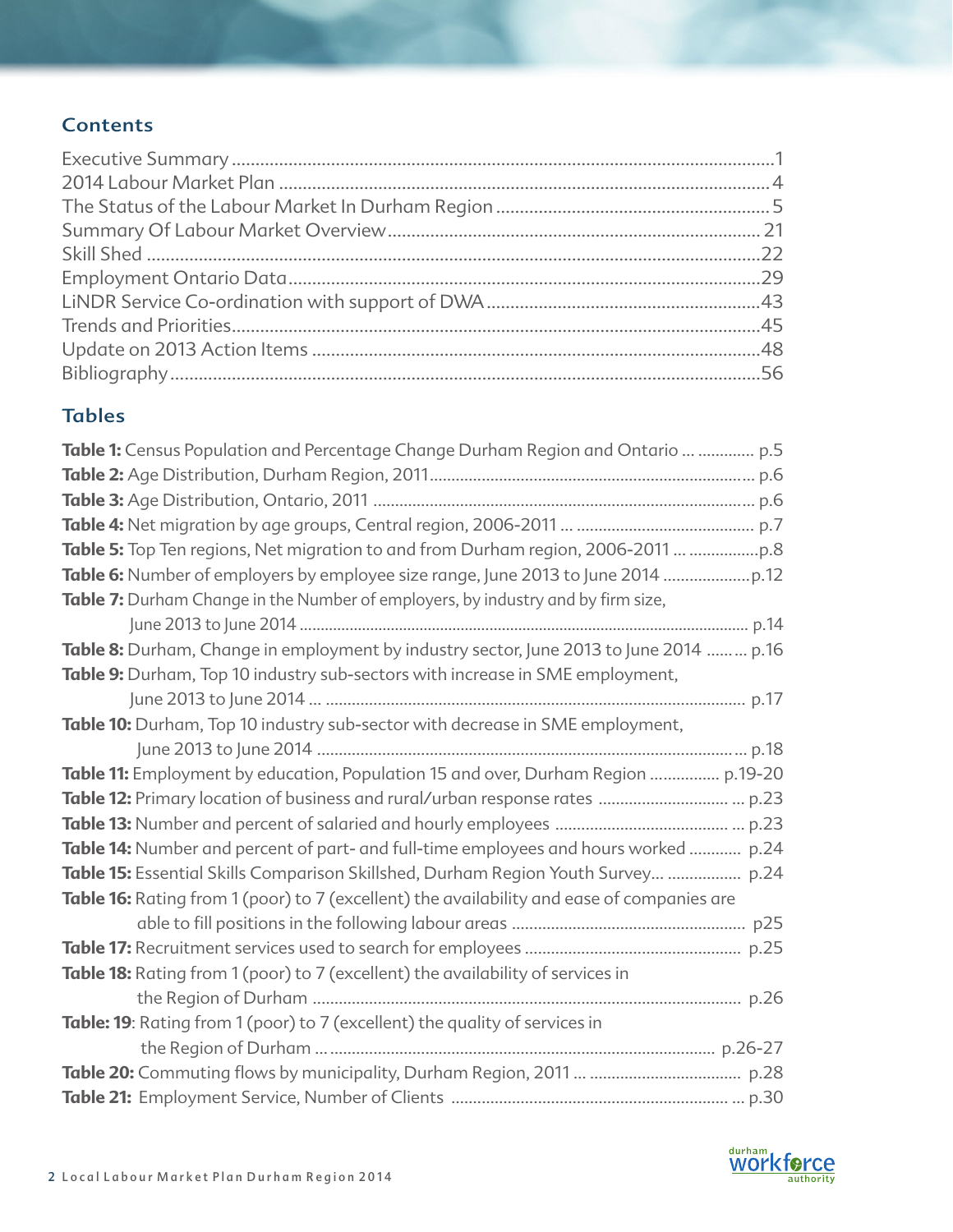| Table 25: Employment Services, Clients by Internationally trained professionals  p.31      |
|--------------------------------------------------------------------------------------------|
|                                                                                            |
|                                                                                            |
| Table 28: Employment Services, Clients by Length of time out of employment/training   p.32 |
|                                                                                            |
| Table 30: Employment Services, Clients by Employment and training outcomes   p.33          |
| Table 31: Employment Services, Clients by Training and education outcomes  p.34            |
|                                                                                            |
|                                                                                            |
|                                                                                            |
|                                                                                            |
|                                                                                            |
|                                                                                            |
|                                                                                            |
|                                                                                            |
|                                                                                            |
|                                                                                            |
|                                                                                            |
|                                                                                            |
|                                                                                            |
|                                                                                            |

# **Charts**

| <b>Chart 1:</b> Unemployment rates, residents aged 15-24 years old and 25 years and older,   |
|----------------------------------------------------------------------------------------------|
| <b>Chart 2:</b> Ratio of youth (15-24 year olds) to adult (25 years and older) unemployment, |
| <b>Chart 3:</b> Not in labour force (x1000), Oshawa CMA,                                     |
| <b>Chart 4:</b> Part-time employment (x1000), Oshawa CMA,                                    |
| <b>Chart 5:</b> Full-time employment (x1000), Oshawa CMA,                                    |

The material contained in this report has been prepared by The Durham Workforce Authority and is drawn from a wide variety of sources considered to be reliable. We make no representation or warranty, express or implied, as to its accuracy or completeness.In providing this material, The Durham Workforce Authority does not assume any responsibility or liability.

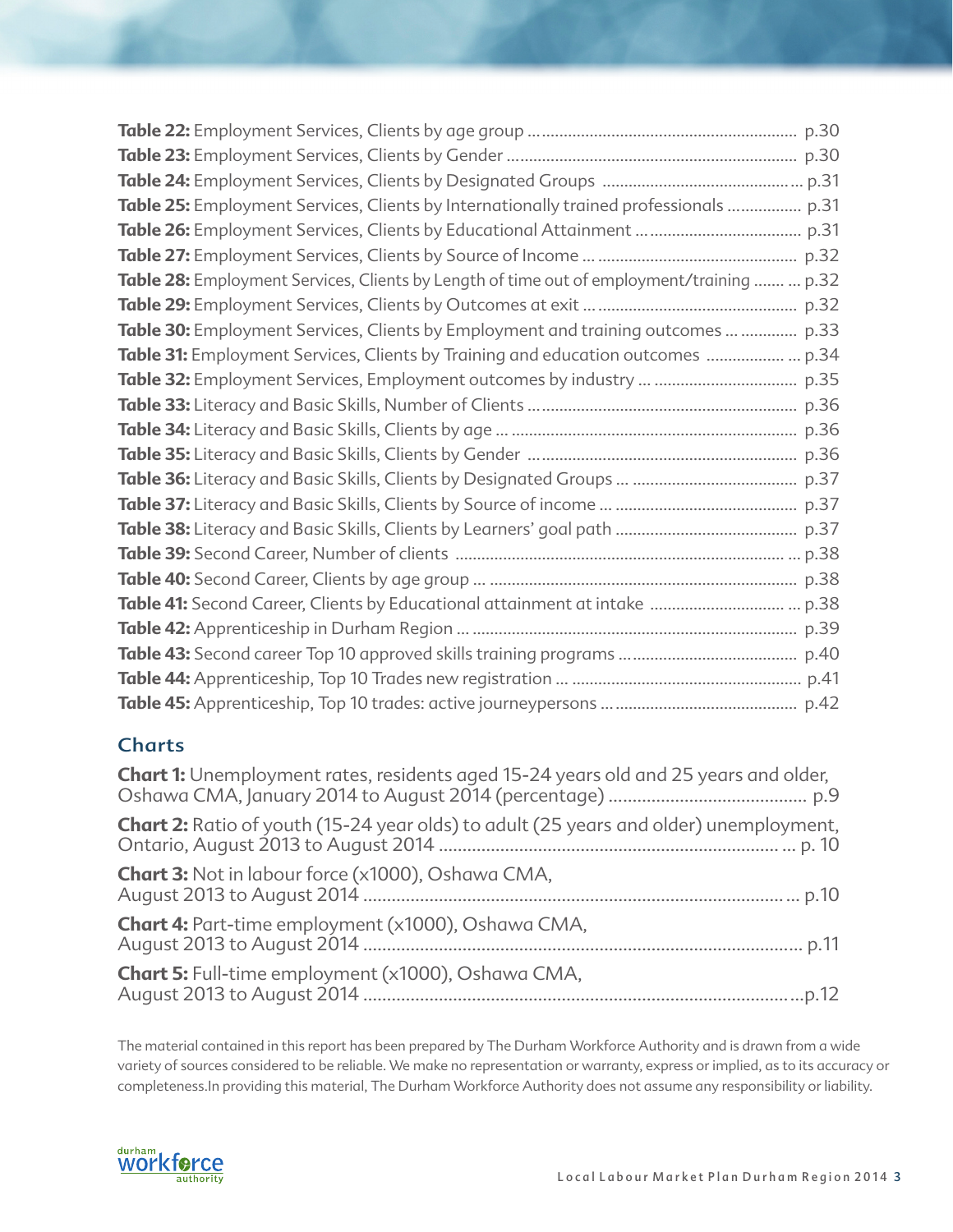# 2014 Labour Market Plan

## **Expected outcomes**

Identification of new, different, or emerging labour market needs or gaps that require attention

- Better coordination between employer needs and providers of employment/training services to the benefit of individual workers, business and communities
- Better coordination between labour market and economic and business planning strategies
- Identify local priorities

# DWA Vision

The Durham Workforce Authority will be the acknowledged provider of local workforce information and champion of workforce development initiatives unique to Durham Region.

# DWA Mission

- To produce and offer comprehensive Labour Market Information to our wstakeholders.
- To facilitate workforce solutions by engaging community partners and employers.
- To encourage development and maintenance of a sustainable and dynamic workforce.

# Methodology

The Labour Market Plan draws on Statistics Canada data and broad academic literature to present a conceptual and empirical profile of Durham Region's labour market.

A combination of methodologies inform this report including ongoing data analysis both on significant employment sectors, emerging and critical issues, collecting and analyzing information from stakeholders (including municipal, provincial governments, academic institutions, sector councils, industry groups, and associations, community agencies, and employers) direct feedback at consultations and events, and on line surveys.

# Labour Force Survey

The Labour Force Survey provides estimates of employment and unemployment which are among the most timely and important measures of performance of the Canadian economy. With the release of the survey results only 13 days after the completion of data collection, the LFS estimates are the first of the major monthly economic data series to be released.

# Canadian Business Patterns

The Canadian Business Patterns (CBP) database is released semi-annually and contains data that reflect counts of business establishments as of December 2012 by:

- nine employment size ranges
- geography groupings: province/territory, census division, census metropolitan area and census agglomeration, and
- North American Industry Classification System (NAICS)

In addition to the statistics available through Workforce Planning Ontario, our labour market information comes from reports and publications, OMAFRA, Community Development Council Durham, the Literacy Network of Durham Region, Region of Durham Planning Department, and the Local Diversity and Immigration Partnership Council. Additionally, several key informant consultations that are conducted throughout the year are an important source of information, as are the events and conferences we either organize or attend.

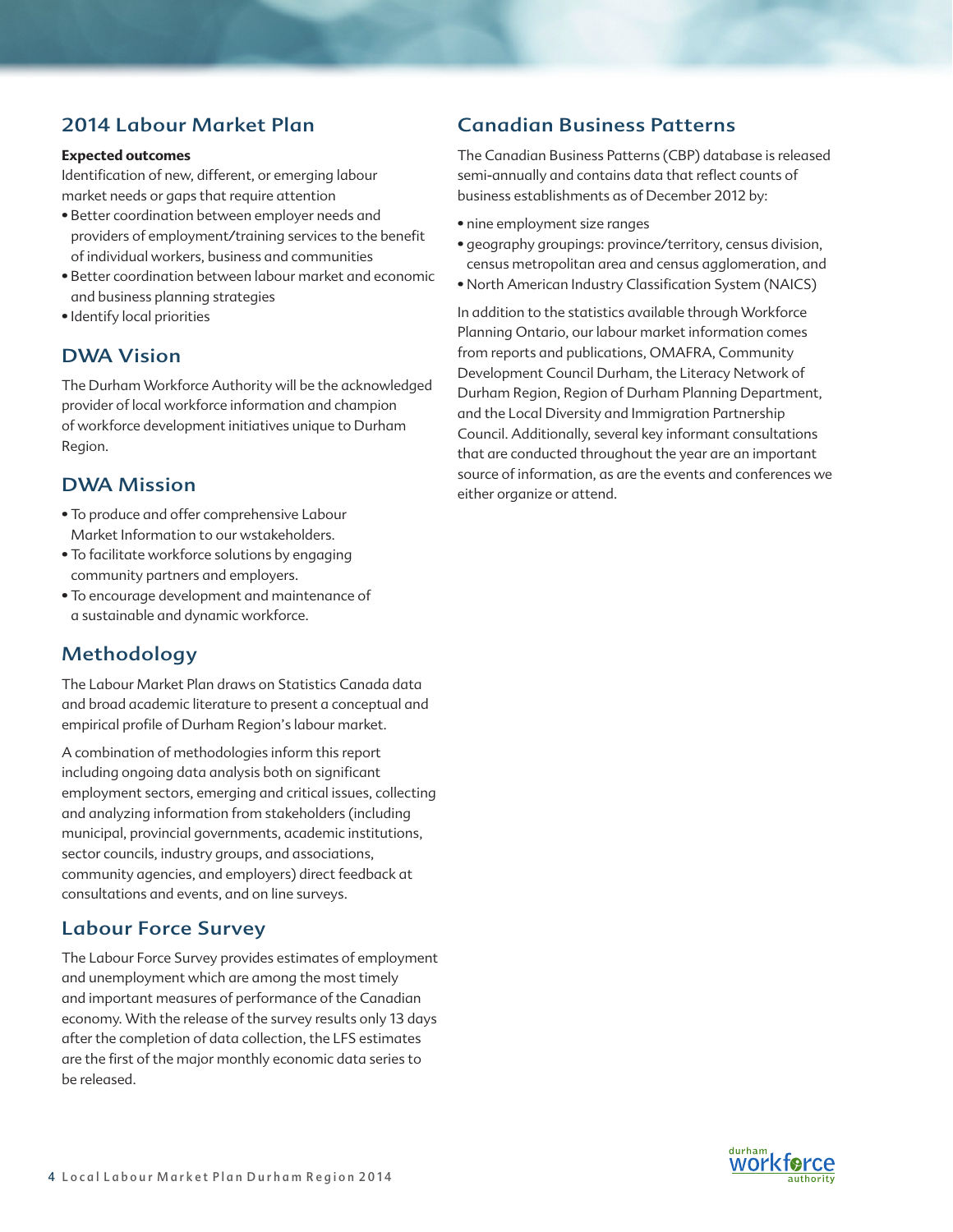# The Status of the Labour Market In Durham Region

# **Population**

As reported last year, the latest Statistics Canada Census results for 2011 show that Durham Region experienced a healthy population growth between 2006 and 2011.

| <b>Table 1</b><br><b>Census Population And Percentage Change</b><br><b>Durham Region And Ontario</b> |            |            |      |       |  |  |
|------------------------------------------------------------------------------------------------------|------------|------------|------|-------|--|--|
| % change<br>% change<br>2011<br>2006<br>2001-2006<br>2006-2011                                       |            |            |      |       |  |  |
| <b>Durham Region</b>                                                                                 | 608,124    | 561,258    | 8.4% | 10.7% |  |  |
| <b>Ontario</b>                                                                                       | 12,160,282 | 12,851,821 | 5.7% | 6.6%  |  |  |

Source: Statistics Canada, 2006 and 2011 Census Profiles

In most instances, the rate of population growth slowed between 2001 and 2006 (the rates for Ajax and Pickering stayed the same, and for Oshawa increased). Ajax grew at a rate of 21.6%, while Brock's population dropped by 5.3%, an even greater rate of decrease than the 1.3% loss of population between 2001 and 2006.

# **Distribution of population by age**

Population growth is the ultimate driver of labour market supply, as well as being a key component of the demand for some categories of workers. Durham's population base continues to grow strongly suggesting an increased supply of labour.

The distribution of population by age groups can reveal different demographic dynamics. A growing proportion of seniors reflects an aging population. A large share of young children indicates that families are continuing to settle in an area. The number of people making up the working age population (25 to 64 year olds) signals the availability of adults for local employers.

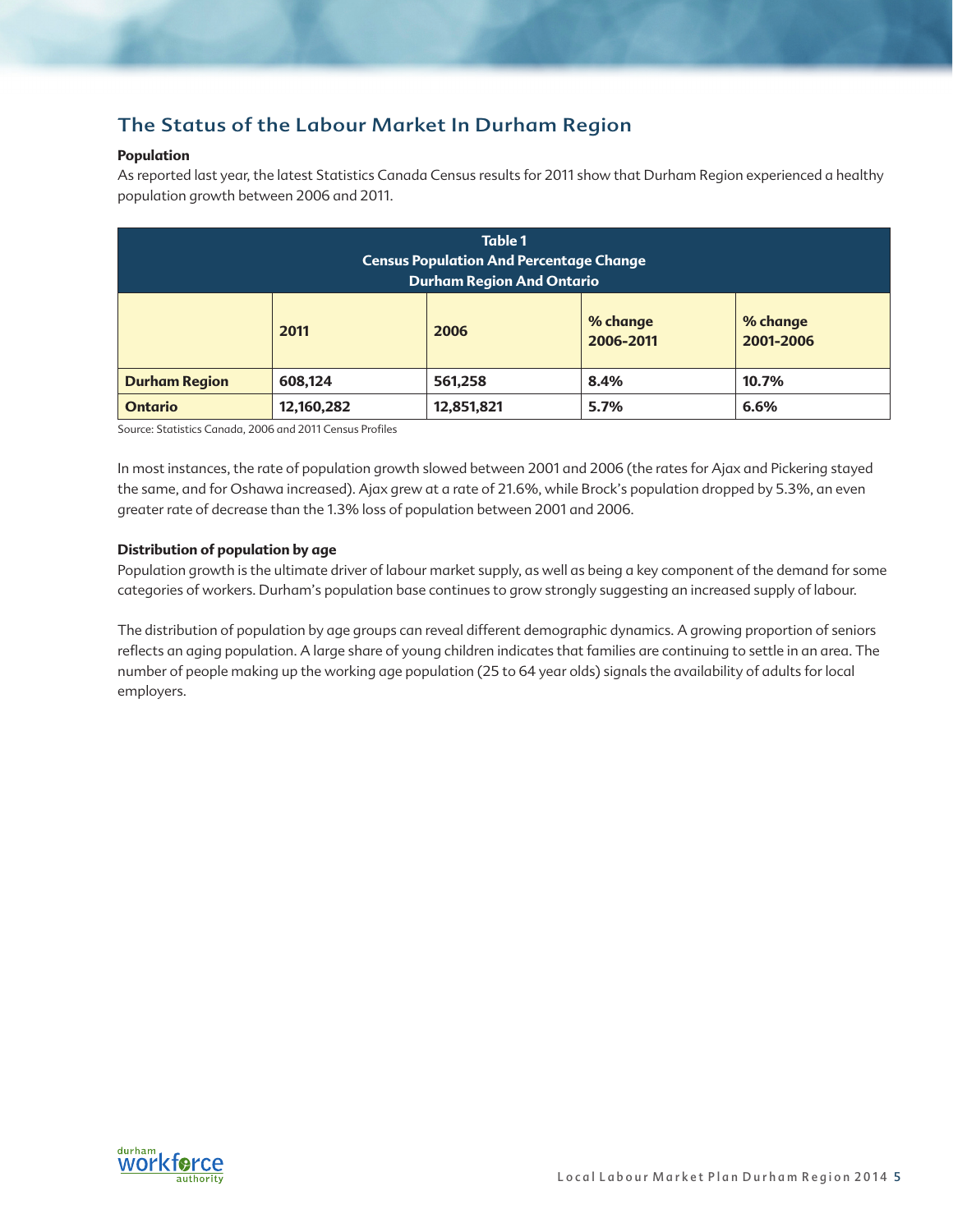| <b>Table 2 - Age Distribution,</b><br>Durham Region, 2011* |               |               | <b>Table 3 - Age Distribution,</b><br>Ontario, 2011* |             |                |  |
|------------------------------------------------------------|---------------|---------------|------------------------------------------------------|-------------|----------------|--|
|                                                            | <b>Durham</b> |               |                                                      |             | <b>Ontario</b> |  |
| <b>Age Groups</b>                                          | <b>Male</b>   | <b>Female</b> | <b>Age Groups</b>                                    | <b>Male</b> | <b>Female</b>  |  |
| 0 to 4 years                                               | 17,685        | 17,005        | 0 to 4 years                                         | 360,590     | 343,670        |  |
| 5 to 9 years                                               | 19,030        | 17,985        | 5 to 9 years                                         | 365,290     | 347,465        |  |
| 10 to 14 years                                             | 21,050        | 20,265        | 10 to 14 years                                       | 391,630     | 372,125        |  |
| 15 to 19 years                                             | 24,110        | 22,910        | 15 to 19 years                                       | 443,680     | 419,950        |  |
| 20 to 24 years                                             | 17,410        | 19,430        | 20 to 24 years                                       | 432,490     | 420,415        |  |
| 25 to 29 years                                             | 16,960        | 17,360        | 25 to 29 years                                       | 400,045     | 415,075        |  |
| 30 to 34 years                                             | 17,090        | 19,150        | 30 to 34 years                                       | 383,340     | 417,030        |  |
| 35 to 39 years                                             | 19,200        | 21,195        | 35 to 39 years                                       | 405,845     | 438,485        |  |
| 40 to 44 years                                             | 21,410        | 23,835        | 40 to 44 years                                       | 447,920     | 476,155        |  |
| 45 to 49 years                                             | 26,660        | 28,500        | 45 to 49 years                                       | 517,510     | 538,370        |  |
| 50 to 54 years                                             | 24,815        | 25,465        | 50 to 54 years                                       | 492,560     | 513,580        |  |
| 55 to 59 years                                             | 19,310        | 20,395        | 55 to 59 years                                       | 418,755     | 445,865        |  |
| 60 to 64 years                                             | 16,075        | 17,145        | 60 to 64 years                                       | 370,370     | 395,275        |  |
| 65 to 69 years                                             | 11,175        | 11,935        | 65 to 69 years                                       | 270,875     | 292,610        |  |
| 70 to 74 years                                             | 7,960         | 9,190         | 70 to 74 years                                       | 206,350     | 234,435        |  |
| 75 to 79 years                                             | 6,260         | 7,685         | 75 to 79 years                                       | 161,345     | 194,805        |  |
| 80 to 84 years                                             | 4,155         | 6,215         | 80 to 84 years                                       | 113,620     | 157,890        |  |
| 85 years and<br>over                                       | 2,910         | 6,095         | 85 years and<br>over                                 | 80,925      | 165,475        |  |
| <b>Total by sex</b>                                        | 293,265       | 311,760       | <b>Total by sex</b>                                  | 6,263,140   | 6,588,675      |  |
| <b>Total (both</b><br>sexes)                               | 605,025       |               | <b>Total (both</b><br>sexes)                         | 12,851,815  |                |  |

Source: Statistics Canada, 2011 Census

Source: Statistics Canada, 2011 Census

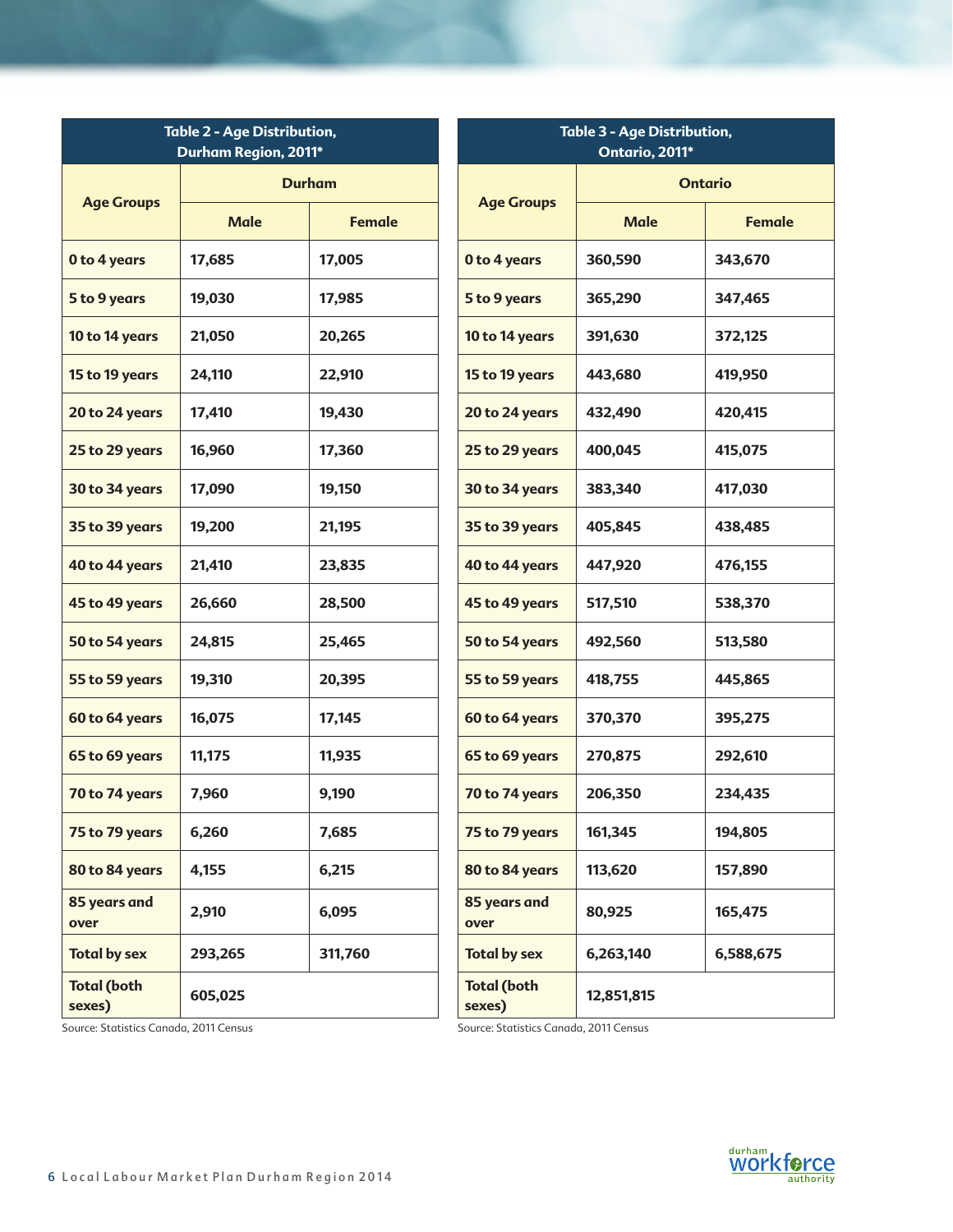Relatively unchanged from last year, the age distribution of the resident population in Durham Region has two significant larger groups, the main one at the 45 to 54 years age group and a second at the 10-24 years age category. The first group represents the tail end of the baby boom generation. These are available workers in their prime working life. The second group reflects the baby boom echo as well as the larger number of youth living in growing communities. This suggests that Durham has families moving to the Region and this is a positive sign. The dip in population in between 25 and 39 year olds, in particular among 25 to 34 year olds, reflects the fall off in births following the baby boom.

These two groups are significant when comparing Durham's population to Ontario (Table 2). Durham Region differs in its age distribution from Ontario in the following ways: a noticeably higher proportion of 5-9, 10-14, 15-19 and 45-49 year olds, and a noticeably smaller proportion of 25-29 years and those aged 60 years of age and older.

### **Population Change and Migration Dynamics**

With the 2011 Census data it is possible to examine population changes by age categories. As well, information from individuals filing taxes provides data for in-migration and out-migration for each census area. With this data one can paint a picture of population dynamics.

Even though there was net out-migration of 18-24 year olds, the population of the age category grew, because of the resident population growing older. The aging of the population as a whole, among 45-64 year olds and those aged 65 years and older, can be seen in the large increases in numbers for those age groups.

| Table 4 - Net migration by age groups<br>Central region, 2006-2011 |                                                                                           |          |        |          |           |  |  |
|--------------------------------------------------------------------|-------------------------------------------------------------------------------------------|----------|--------|----------|-----------|--|--|
|                                                                    | <b>25-44 years</b><br><b>45-64 years</b><br>0-17 years<br><b>18-24 years</b><br>65+ years |          |        |          |           |  |  |
| <b>Durham</b>                                                      | 11,464                                                                                    | $-1,367$ | 15,681 | 2,058    | 3,420     |  |  |
| <b>Toronto</b>                                                     | $-13,531$                                                                                 | 53,976   | 71,414 | $-5,574$ | $-11,547$ |  |  |
| <b>York</b>                                                        | 30,754                                                                                    | 4,587    | 44,448 | 13,639   | 8,087     |  |  |
| Peel                                                               | 25,730                                                                                    | 12,951   | 44,520 | 8,978    | 3,943     |  |  |
| <b>Halton</b>                                                      | 14,279                                                                                    | 599      | 23,579 | 3,071    | 3,034     |  |  |
| <b>Simcoe</b>                                                      | 4,724                                                                                     | $-931$   | 8,075  | 5,833    | 2,559     |  |  |
| <b>Muskoka</b>                                                     | 414                                                                                       | $-466$   | 407    | 1,330    | 21        |  |  |

Table 4 highlights the net population changes due to migration by different age categories. In order to provide a context, the figures for all Central Region are provided.

SourceStatistics Canada, Annual Migration Estimates (2006-2011)

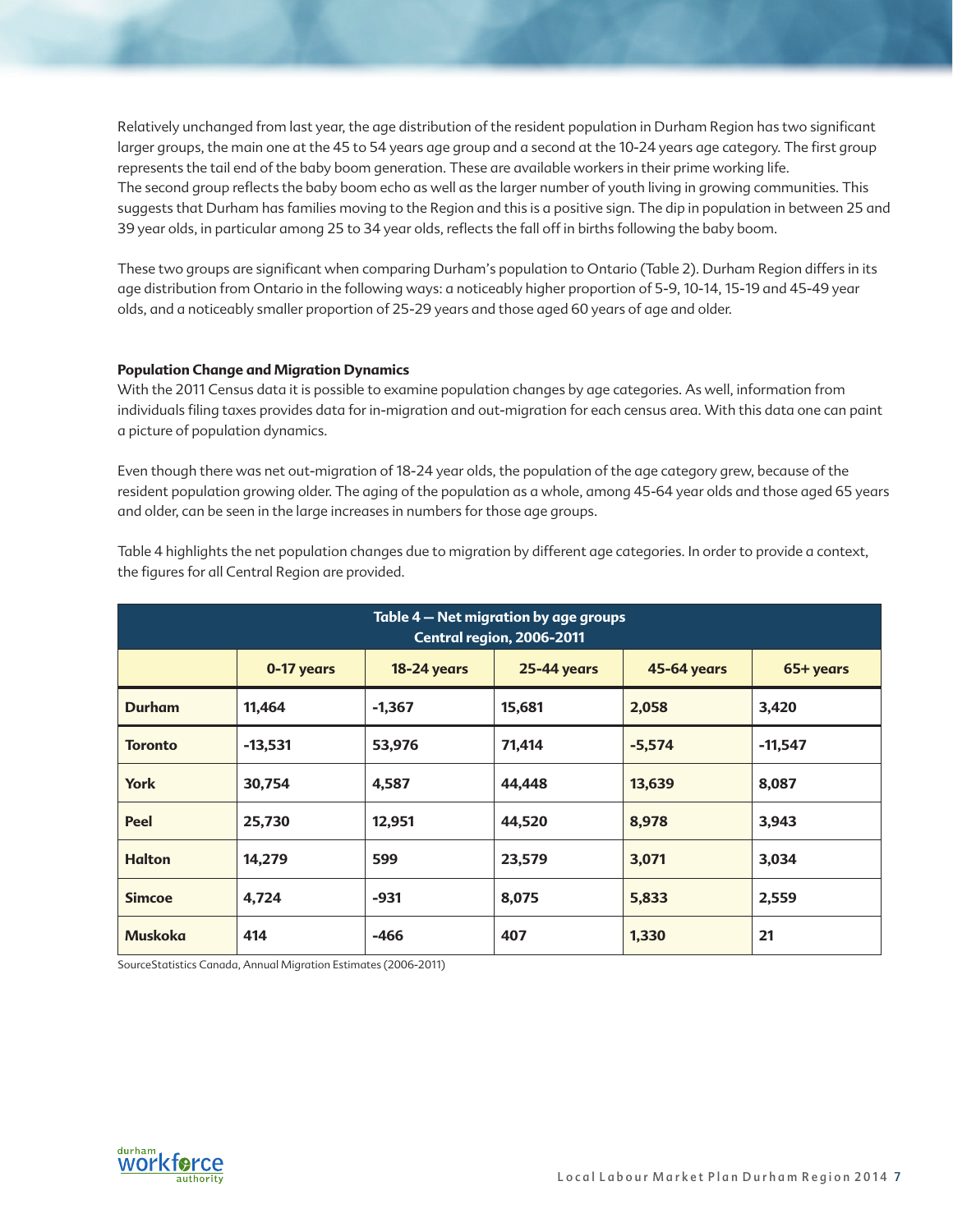Table 5 provides the top ten regions showing the largest net exchange of residents with Durham Region. These exchanges can result in a net increase or net decrease of population

| Table 5 - Top Ten Regions, Net Migration<br>To And From Durham Region, 2006-2011 |        |            |                                    |                              |  |  |
|----------------------------------------------------------------------------------|--------|------------|------------------------------------|------------------------------|--|--|
| <b>Moving To Durham From</b>                                                     |        | <b>Net</b> |                                    | <b>Moving From Durham To</b> |  |  |
| <b>Toronto</b>                                                                   | 62,235 | 30,378     | 31,857                             | <b>Toronto</b>               |  |  |
| <b>Foreign</b>                                                                   | 9,796  | 6,910      | 2,886                              | <b>Foreign</b>               |  |  |
| <b>York</b>                                                                      | 13,794 | 4,303      | 9,491                              | <b>York</b>                  |  |  |
| Peel                                                                             | 7,091  | 2,402      | 4,689                              | Peel                         |  |  |
| <b>Kawartha Lakes</b>                                                            | 4,133  | $-1,628$   | 5,761                              | <b>Kawartha Lakes</b>        |  |  |
| <b>Northumberland</b>                                                            | 2,823  | $-1,174$   | 3,997                              | <b>Northumberland</b>        |  |  |
| <b>Calgary Div. No. 6</b>                                                        | 821    | $-741$     | 1,562<br><b>Calgary Div. No. 6</b> |                              |  |  |
| Peterborough                                                                     | 2,940  | $-645$     | 3,585<br>Peterborough              |                              |  |  |
| <b>Edmonton Div. No. 11</b>                                                      | 551    | $-645$     | 1,196                              | <b>Edmonton Div. No. 11</b>  |  |  |
| <b>Simcoe</b>                                                                    | 2,677  | $-634$     | 3,311                              | <b>Simcoe</b>                |  |  |

Statistics Canada, Annual Migration Estimates (2006-2011)

Durham Region's growth from net migration essentially comes from the rest of the Greater Toronto Area, while its net outflows over the last five years have been to neighbouring counties east and north of Durham, as well as to Alberta.

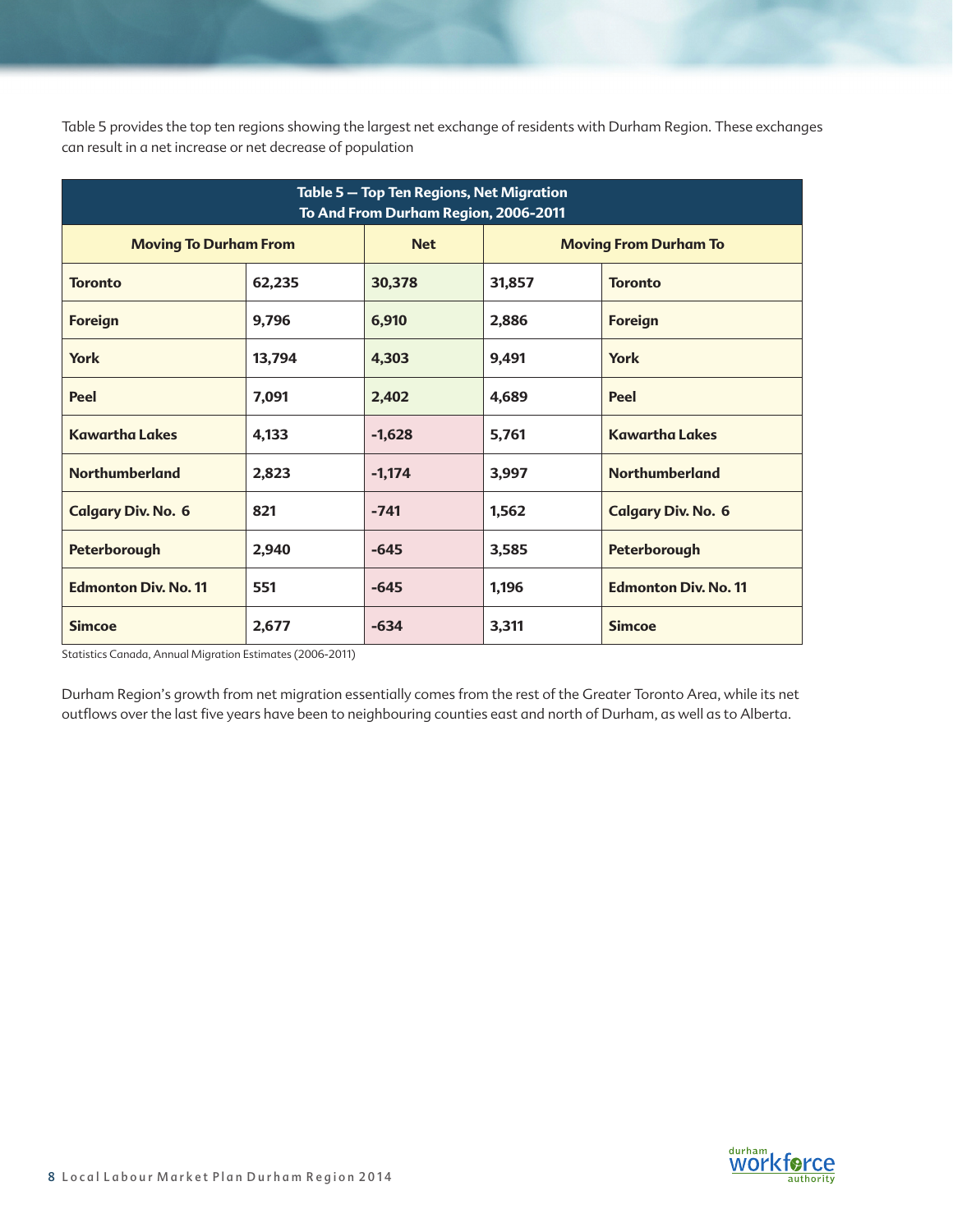#### **Labour force data**

Current data regarding the labour force is only available via Stats Can's Labour Force Survey, the monthly announcement regarding employment and unemployment figures. This survey is a sample and thus is only reliable for larger population groupings. One such larger area is the Toronto Census Metropolitan Area, but Durham Region's portion (Ajax, Pickering and Uxbridge) makes up a relatively small share of the total Toronto CMA population. The other area is the Oshawa CMA, which covers Whitby, Oshawa and Clarington, which makes up almost 60% of the Durham Region population and has the added appeal of falling entirely within the Durham Region boundaries.

**Chart 1: Unemployment rates, residents aged 15-24 year olds and 25 years and older, Oshawa CMA, January 2014 to August 2014 (percentage)**



Source: Statistics Canada, Labour Force Survey

Chart 1 tracks the unemployment rate for the Oshawa CMA from January 2014 to August 2014.

A comparison of the rates of unemployment between age cohorts is illuminating. It is evident that Oshawa CMA has experienced a much higher rate of youth unemployment compared to that for Ontario as a whole (Chart 2). The Oshawa CMA youth unemployment rate has remained approximately two and half times that for adults. The unemployment and under-employment in youth 15-24 has been the focus of a great deal of local discussion.

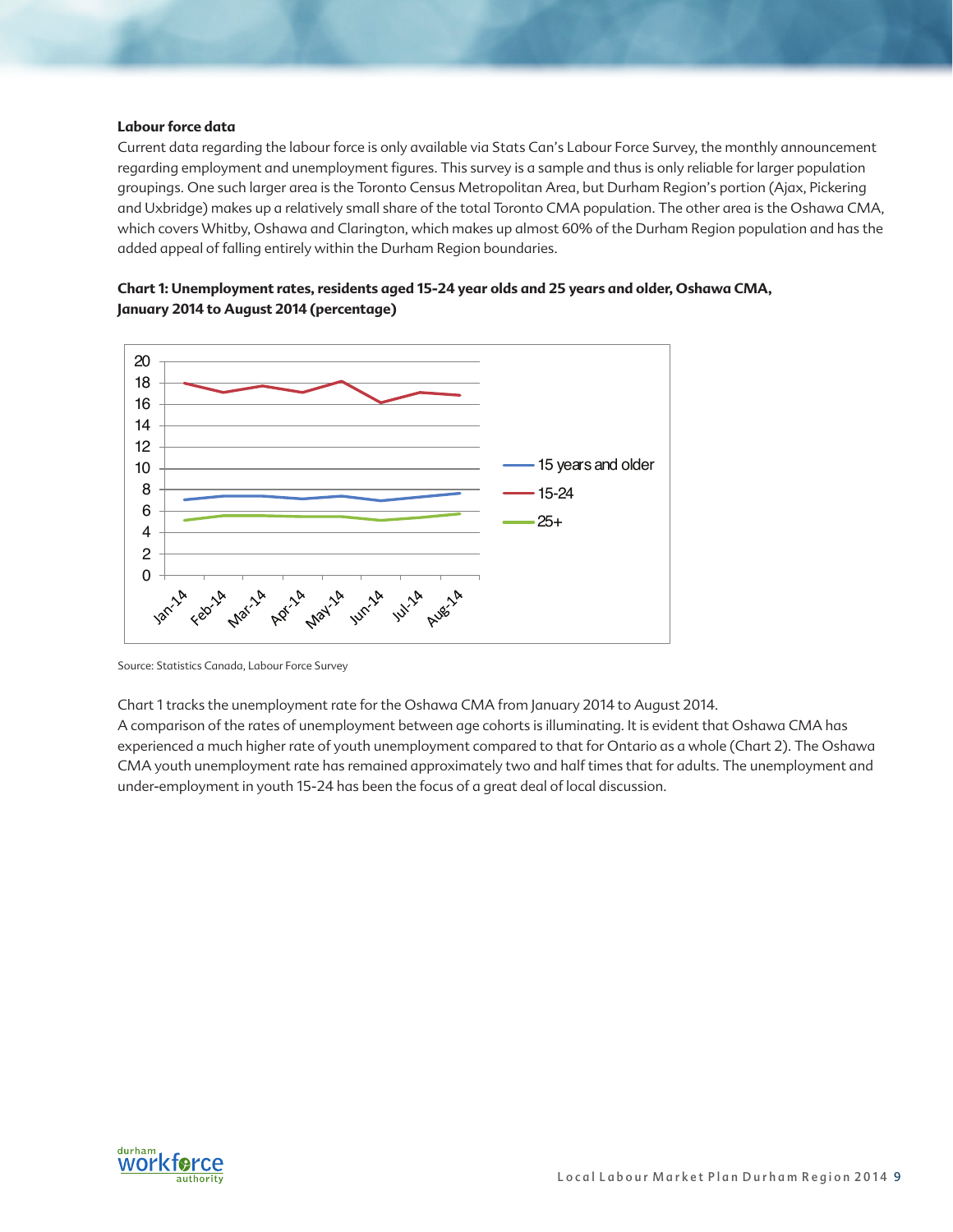

**Chart 2: Ratio of youth (15-24 year olds) to adult (25 years and older) unemployment, Ontario, August 2013 to August 2014**

The DWA often is asked to report the unemployment rates for the Region and also the 'not in the labour force' rates. To be clear, according to the standard definition employed by Statistics Canada, the employed are persons having a job or business, whereas the unemployed are without work, are available for work, and are actively seeking work. Together the unemployed and the employed constitute the labour force.

Statistics Canada defines residents to be 'not in the labour force' are people who were unwilling or unable to offer or supply labour services under conditions existing in their labour markets (this includes persons who were full-time students currently attending school).



### **Chart 3: Not in labourforce (x1000), Oshawa CMA, August 2013 to August 2014**

Source: Statistics Canada, Labour Force Survey



Source: Statistics Canada, Labour Force Survey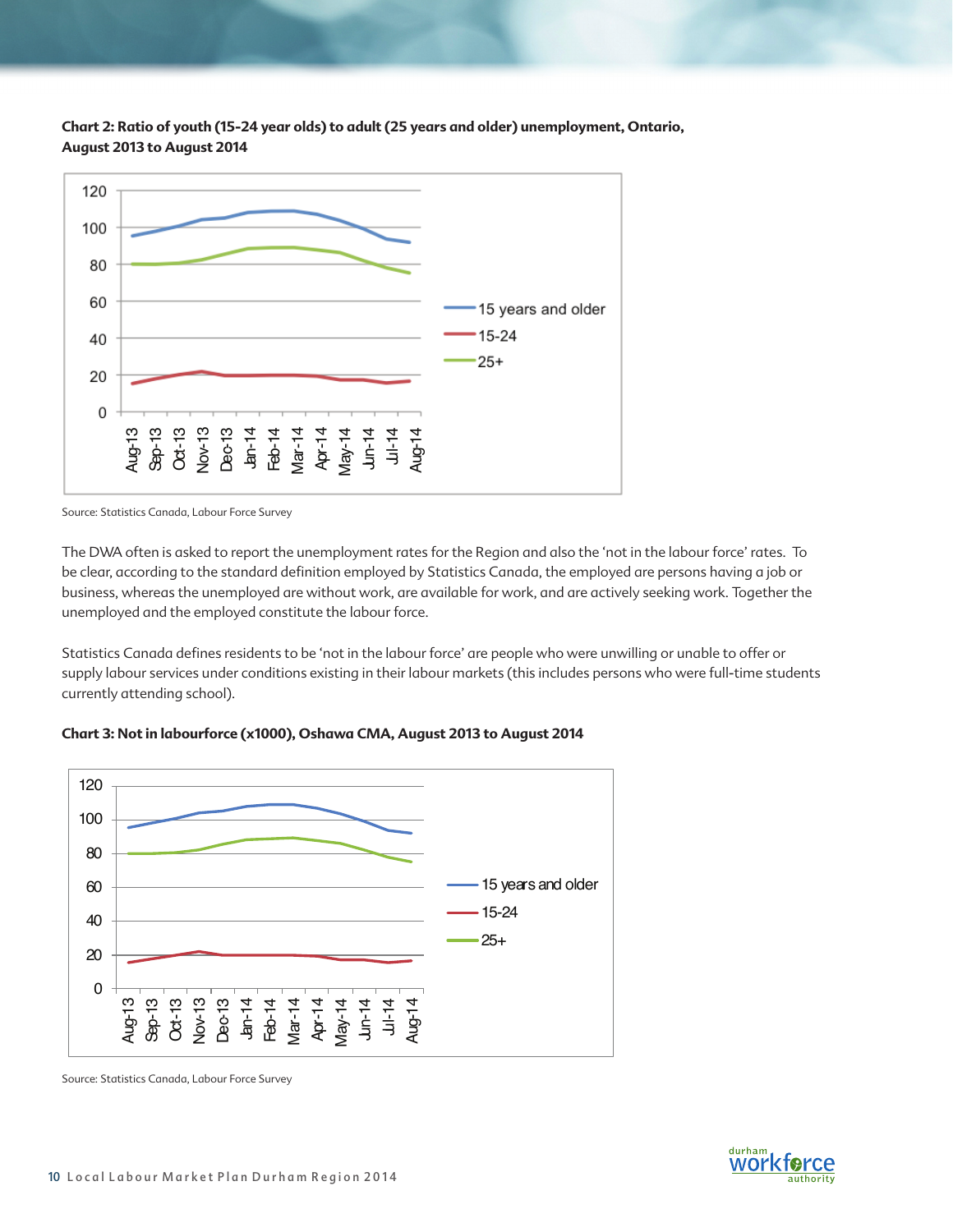### **Full time and Part time Employment**

To provide a full picture of the employment rate, the DWA has added in the full time and part time employment charts for the Oshawa CMA. Part time employment rates have remained fairly constant in the last year, as of August 2014 there was a slight increase the number of individuals engaged in part time work. This is a trend that the Durham Workforce Authority will continue to monitor to see if it is a blip from summer employment, or if it is a trend that will need to be addressed and studied further.





Full time employment in Durham Region saw a slight decrease in the Winter of 2013/2014. A portion of the decrease can be attributed to seasonal jobs. Given that Durham Region has a large proportion of jobs in the construction industry, it is not atypical to see full time employment numbers decrease during colder months. The Durham Workforce Authority did monitor the decrease, and full time employment did begin to rebound in May 2014. We are seeing low numbers of youth (15 – 24) with full time employment. While this may be attributed to youth who are in school either full or part time, there is still a concern given our youth unemployment rates. Consultations with youth resulted in anecdotal evidence of youth who were looking for full time work, but were unable to secure an occupation and thus many of these youth were working multiple part time jobs. It is hopeful that through continuing the Durham Region Youth Survey the Durham Workforce Authority will be able to provide more details on this information in the near future.



Source: Statistics Canada, Labour Force Survey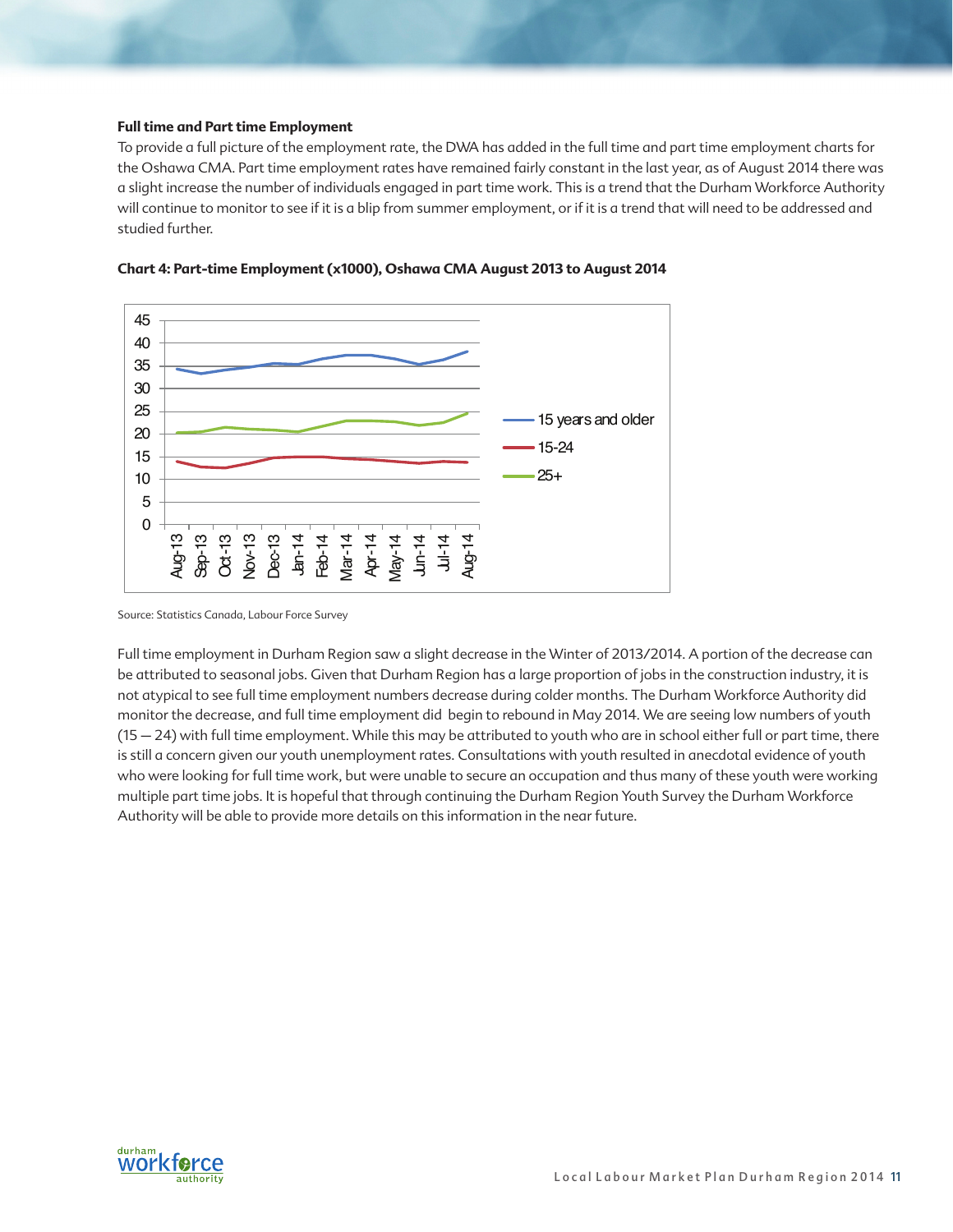

**Chart 5: Full time Employment (x1000), Oshawa CMA, August 2013 to August 2014**

Source: Statistics Canada, Labour Force Survey

### **Employment by Industry**

One way to profile the labour market is look at in which industries residents are employed. The proportion of residents employed in a given industry provides a sense of scale for that industry's importance, and changes in the employment mix by industry suggest which industries are growing and which are shrinking.

### **Number of employers**

Table 6 examines the number of employers by employee size range present in Durham Region as of June 2014. The table compares the number of employers by employee size range present in Durham Region in June 2013 and June 2014.

| Table 6 - Number of Employers by Employee Size Range<br>June 2013 to June 2014 |                                           |                                           |                                  |                                 |                                         |  |
|--------------------------------------------------------------------------------|-------------------------------------------|-------------------------------------------|----------------------------------|---------------------------------|-----------------------------------------|--|
| <b>Employee Size Range</b>                                                     | <b>Number of</b><br><b>Employers 2013</b> | <b>Number of</b><br><b>Employers 2014</b> | <b>Absolute</b><br><b>Change</b> | <b>Percent Change</b><br>$(\%)$ | <b>Ontario</b><br><b>Percent Change</b> |  |
| 0 employees                                                                    | 18,704                                    | 19,799                                    | 1,095                            | 5.85                            | 4.93%                                   |  |
| 1 to 4 employees                                                               | 7,523                                     | 7,726                                     | 203                              | 2.7                             | 2.48%                                   |  |
| 5 to 9 employees                                                               | 2,697                                     | 2,754                                     | 57                               | 2.11                            | 1.22%                                   |  |
| 10 to 19 employees                                                             | 1,693                                     | 1,733                                     | 40                               | 2.36                            | 1.86%                                   |  |
| 20 to 49 employees                                                             | 1,019                                     | 1,076                                     | 57                               | 5.59                            | 4.06%                                   |  |
| 50 to 99 employees                                                             | 339                                       | 343                                       | 4                                | 1.18                            | 3.01%                                   |  |
| 100 to 199 employees                                                           | 152                                       | 162                                       | 10                               | 6.58                            | $-1.25%$                                |  |
| 200 to 499 employees                                                           | 62                                        | 67                                        | 5                                | 8.06                            | 1.27%                                   |  |
| 500+ employees                                                                 | 22                                        | 26                                        | 4                                | 18.18                           | 5.08%                                   |  |
| <b>Total</b>                                                                   | 32,211                                    | 33,686                                    | 1,475                            | 4.58                            | 3.77%                                   |  |

Source: Statistics Canada, Canadian Business Patterns

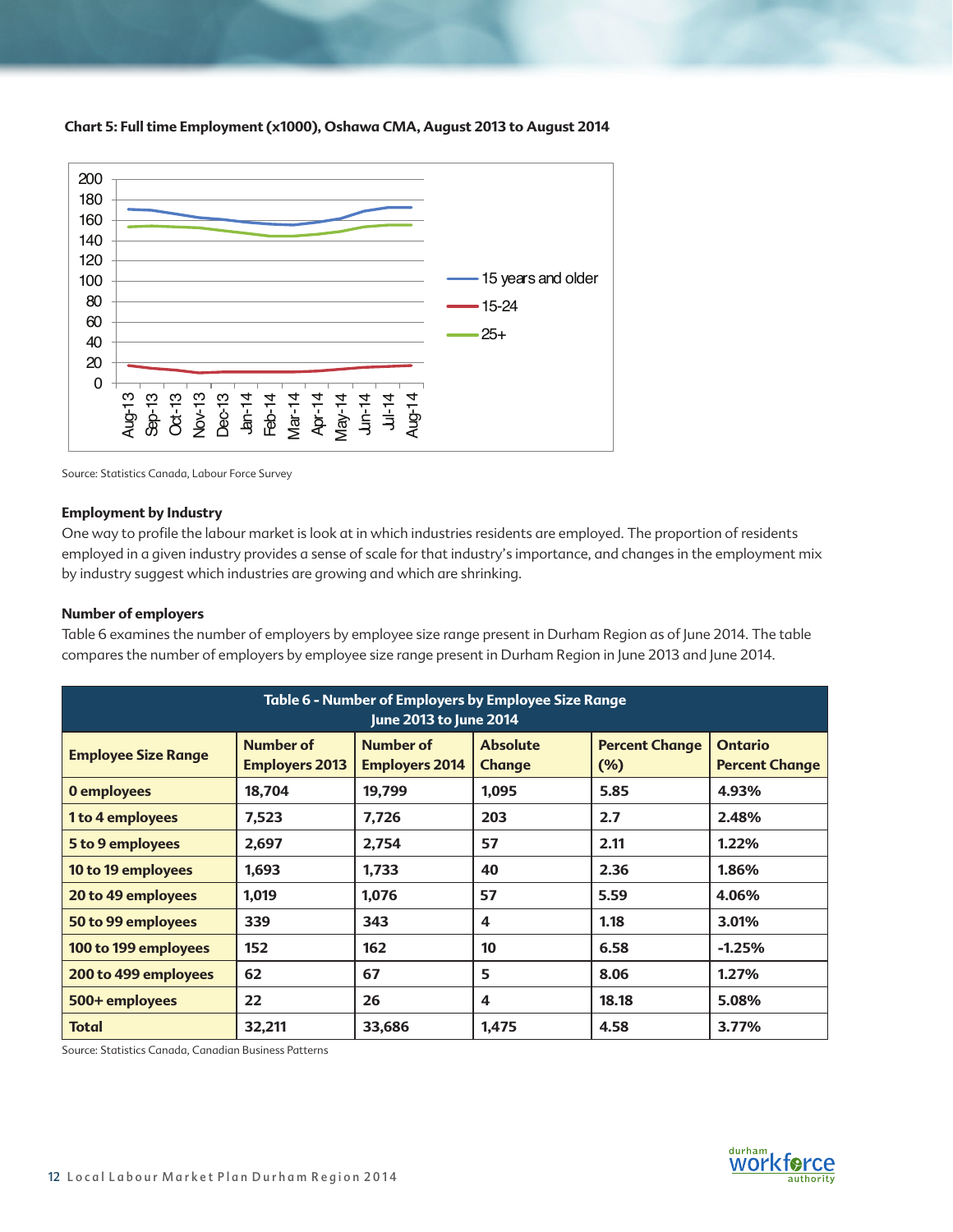The table also lists the total number of firms in each size range since June 2012, to provide a context. The majority of employer growth between June 2013 and June 2014 is from those with fewer than 49 employees. This is not surprising given the most employers in Durham Region are SMEs. Durham Region did see an increase in the number of large employers and out-paced Ontario in terms of percent change. It is important to note however, that while the percent changes for number of employers with 100 to 199, 200 to 499 and 500+ employees are significant, there was not large absolute changes.

### **Change in the number of employers by size of firm**

One indicator of local economic activity and employment trends is the number of employers, including the size of their firms, present in the local community. Table 7 provides for numbers of employers aggregated by several size categories for the Durham area:

| "∩"    | Zero employees (in most instances, self-employed employers, or no employees) |
|--------|------------------------------------------------------------------------------|
| 1-19   | Small firms                                                                  |
| 20-99  | Medium-sized firms                                                           |
| $100+$ | Large firms                                                                  |

Changes in the number of employers are experienced differently across the various industries. Table 7 highlights the change in the number of firms by industry and by employee size between June 2013 and June 2014 for Durham Region.

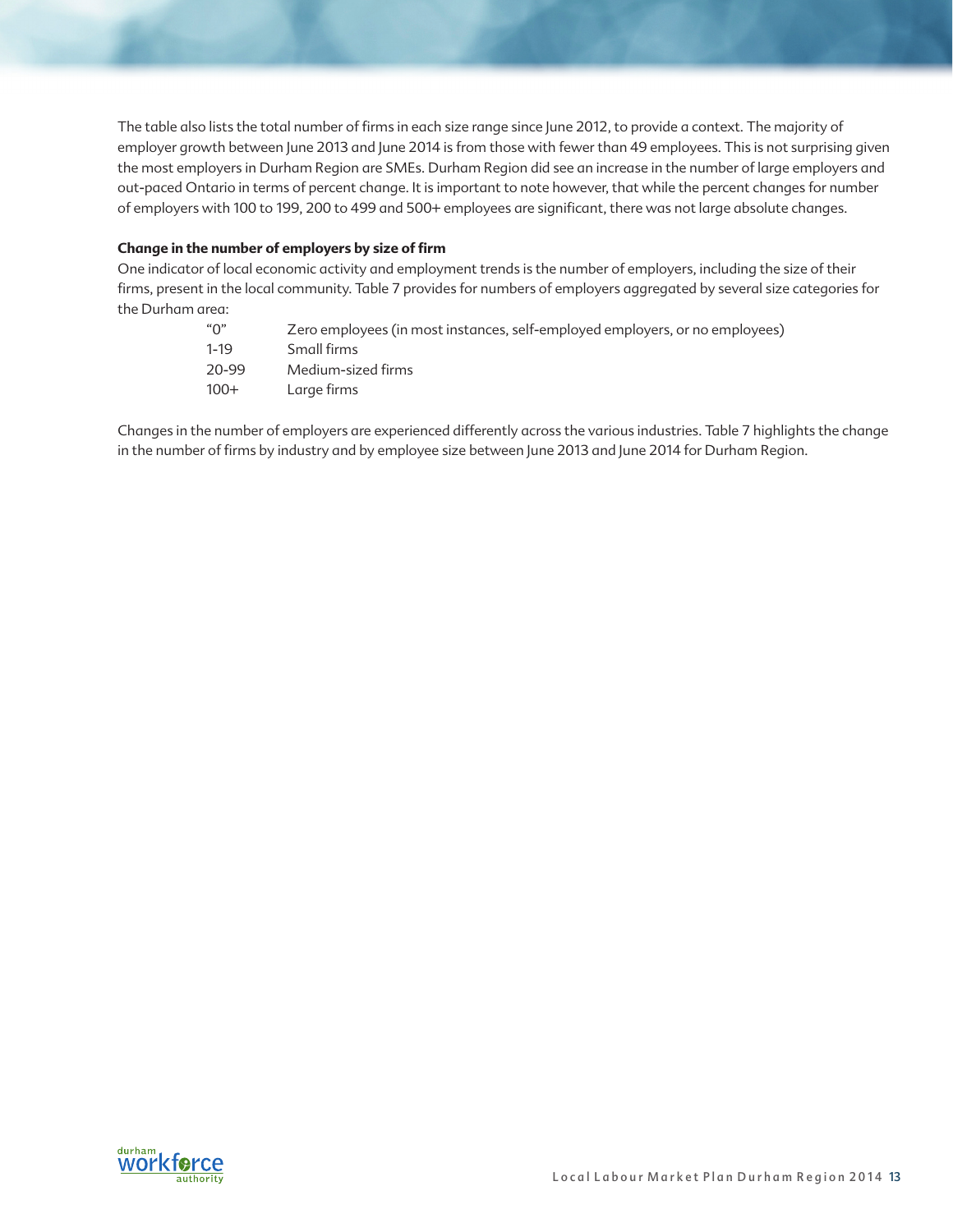| Table 7 - Durham Change in the Number of Employers, by Industry and by Firm Size,<br>June 2013 to June 2014 |                |                |                  |                         |                         |                        |
|-------------------------------------------------------------------------------------------------------------|----------------|----------------|------------------|-------------------------|-------------------------|------------------------|
|                                                                                                             |                |                | <b>Firm Size</b> |                         |                         | <b>Total number of</b> |
| <b>Industry</b>                                                                                             | $\mathbf{0}$   | 1 to 19        | 20 to 99         | $100+$                  | <b>Total</b>            | firms June 2014        |
| 11 Agriculture, Forestry,<br><b>Fishing and Farming</b>                                                     | $-1$           | 11             | $-1$             | $\bf{0}$                | 9                       | 813                    |
| 21 Mining                                                                                                   | $\overline{2}$ | $-2$           | $-1$             | $\bf{0}$                | $-1$                    | 30                     |
| <b>22 Utilities</b>                                                                                         | $\overline{2}$ | $\mathbf 0$    | $\overline{2}$   | $\bf{0}$                | $\overline{\mathbf{4}}$ | 36                     |
| <b>23 Construction</b>                                                                                      | 113            | 93             | 8                | 1                       | 215                     | 4888                   |
| 31-33 Manufacturing                                                                                         | 28             | $-2$           | $-3$             | 5                       | 28                      | 1182                   |
| <b>41 Wholesale</b>                                                                                         | 11             | 27             | $\mathbf 0$      | 1                       | 39                      | 1213                   |
| <b>44-45 Retail Trades</b>                                                                                  | 46             | $\overline{2}$ | 29               | $\overline{\mathbf{z}}$ | 84                      | 3364                   |
| <b>48-49 Transportation</b><br>and Warehousing                                                              | 78             | 30             | 4                | $-1$                    | 111                     | 1690                   |
| 51 Information and<br><b>Cultural Industries</b>                                                            | 39             | 3              | $-1$             | 1                       | 42                      | 449                    |
| <b>52 Finance and</b><br><b>Insurance</b>                                                                   | 26             | 12             | 3                | $\bf{0}$                | 41                      | 1601                   |
| <b>53 Real Estate and</b><br><b>Rental and Leasing</b>                                                      | 247            | $-1$           | $\overline{2}$   | $\bf{0}$                | 248                     | 3309                   |
| <b>54 Professional,</b><br><b>Scientific and Technical</b><br><b>Services</b>                               | 209            | 23             | -6               | $-1$                    | 225                     | 5299                   |
| <b>55 Management</b><br>of Companies and<br><b>Enterprises</b>                                              | $-39$          | 4              | 1                | 1                       | $-33$                   | 906                    |
| <b>56 Administrative</b><br>and Support, Waste<br><b>Management and</b><br><b>Remediation Services</b>      | 74             | 155            | 20               | 9                       | 258                     | 1958                   |
| <b>61 Educational Services</b>                                                                              | 11             | 11             | $\mathbf 0$      | $\mathbf{1}$            | 23                      | 385                    |
| <b>62 Health Care and</b><br><b>Social Assistance</b>                                                       | 57             | 72             | 15               | $\mathbf 0$             | 144                     | 2077                   |
| <b>71 Arts, Entertainment</b><br>and Recreation                                                             | 55             | $-4$           | $-4$             | $\mathbf 0$             | 47                      | 593                    |
| <b>72 Accommodation and</b><br><b>Food Services</b>                                                         | 37             | 17             | 9                | $\mathbf 0$             | 63                      | 1356                   |
| <b>81 Other Services</b>                                                                                    | 102            | $-26$          | 11               | $\mathbf{1}$            | 88                      | 2690                   |
| <b>91 Public Administration</b>                                                                             | $-2$           | $\mathbf{1}$   | $\mathbf{1}$     | $\mathbf 0$             | $\mathbf 0$             | 18                     |
| <b>Total</b>                                                                                                | 1095           | 426            | 89               | 25                      | 1635                    | 33857                  |

Source: Statistics Canada, Canadian Business Patterns, June 2014

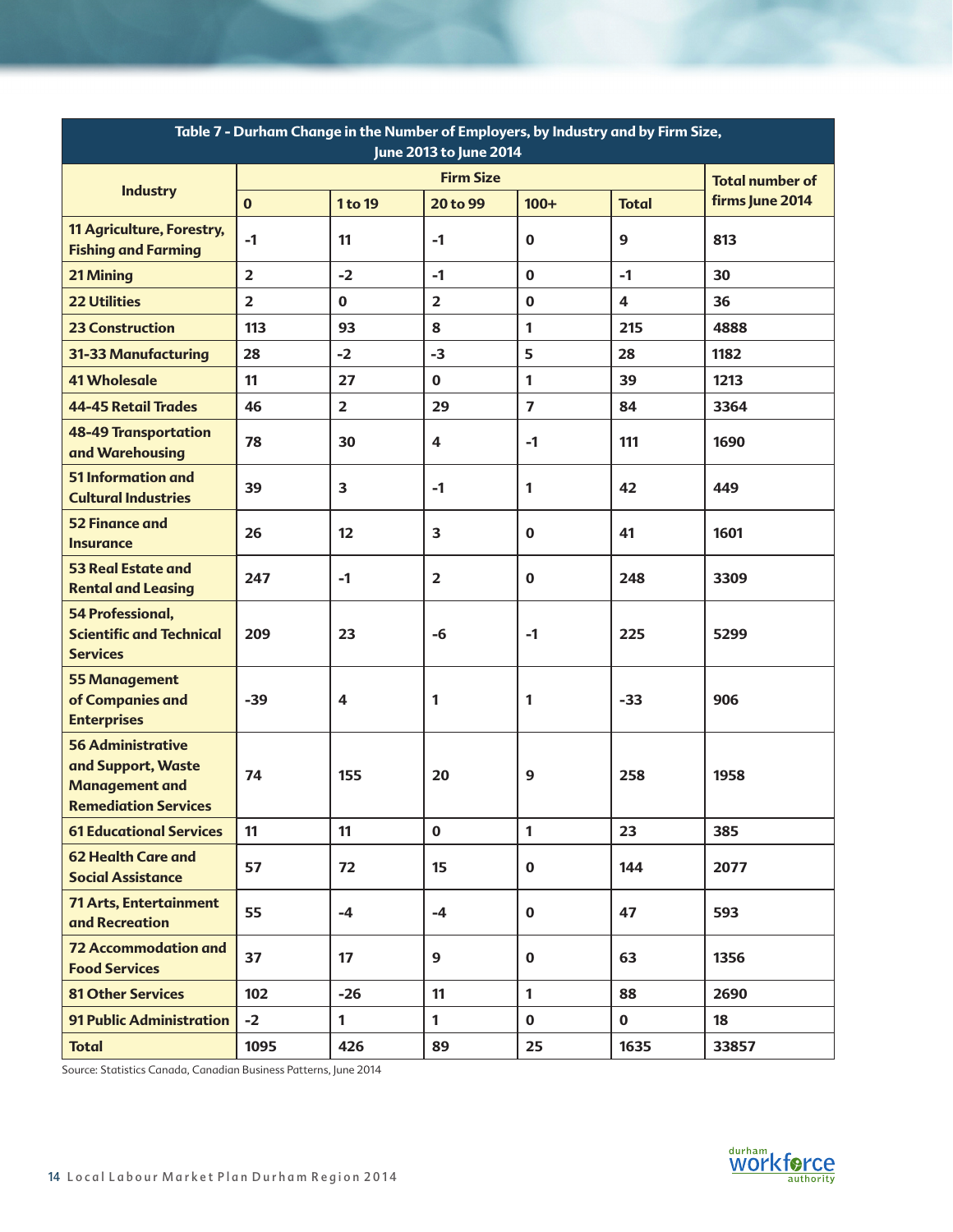**Number of small firms:** Businesses are by far made up of small establishments. Fifty-seven-percent of the firms in Durham have no employees<sup>1</sup>, and another 24% have 1-4 employees. Cumulatively 90% of all firms in Durham have nine or fewer employees, and 99% have 49 or fewer employees. This distribution is not unusual: when we compare Durham Region to Ontario in the percentage distribution of employers by size of firm, the Durham figures almost exactly match those numbers. Durham has a slightly larger number of firms with "0" employees.

Highest numbers of firms by industry: Professional, Scientific and Technical Services make up the largest sector, accounting for 16% of all employers in Durham (15.65% before rounding off), very close to the provincial figure of 15%. This category is made up of many professionals and consultants. The second largest category of employers is in Construction, accounting for 14% of all employers, considerably higher than the provincial average of 11%. Similarly to data from 2013, the Real Estate (and Rental and Leasing) industry has remained in 4th place in terms of the largest number of employers, and Other Services has remained in 5th. Other Services includes such subsectors as repair and maintenance establishments, personal and laundry services (for example, beauty salons, funeral homes, drycleaners), religious, civic and grant-making organizations, and private households engaged in employing staff (for example, maids, nannies or gardeners).

<sup>&</sup>lt;sup>1</sup>This actually undercounts the number of self-employed individuals. The Statistics Canada's Canadian Business Patterns database does not include unincorporated businesses that are owner-operated (have no payroll employees) and that earn less than \$30,000 in a given year.

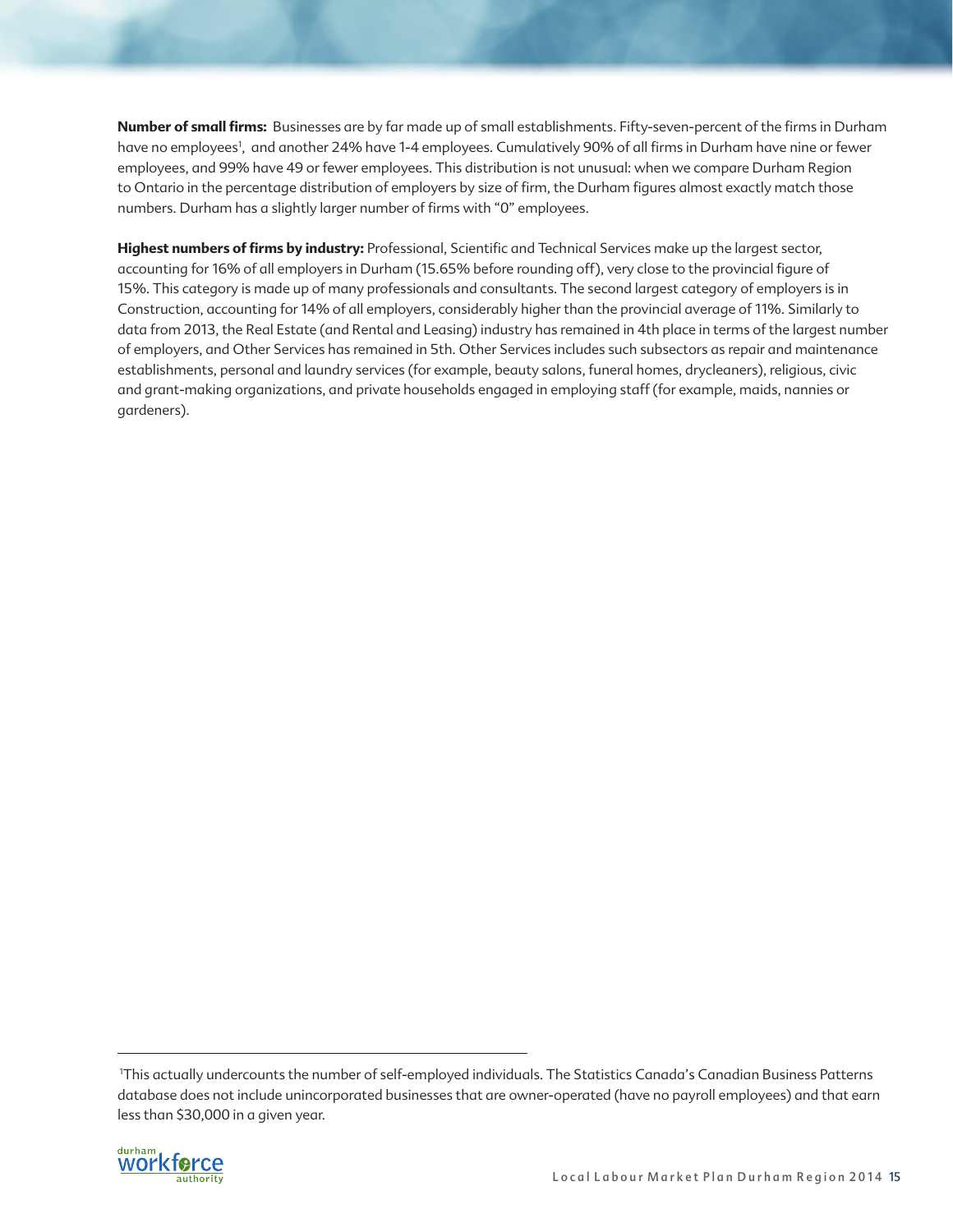| Table 8 - Durham, Change in Employment By Industry Sector,<br>June 2013 to June 2014                |                                           |                                           |                                  |                         |  |  |
|-----------------------------------------------------------------------------------------------------|-------------------------------------------|-------------------------------------------|----------------------------------|-------------------------|--|--|
| <b>Industry Sector 2-Digit NAICS</b>                                                                | <b>Total</b><br><b>Employment</b><br>2013 | <b>Total</b><br><b>Employment</b><br>2014 | <b>Absolute</b><br><b>Change</b> | <b>Percent Change</b>   |  |  |
| 11 Agriculture, Forestry, Fishing and<br><b>Farming</b>                                             | 804                                       | 813                                       | 9                                | $\mathbf{1}$            |  |  |
| 21 Mining                                                                                           | 31                                        | 30                                        | -1                               | $-3$                    |  |  |
| <b>22 Utilities</b>                                                                                 | 32                                        | 37                                        | 5                                | 16                      |  |  |
| <b>23 Construction</b>                                                                              | 4673                                      | 4888                                      | 215                              | 5                       |  |  |
| 31-33 Manufacturing                                                                                 | 1144                                      | 1182                                      | 38                               | 3                       |  |  |
| <b>41 Wholesale</b>                                                                                 | 1174                                      | 1213                                      | 39                               | 3                       |  |  |
| <b>44-45 Retail Trades</b>                                                                          | 3280                                      | 3364                                      | 84                               | 3                       |  |  |
| <b>48-49 Transportation and</b><br><b>Warehousing</b>                                               | 1576                                      | 1690                                      | 114                              | $\overline{\mathbf{z}}$ |  |  |
| <b>51 Information and Cultural Industries</b>                                                       | 407                                       | 449                                       | 42                               | 10                      |  |  |
| <b>52 Finance and Insurance</b>                                                                     | 1560                                      | 1601                                      | 41                               | 3                       |  |  |
| 53 Real Estate and Rental and Leasing                                                               | 3061                                      | 3309                                      | 248                              | 8                       |  |  |
| <b>54 Professional, Scientific and</b><br><b>Technical Services</b>                                 | 5074                                      | 5299                                      | 225                              | 4                       |  |  |
| <b>55 Management of Companies and</b><br><b>Enterprises</b>                                         | 941                                       | 906                                       | $-35$                            | $-4$                    |  |  |
| <b>56 Administrative and Support,</b><br><b>Waste Management and Remediation</b><br><b>Services</b> | 1700                                      | 1786                                      | 86                               | 5                       |  |  |
| <b>61 Educational Services</b>                                                                      | 362                                       | 385                                       | 23                               | 6                       |  |  |
| <b>62 Health Care and Social Assistance</b>                                                         | 1933                                      | 2077                                      | 144                              | $\overline{\mathbf{z}}$ |  |  |
| <b>71 Arts, Entertainment and Recreation</b>                                                        | 546                                       | 593                                       | 47                               | $\boldsymbol{9}$        |  |  |
| <b>72 Accommodation and Food Services</b>                                                           | 1293                                      | 1356                                      | 63                               | 5                       |  |  |
| <b>81 Other Services</b>                                                                            | 2602                                      | 2690                                      | 88                               | 3                       |  |  |
| <b>91 Public Administration</b>                                                                     | 18                                        | 18                                        | $\mathbf 0$                      | $\mathbf 0$             |  |  |
| <b>Total</b>                                                                                        | 32211                                     | 33686                                     | 1475                             | 4.6                     |  |  |

Source: Statistics Canada, Canadian Business Patterns, June 2013 and June 2014

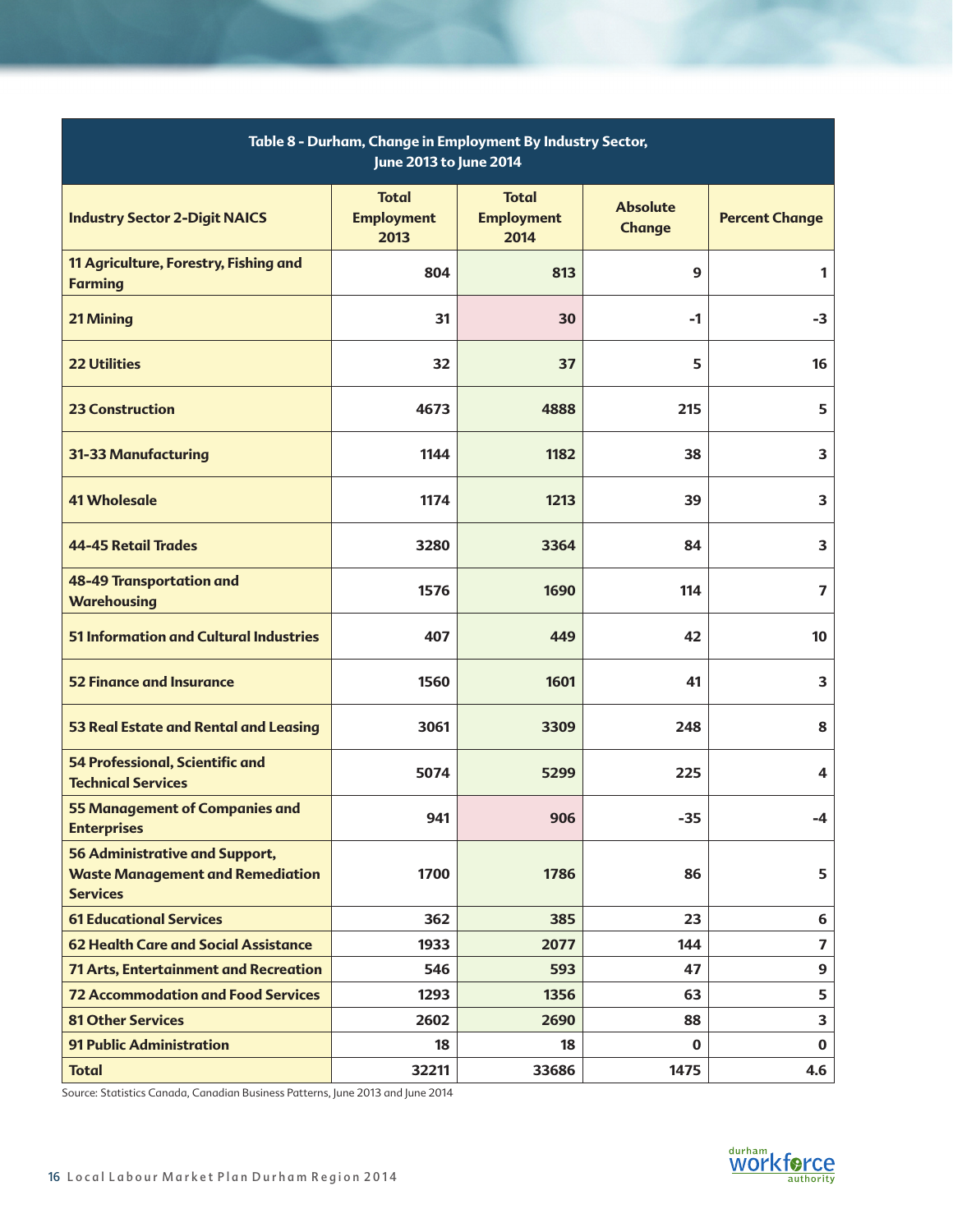### **Change in Employment by Industry Sector**

Table 8 is colour-coded, the light green cells highlighting those categories where the number of employers have increased and the light red highlighting the decreases.

There are increases across the board, with only public administration remaining flat and a slight decrease in mining and management of companies and enterprises. There are significant increases in health care and social assistance, retail trade and transportation and warehousing. The largest increases are in three sectors; professional, scientific, and technical services, real estate and rental and leasing, and construction.

Drilling down further the next two tables look at sub-categories of industries, known as three-digit industry sub-sectors because of their numerical designation in the North American Industry Classification System. Table 9 shows the top 10 subsectors with the largest estimated employment among SMEs and Table 10 lists the top 10 decreases for Durham Region.

| Table 9 - Durham, Top 10 Industry Sub-Sectors with Increase in SME Employment,<br>June 2013 to June 2014 |                                 |                                 |                        |                         |  |
|----------------------------------------------------------------------------------------------------------|---------------------------------|---------------------------------|------------------------|-------------------------|--|
| <b>Industry Sub-Sector 3-Digit</b><br><b>NAICS</b>                                                       | <b>Total Employment</b><br>2013 | <b>Total Employment</b><br>2014 | <b>Absolute Change</b> | <b>Percent Change</b>   |  |
| <b>531 - Real Estate</b>                                                                                 | 2869                            | 3130                            | 261                    | 9                       |  |
| 541 - Professional, Scientific<br>and Technical Services                                                 | 5059                            | 5286                            | 227                    | $\overline{\mathbf{A}}$ |  |
| <b>238 - Specialty Trade</b><br><b>Contractors</b>                                                       | 3002                            | 3136                            | 134                    | 4                       |  |
| 621 - Ambulatory Health Care<br><b>Services</b>                                                          | 1444                            | 1559                            | 115                    | 8                       |  |
| <b>236 - Construction of Buildings</b>                                                                   | 1382                            | 1456                            | 74                     | 5                       |  |
| 561 - Administrative and<br><b>Support Services</b>                                                      | 1619                            | 1688                            | 69                     | 4                       |  |
| 722 - Food Services and<br><b>Drinking Places</b>                                                        | 1137                            | 1203                            | 66                     | 6                       |  |
| <b>484 - Truck Transportation</b>                                                                        | 904                             | 966                             | 62                     | $\overline{7}$          |  |
| 813 - Religious, Grant-Making,<br><b>Civic, and Professional and</b><br><b>Similar Organizations</b>     | 656                             | 713                             | 57                     | 9                       |  |
| 812 - Personal and Laundry<br><b>Services</b>                                                            | 807                             | 851                             | 44                     | 5                       |  |

Source: Statistics Canada, Canadian Business Patterns, June 2013 and June 2014

Different than in previous years, this year Durham Region saw growth across a variety of industry sub-sectors, with the biggest percent increases in SME employment coming from Real Estate and Religious, Grant-Making, Civic and Professional and Similar Organizations. The largest absolute changes come from Real Estate as well as Professional, Scientific and Technical Services, Specialty Trade Contractors and Ambulatory Health Care. The increase in the Specialty Trade Contractors subsector is important to note as in 2013 it led the top ten list for estimated employment losses among SME subsectors.

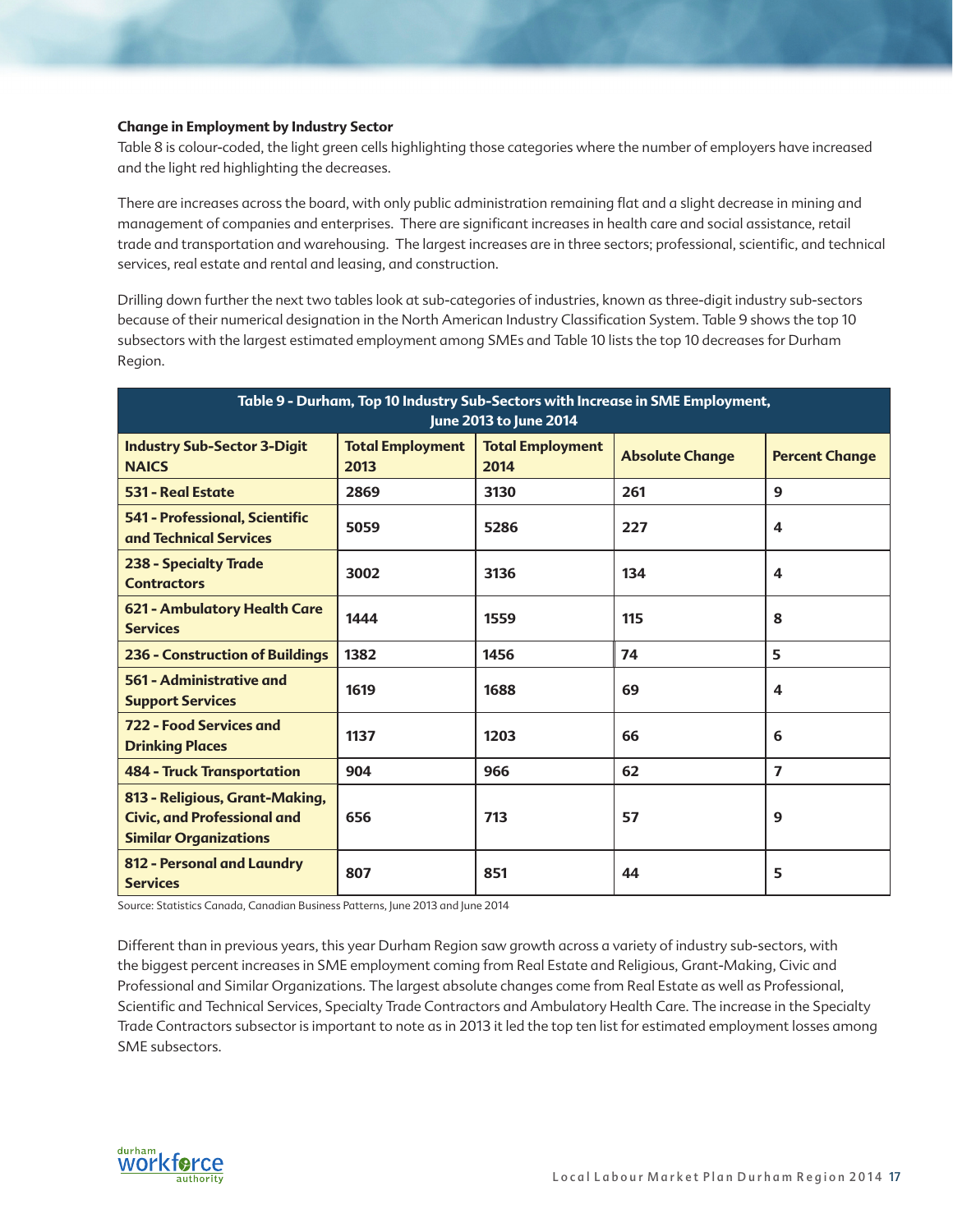| Table 10 - Durham, Top 10 Industry Sub-Sector with Decrease in SME Employment,<br>June 2013 to June 2014 |                                           |                                           |                        |                       |  |
|----------------------------------------------------------------------------------------------------------|-------------------------------------------|-------------------------------------------|------------------------|-----------------------|--|
| <b>Industry Sub-Sector 3-Digit NAICS</b>                                                                 | <b>Total</b><br><b>Employment</b><br>2013 | <b>Total</b><br><b>Employment</b><br>2014 | <b>Absolute Change</b> | <b>Percent Change</b> |  |
| 814 - Private Households                                                                                 | 178                                       | 123                                       | $-55$                  | $-31$                 |  |
| 551 - Management of Companies and<br><b>Enterprises</b>                                                  | 933                                       | 897                                       | $-36$                  | -4                    |  |
| <b>454 - Non-Store Retailers</b>                                                                         | 250                                       | 236                                       | $-14$                  | -6                    |  |
| <b>532 - Rental and Leasing Services</b>                                                                 | 173                                       | 163                                       | $-10$                  | -6                    |  |
| 448 - Clothing and Clothing<br><b>Accessories Stores</b>                                                 | 415                                       | 408                                       | $-7$                   | $-2$                  |  |
| 113 - Forestry and Logging                                                                               | 15                                        | 10                                        | $-5$                   | $-33$                 |  |
| 419 - Wholesale Electronic Markets<br>and Agents and Brokers                                             | 131                                       | 126                                       | -5                     | -4                    |  |
| <b>443 - Electronics and Appliance</b><br><b>Stores</b>                                                  | 199                                       | 195                                       | $-4$                   | $-2$                  |  |
| <b>321 - Wood Product Manufacturing</b>                                                                  | 48                                        | 45                                        | $-3$                   | -6                    |  |
| 331 - Primary Metal Manufacturing                                                                        | 8                                         | 5                                         | $-3$                   | $-38$                 |  |

Source: Statistics Canada, Canadian Business Patterns, June 2013 and June 2014

In 2013, the Construction industry led the estimated employment losses among industries and the Specialty Trade Contractors subsector leads the top ten list for estimated employment losses among SME subsectors. In 2014 however, decreases in SME employment were more widespread. The highest decrease in sub-sector SME employment were felt in Private Households, while Forestry and Logging, and Primary Metal Manufacturing felt large losses in terms of percent change. (Note: these high decreases in percent change are due to the small size of the industries).

Otherwise, the trend has been positive with an overall estimated employment increase among SMEs of 2,765, an advance of 2%. Major estimated employment increases were posted in Wholesale Trade (plus 508 jobs, up 8%), Health Care & Social Assistance (plus 493 jobs, up 5%), Other Services (plus 374 jobs, up 5%), Retail Trade (plus 362 jobs, up 2%) and Accommodation & Food Services (plus 255 jobs, up 2%).

## **Educational attainment**

Education is regularly cited as a necessary prerequisite to labour market success. The Durham Workforce Authority is frequently questioned about the labour force status of individuals based on their education level. Table 12 outlines the how the population over 15 fairs in the labour market based on their educational attainment.

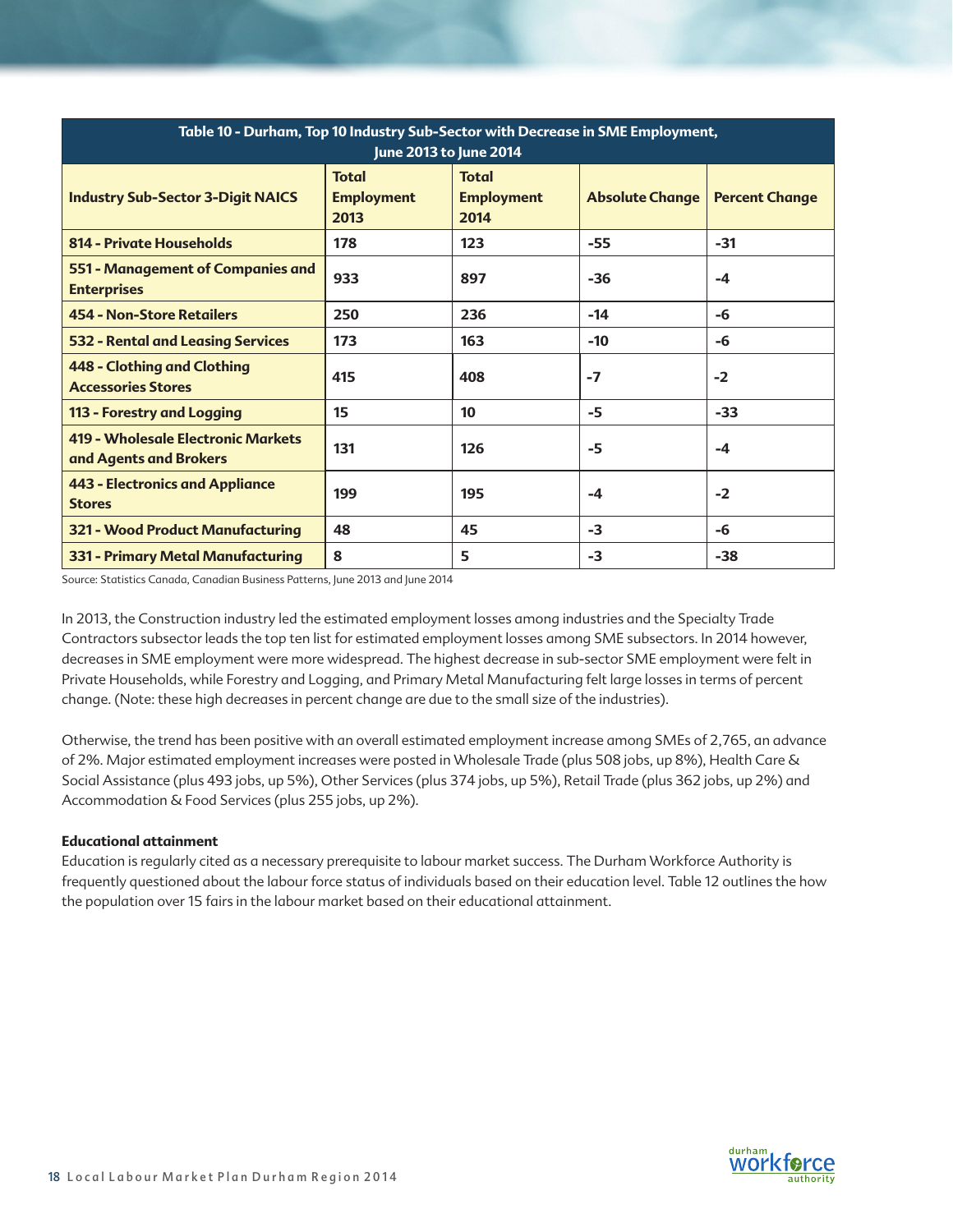| <b>Table 11 - Employment by eductaion</b>                                             |                                     |                           |                                                  |                 |                                         |                           |                                  |                            |
|---------------------------------------------------------------------------------------|-------------------------------------|---------------------------|--------------------------------------------------|-----------------|-----------------------------------------|---------------------------|----------------------------------|----------------------------|
| <b>Geography:</b><br><b>Durham</b><br><b>Workforce</b><br><b>Authority</b><br>(28.4%) | Sex (3): Total - Sex                |                           | Age groups: Total - Population 15 years and over |                 |                                         |                           |                                  |                            |
|                                                                                       | Total-<br>Labour<br>force<br>status | In the<br>labour<br>force | <b>Employed</b>                                  | Unem-<br>ployed | <b>Not</b><br>in the<br>labour<br>force | Participa-<br>tion rate % | <b>Employ-</b><br>ment<br>rate % | Unem-<br>ployment<br>rate% |
| <b>Total - Highest</b><br>certificate,<br>diploma or<br>degree                        | 488660                              | 337945                    | 308860                                           | 29085           | 150720                                  | 69.2                      | 63.2                             | 8.6                        |
| No certificate,<br>diploma or<br>degree                                               | 83455                               | 30590                     | 25445                                            | 5140            | 52865                                   | 36.7                      | 30.5                             | 16.8                       |
| Certificate,<br>diploma or<br>degree                                                  | 405205                              | 307355                    | 283415                                           | 23935           | 97855                                   | 75.9                      | 69.9                             | 7.8                        |
| <b>High school</b><br>diploma or<br>equivalency<br>certificate                        | 145755                              | 100850                    | 89585                                            | 11265           | 44900                                   | 69.2                      | 61.5                             | 11.2                       |
| <b>Apprenticeship</b><br>or trades<br>certificate or<br>diploma                       | 36900                               | 25920                     | 24070                                            | 1850            | 10985                                   | 70.2                      | 65.2                             | 7.1                        |
| <b>College, CEGEP</b><br>or other non-<br>university<br>certificate or<br>diploma     | 118150                              | 95255                     | 89260                                            | 5995            | 22895                                   | 80.6                      | 75.5                             | 6.3                        |
| <b>University</b><br>certificate,<br>diploma or<br>degree                             | 104400                              | 85325                     | 80500                                            | 4825            | 19070                                   | 81.7                      | 77.1                             | 5.7                        |
| <b>University</b><br>certificate or<br>diploma below<br><b>bachelor level</b>         | 18730                               | 14535                     | 13305                                            | 1225            | 4195                                    | 77.6                      | 71                               | 8.4                        |
| <b>University</b><br>certificate<br>or degree<br>(bachelor and<br>above)              | 85670                               | 70795                     | 67195                                            | 3600            | 14880                                   | 82.6                      | 78.4                             | 5.1                        |

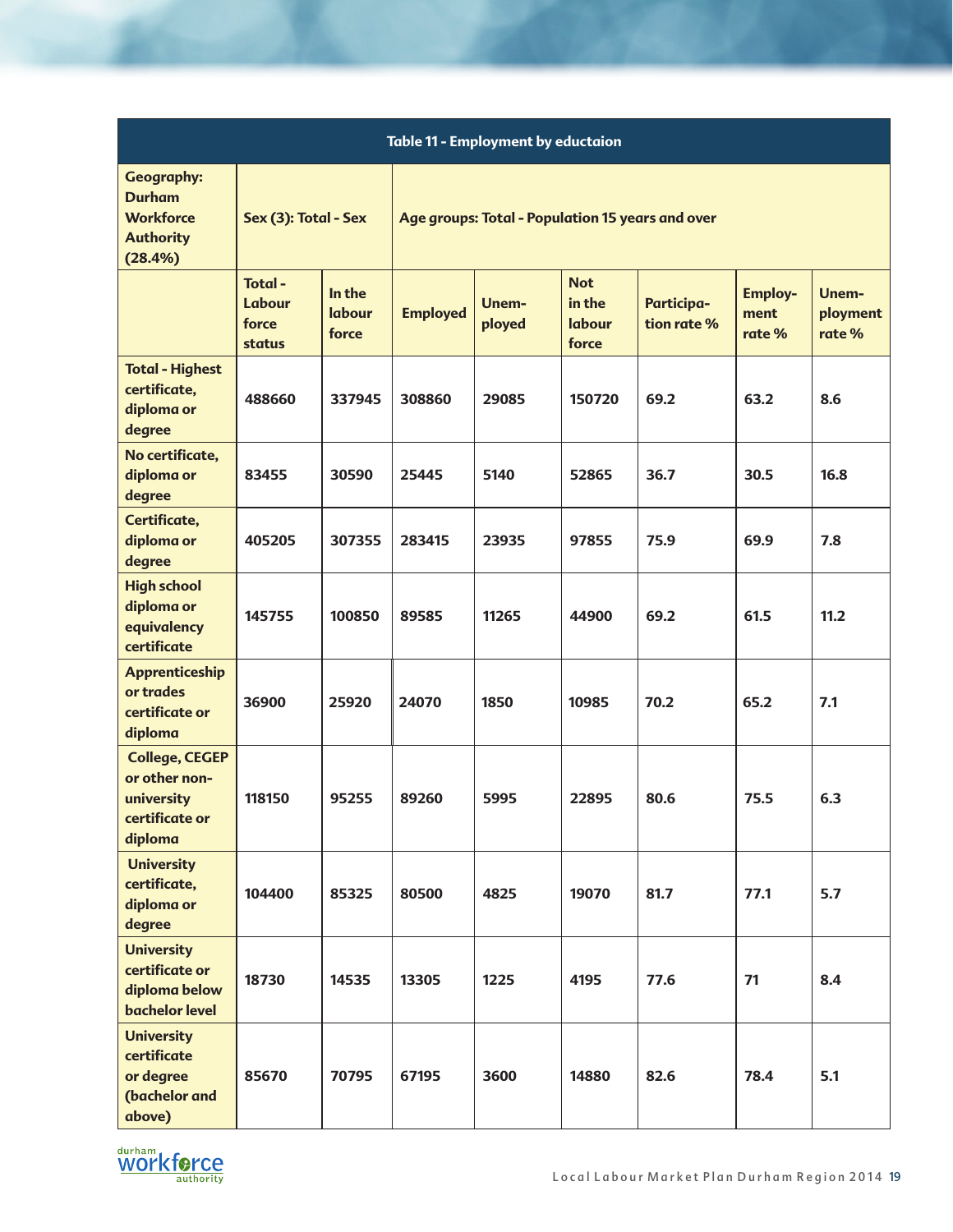| <b>Table 11 - Employment by eductaion</b>                                             |                                     |                                  |                                                  |                 |                                                |                                  |                                  |                             |
|---------------------------------------------------------------------------------------|-------------------------------------|----------------------------------|--------------------------------------------------|-----------------|------------------------------------------------|----------------------------------|----------------------------------|-----------------------------|
| <b>Geography:</b><br><b>Durham</b><br><b>Workforce</b><br><b>Authority</b><br>(28.4%) | Sex (3): Total - Sex                |                                  | Age groups: Total - Population 15 years and over |                 |                                                |                                  |                                  |                             |
|                                                                                       | Total-<br>Labour<br>force<br>status | In the<br><b>labour</b><br>force | <b>Employed</b>                                  | Unem-<br>ployed | <b>Not</b><br>in the<br><b>labour</b><br>force | <b>Participa-</b><br>tion rate % | <b>Employ-</b><br>ment<br>rate % | Unem-<br>ployment<br>rate % |
| <b>Master's</b><br>degree                                                             | 12910                               | 10405                            | 9875                                             | 525             | 2505                                           | 80.6                             | 76.5                             | 5                           |
| <b>Earned</b><br>doctorate<br>degree                                                  | 1480                                | 1235                             | 1170                                             | 60              | 250                                            | 83.4                             | 79.1                             | 4.9                         |

Source: Statistics Canada, National Household Survey Custom Tabulation (2011)

As one may expect, individuals who have no certificate, diploma or degree have the highest unemployment rate. Those with a high school diploma have an unemployment rate of 11.2% which is higher than the unemployment rate for all individuals over 15 which as of August 2014 was 7.7%.

In addition to the unemployment rates, the Durham Workforce Authority also carefully considers the number of individuals not in the labour force. Statistics Canada defines those not in the labour force as persons who, during the reference week, were unwilling or unable to offer or supply labour services. These individuals are neither employed nor unemployed. For Durham Region residents without a certificate, diploma or degree 63% are not in the labour force. In comparison, only 17% of residents with a Bachelor's degree are not in the labour force, and 30% of residents with an apprenticeship or trades certificate or diploma are not in the labour force. While not a trend unique to Durham Region, this indicates that those individual who possess a certificate, diploma or degree are more actively engaged in the labour force, and see lower rates of unemployment.

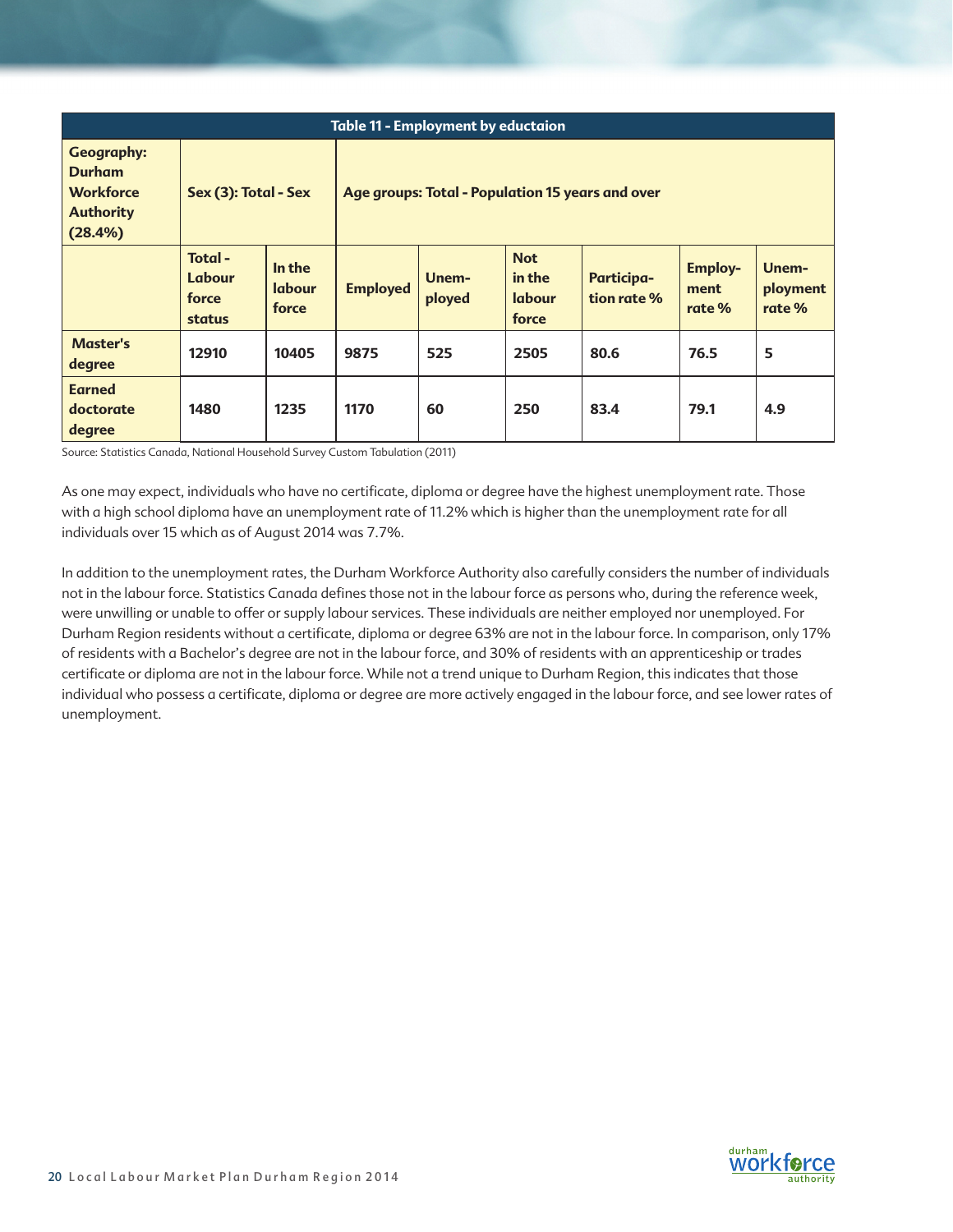# Summary Of Labour Market Overview

Between 2006 and 2011 Durham Region experienced a healthy population growth of 8.4%, greater than the provincial average but less than the 10.7% increase between 2001 and 2006. Growth was distributed unevenly: Ajax grew at over 20%, while Brock's population fell by 5%.

The distribution of the population by age in the Durham Region is roughly similar to that of Ontario as a whole, except that Durham has a noticeably higher proportion of 5-9, 10-14, 15-19 and 45-49 year olds and a noticeably smaller proportion of 25-29 years and those aged 60 years of age and older.

Natural demographic changes account for much of the net population changes by age group in Durham, although the large net in-migration numbers for 0-17 year olds and 25-44 year olds soften the impact of the natural proportionate decline among those age categories.

As the recession abated, unemployment rates for the Oshawa CMA started coming down, however they started rising at the start of 2012, alarmingly so for youth, locking in above 25% for September, October, and November 2012. Indeed, through much of the recession, the Oshawa CMA youth unemployment rate has hovered around three times that for adults, while across Ontario the ratio has typically been around 2.5 times. The great increase in the youth unemployment rate in the Oshawa CMA in the last few months has pushed that ratio to above four (in November it hit 4.5). The positive news is that 2013 and 2014 thus far have seen youth unemployment rates declining. Oshawa CMA now has the fifth highest unemployment rate in Ontario. Unemployment rates for the population 15 and over have remained fairly constant in the last year. Cyclical employment continues to exist in Durham Region given the prominence of the construction industry and it is anticipated that this industry will continue to play a crucial role as Durham Region continues to grow and expand.

In terms of number of employers, three industries top the list: Professional, Scientific and Technical Services; Construction; and Retail Trade. The first two industries have very large numbers of employers in the zero and 1-4 employee size categories. Among firms with more employees, the three with the most number of firms are: Retail Trade; Manufacturing; and Health Care & Social Assistance. It should be noted that between 2013 to 2014 the Administrative Support, Waste Management and Remediation Services increased by nine firms with over 100 employees.

In terms of firms by employee size, Durham has witnessed a more or less steady increase in the number of employers in the 1-19 and 20-49 employee firm size categories since 2008. In 2013 the Durham Workforce Authority reported that among firms with no employees there was a decrease in the number of employers, however, as of June 2014 this was shifting again as industries such as construction began to increase in the number of firms in this size category. Meanwhile, among firms with 100 or more employees, after dropping and staying flat over the last three years, the numbers increased somewhat in 2014 although they remain below the figures for 2008. These trends match fairly closely the trends over the same period for Ontario.

Given the trends in the change in the number of employers, it is no surprise that for most industries there has been a net increase in estimated employment among small and medium-sized establishments. Overall estimated employment among SMEs increased by 2,765, an advance of 2%. Major estimated employment increases were posted in Construction, Retail Trades, Real Estate and Rental and Leasing and Professional, Scientific and Technical Services. Only two industries registered losses: Management of Companies and Enterprises; and Mining and Oil & Gas Extraction. (Note: The magnitude of changes in employment among SMEs does not always reflect the magnitude of changes across each industry, as sometimes the rate of change in the number of large firms is significantly different from the rate of change among SMEs, altering the overall change in employment.)

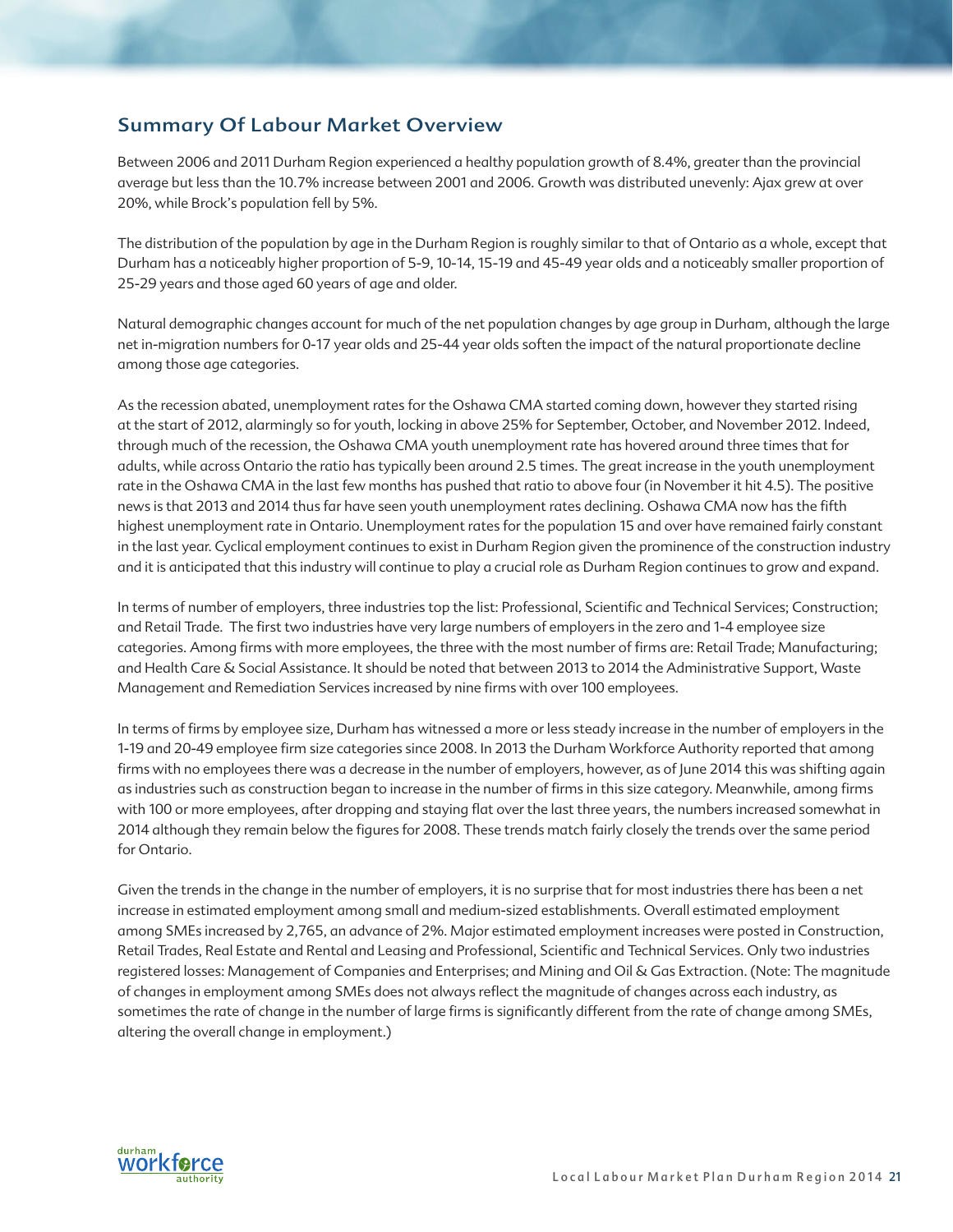# Skill Shed

The DWA, in partnership with UOIT, launched its groundbreaking community survey – Skill shed – in the summer of 2013. (The Skill shed appeared as an action item in the previous Labour Market Plan, but was termed the 'Labour Shed', it was determined by both partners that the surveys and analysis would be renamed to 'Skill shed.")

A Skill shed study is standard practice in American workforce planning boards. To our knowledge, this type of research has not been attempted in Canada or Ontario. The Skill shed will provide the DWA, Economic Development and our community partners' labour market information that can be used for program planning, economic development initiatives and future research. The first Skill Shed pilot surveys provided general results for analysis and will be further used as a tool to develop future in-depth surveys to be conducted over a number of years led by the DWA and focused on selected sectors.

Skill shed studies can be done within a specific geographic area and/or be sector-specific in their focus. In the study, employers and employees as well as the general population are surveyed analyze skill levels, current and desired wages, current and desired commuting patterns and in the instance of the DWA Skill shed survey, it probes for five of the nine recognized essential skills.

The DWA/UOIT pilot study has proved to be a promising tool for evaluating skills within Durham Region.

In Durham Region, two pilot internet surveys were conducted between June and September 2013. The first survey focused on Durham Region's residents to analyze employment lifestyles. Questions inquired about residents' general characteristics, employment statuses, skill sets, desired wages and commuting patterns.

A second pilot internet survey was used to gather the experiences and perceptions of Durham Region employers. The survey shed light on how available resident skill sets and characteristics intersect with the skills sets and qualifications desired by employers.

The following are selected results derived from the data collected from the pilot study was completed by Dr. Hannah Scott from the Faculty of Social Science and Humanities at the University of Ontario Institute of Technology (UOIT) on behalf of the Durham Workforce Authority. UOIT had applied for, and was awarded, with the Social Sciences and Humanities Research Council (SSHRC) Knowledge Synthesis Grants: Skills Development for Future Needs of the Canadian Labour Market Competition). The DWA is grateful to Hannah Scott for her work on this project.

# Approach/Methodology

The DWA and UOIT examined Skill shed analysis reports completed in the states of Colorado, Iowa, South Dakota, Texas, Illinois, Indiana, Tennessee, Mississippi, Michigan, Minnesota, Rhode Island, and Virginia.

Skill shed studies have not been done, to date, in Canada or the United Kingdom.

The DWA launched an exhaustive community relations campaign to promote the surveys for the duration of the survey. The DWA was awarded a HRSDC Career Focus Grant which allowed for the hiring of a dedicated staff to research Skill Shed surveys, draft the initial surveys and develop a marketing plan. The DWA also received HRSDC funding to hire two summer students for 12 weeks to market the survey to employers and the Durham Region Workforce.

## **Workforce Survey**

The workforce survey is used to measure the supply of available workers within the determined geographic area, in this instance, Durham Region. The DWA Skill shed survey sought to collect information on individuals including, but not limited to: age, gender, race, educational background, areas of study, certifications attained, desired/current commute times, employment status, current or desired employment type and/or current or desired occupation.

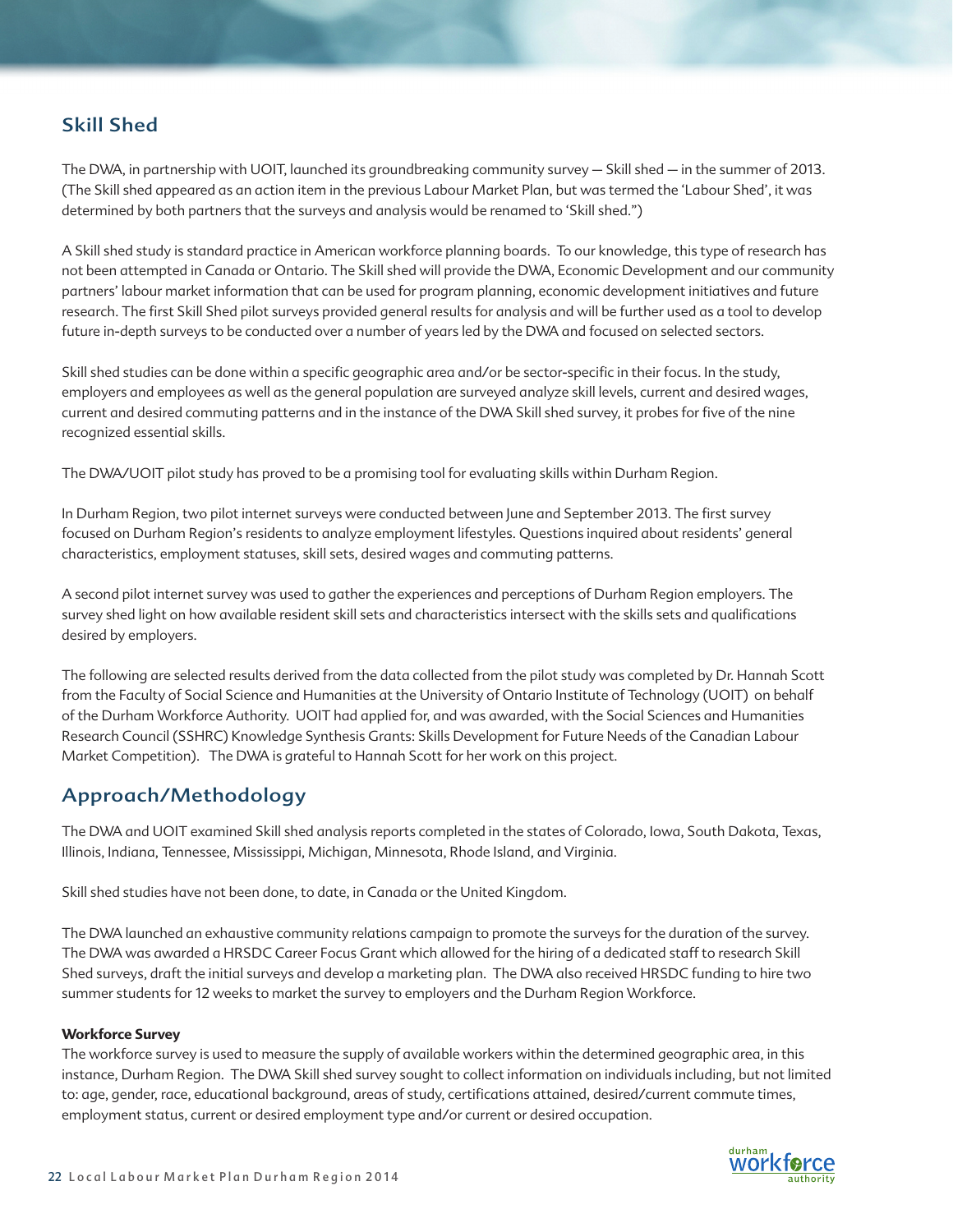### **Employer Survey**

The employer survey is used to measure the demand for workers within the determined geographic area, in this instance, Durham Region, as well as understanding what education, training, and skills are needed. Employers were asked about the size of their workforce; future plans to expand or downsize, the degree of challenge employers face when filling positions; the availability of skilled workers in their area, the type of skills that they think are needed in the workforce, perceived quality of area educational institutions.

Templates of both a workforce and an employer Skill shed survey have been prepared based on best practices, based on the studies reviewed, and are available on the DWA website.

| Table 12 - Primary location of business and rural/urban response rate |       |       |                    |  |  |
|-----------------------------------------------------------------------|-------|-------|--------------------|--|--|
|                                                                       | Freq. | $%$ * | <b>Rural/urban</b> |  |  |
| Oshawa                                                                | 17    | 27.4  |                    |  |  |
| <b>Pickering</b>                                                      | 12    | 19.4  |                    |  |  |
| <b>Clarington</b>                                                     | 3     | 4.8   | 72.6               |  |  |
| Ajax                                                                  | 7     | 11.3  |                    |  |  |
| <b>Whitby</b>                                                         | 6     | 9.7   |                    |  |  |
| <b>Brock</b>                                                          | 3     | 4.8   |                    |  |  |
| <b>Scugog</b>                                                         | 3     | 4.8   | 11.3               |  |  |
| <b>Uxbridge</b>                                                       | 1     | 1.7   |                    |  |  |
| More than 1 office across Durham Region.                              | 4     | 6.5   | 6.5                |  |  |
| Don't know/No answer                                                  | 6     | 9.7   | 9.7                |  |  |
| <b>Total</b>                                                          | 62    | 100   | 100                |  |  |
| *May not add up to 100% due to rounding.                              |       |       |                    |  |  |

#### **Selected Pilot Results**

Source: Durham Workforce Authority, Skillshed Pilot, 2014

| Table 13 - Number and Percent of salaried and hourly employees |                   |                    |                |                  |
|----------------------------------------------------------------|-------------------|--------------------|----------------|------------------|
|                                                                | <b>Salaried #</b> | <b>Salaried %*</b> | <b>Hourly#</b> | <b>Hourly %*</b> |
| <b>None</b>                                                    | 10                | 16.1               | 10             | 16.1             |
| $1 - 25%$                                                      | 14                | 22.58              | 5              | 8.1              |
| $26 - 50%$                                                     | 11                | 17.74              | 11             | 17.74            |
| 51-75%                                                         | 7                 | 11.3               | 8              | 12.9             |
| 76-99%                                                         | 5                 | 8.1                | 13             | 20.97            |
| 100%                                                           | 8                 | 12.9               | 8              | 12.9             |
| Don't know/No answer                                           | 7                 | 11.3               | 7              | 11.3             |
| <b>Total</b>                                                   | 62                | 100                | 62             | 100              |
| *May not add up to 100% due to rounding.                       |                   |                    |                |                  |

Source: Durham Workforce Authority, Skillshed Pilot, 2014

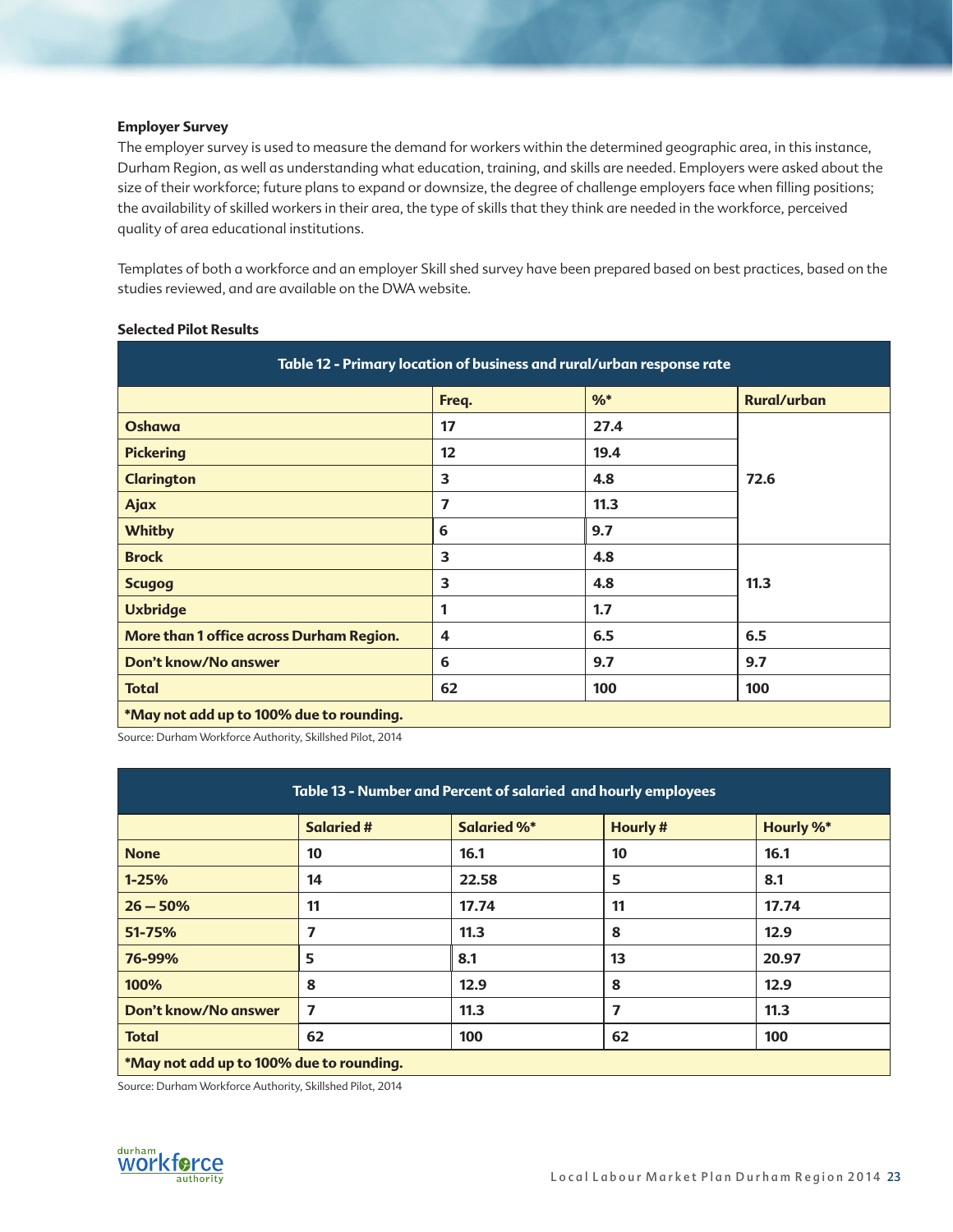| Table 14 - Number and Percent of part and full time employees and hours worked. |     |              |     |         |
|---------------------------------------------------------------------------------|-----|--------------|-----|---------|
|                                                                                 | PT# | <b>PT %*</b> | FT# | $FT%^*$ |
| 34 hours or less                                                                | 39  | 62.90        | 4   | 6.45    |
| 35 hours or more                                                                |     | 1.6          | 49  | 79.0    |
| Don't know/No answer                                                            | 22  | 35.5         | 9   | 14.5    |
| <b>Total</b>                                                                    | 62  | 100          | 62  | 100     |
| *May not add up to 100% due to rounding.                                        |     |              |     |         |

Source: Durham Workforce Authority, Skillshed Pilot, 2014

| Table 15 - Essential Skills Comparison Skillshed, Durham Region Youth Survey                        |                 |                 |                   |              |  |
|-----------------------------------------------------------------------------------------------------|-----------------|-----------------|-------------------|--------------|--|
|                                                                                                     |                 |                 | <b>Percentage</b> |              |  |
| <b>Essential Skills</b>                                                                             | <b>Employer</b> | <b>Employee</b> | <b>Unemployed</b> | <b>Youth</b> |  |
| Scan written materials for information and/<br>or overall meaning                                   | 71              | 63.3            | 19.2              | 59.6         |  |
| Read materials to understand, learn,<br>critique or evaluate                                        | 77.4            | 72.9            | 22.7              | 67.7         |  |
| Analyze and synthesize information from<br>multiple sources for or from complex and<br>lengthy text | 53.2            | 52.8            | 15.3              | 41.7         |  |
| <b>Read signs, labels or lists</b>                                                                  | 74.2            | 59.8            | 22.7              | 80.8         |  |
| Understand information on graphs or charts                                                          | 64.5            | 63.8            | 19.7              | 61.4         |  |
| <b>Enter information in forms</b>                                                                   | 77.4            | 67.7            | 20.1              | 46.3         |  |
| <b>Create or read schematic drawings</b>                                                            | 25.8            | 17.9            | 10                | 30           |  |
| <b>Make calculations</b>                                                                            | 77.4            | 69              | 21.4              | 74           |  |
| <b>Take measurements</b>                                                                            | 46.8            | 33.6            | 16.2              | 47.6         |  |
| Perform scheduling, budgeting or<br>accounting activities                                           | 58.1            | 61.6            | 16.6              | 41.5         |  |
| <b>Analyze data</b>                                                                                 | 59.7            | 60.7            | 17.5              | 497          |  |
| <b>Make estimations</b>                                                                             | 50              | 49.8            | 13.5              | 60.3         |  |
| Write to organize or record information                                                             | 82.3            | 72.9            | 24.5              | 72.5         |  |
| Write to inform or persuade                                                                         | 64.5            | 63.3            | 18.3              | 49.4         |  |
| Write to request information or justify a<br>request                                                | 74.2            | 68.1            | 20.5              | 49.4         |  |
| Write an analysis or comparison                                                                     | 54.8            | 49.3            | 18.3              | 46.3         |  |
| Use different forms of technology such as<br>cash registers or fax machines                         | 67.6            | 61.6            | 17.9              | 48.8         |  |
| Use word processing software                                                                        | 72.6            | 73.8            | 17.9              | 65.9         |  |
| Send and receive emails                                                                             | 77.7            | 65.5            | 22.3              | 73.2         |  |
| <b>Create and modify spreadsheets</b>                                                               | 62.9            | 76.9            | 16.2              | 33.4         |  |
| <b>Navigate the Internet</b>                                                                        | 77.4            | 65.1            | 21.4              | 73.1         |  |

Source: Durham Workforce Authority, Skillshed Pilot, 2014, Durham Workforce Authority, Durham region Youth Survey 2013

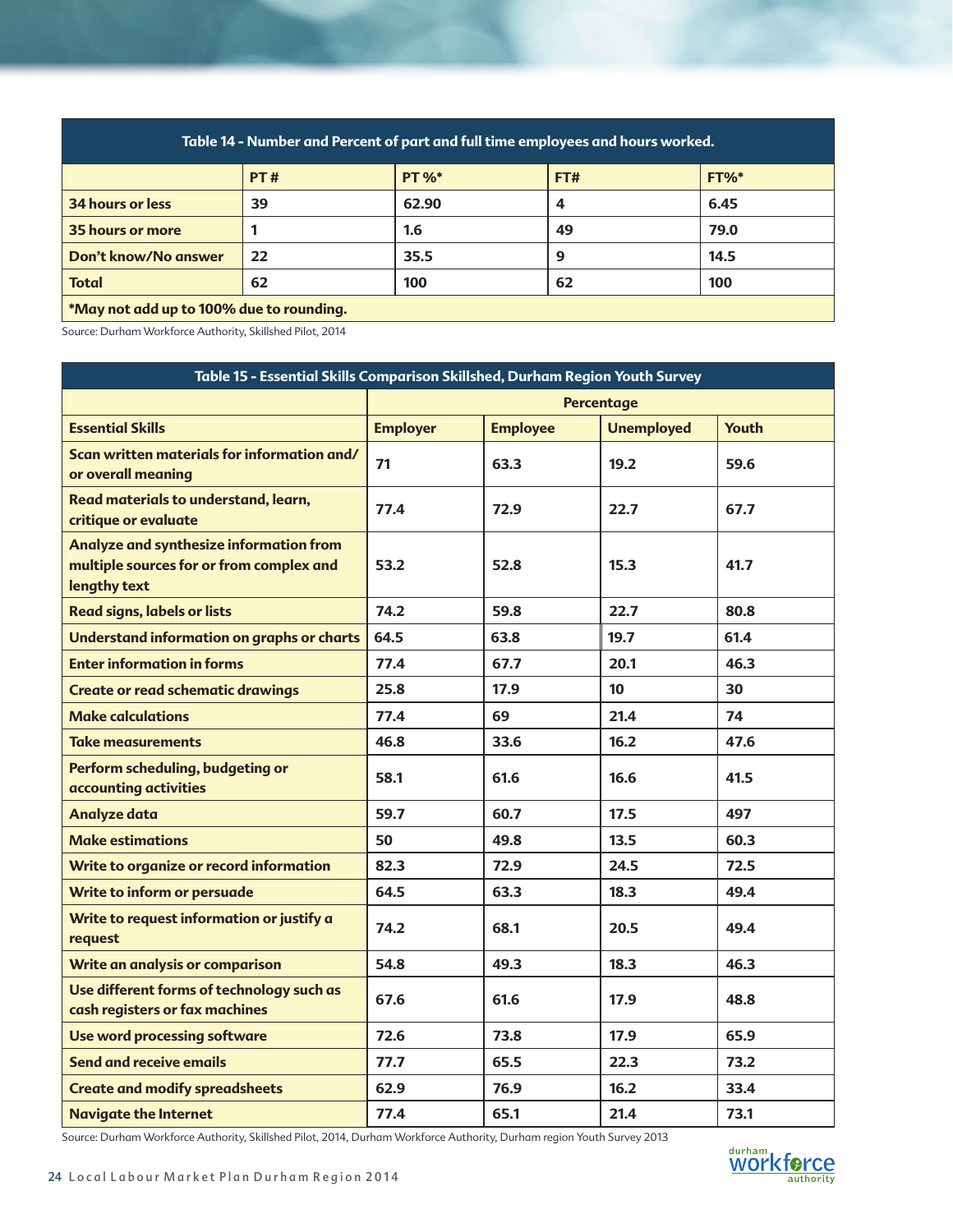| Table 16 - Rating from 1 (poor) to 7 (excellent) the availability and ease of<br>companies are able to fill positions in the following labour areas. |                   |                   |                        |  |  |
|------------------------------------------------------------------------------------------------------------------------------------------------------|-------------------|-------------------|------------------------|--|--|
|                                                                                                                                                      | Mean <sup>1</sup> | S.D. <sup>2</sup> | Responses <sup>3</sup> |  |  |
| <b>Skilled</b>                                                                                                                                       | 3.89              | 1.705             | 38                     |  |  |
| <b>Unskilled</b>                                                                                                                                     | 5.12              | 1.166             | 25                     |  |  |
| <b>Clerical</b>                                                                                                                                      | 5.25              | 1.519             | 36                     |  |  |
| <b>Technical</b>                                                                                                                                     | 4.39              | 1.771             | 28                     |  |  |
| <b>Management</b>                                                                                                                                    | 4.62              | 1.738             | 37                     |  |  |

**1 This is the average of the responses**

<sup>2</sup>This is the standard deviation. This means that this is the range of scores that fall within 68% of the mean. For **example, if we have a mean of 4, and a standard deviation of 1, then 68 percent of the all the scores would fall in the range of 3 (1 SD below the mean) to 5 (1 SD above the mean).** 

**3These are the number of people who felt they had knowledge of the issue and provided an answer to the question.** 

Source: Durham Workforce Authority, Skillshed Pilot, 2014

| Table 17 - Recruitment services used to search for employees                                         |       |      |  |  |  |
|------------------------------------------------------------------------------------------------------|-------|------|--|--|--|
|                                                                                                      | Freq. | $\%$ |  |  |  |
| <b>Attend job fairs</b>                                                                              | 7     | 11.3 |  |  |  |
| Centre d'Access a l'Emploi                                                                           | 3     | 4.8  |  |  |  |
| <b>Durham College Community Employment resource Centre</b>                                           | 12    | 19.4 |  |  |  |
| <b>Durham Region Unemployed Help Centre</b>                                                          | 10    | 16.1 |  |  |  |
| <b>Government job banks</b>                                                                          | 9     | 14.5 |  |  |  |
| <b>John Howard Society</b>                                                                           | 3     | 4.8  |  |  |  |
| <b>Northern Lights</b>                                                                               | 6     | 9.7  |  |  |  |
| Online job search engines (i.e,. Mosnster, Workopolois, etc.)                                        | 15    | 24.2 |  |  |  |
| <b>VPI</b>                                                                                           | 1     | 1.6  |  |  |  |
| <b>YMCA Durham Employment</b>                                                                        | 6     | 9.7  |  |  |  |
| Your company's website                                                                               | 22    | 35.5 |  |  |  |
| <b>Not applicable</b>                                                                                | 3     | 4.8  |  |  |  |
| Other methods (acquaintances, agencies, charity village,<br>newspaper advertising, references, etc.) | 18    | 29.0 |  |  |  |

Source: Durham Workforce Authority, Skillshed Pilot, 2014

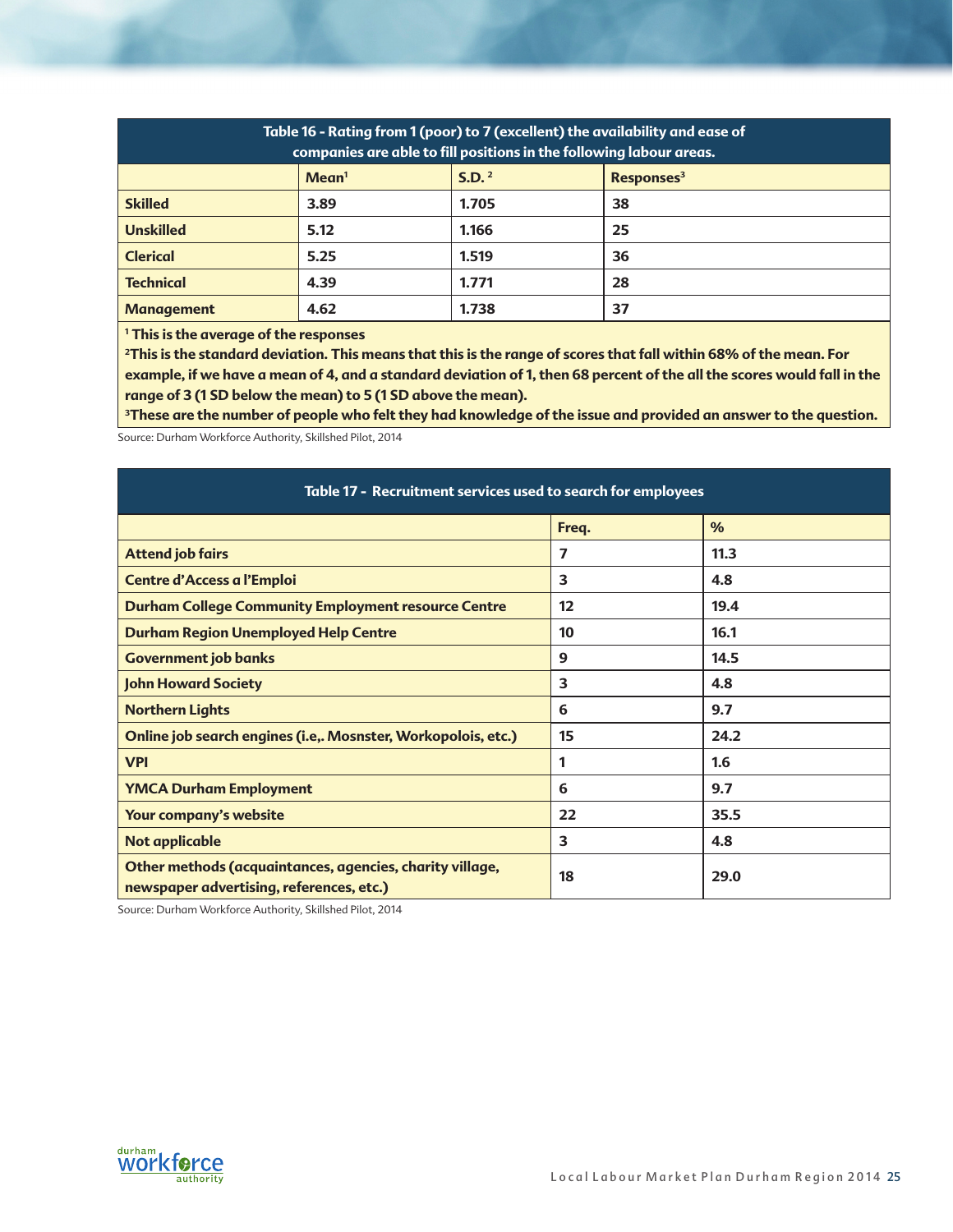| Table 18 - Rating from 1 (poor) to 7 (excellent) the<br>availability of services in the Region of Durham |                   |                   |                        |  |
|----------------------------------------------------------------------------------------------------------|-------------------|-------------------|------------------------|--|
|                                                                                                          | Mean <sup>1</sup> | S.D. <sup>2</sup> | Responses <sup>3</sup> |  |
| <b>Apprenticeship training</b>                                                                           | 4.44              | 1.667             | $\mathbf{9}$           |  |
| <b>Colleges</b>                                                                                          | 5.38              | 1.071             | 21                     |  |
| <b>Cultural facilities</b>                                                                               | 4.77              | 1.382             | 30                     |  |
| <b>Daycare affordability</b>                                                                             | 4.05              | 1.432             | 20                     |  |
| <b>Daycare availability</b>                                                                              | 4.28              | 1.320             | 18                     |  |
| <b>Electrical power</b>                                                                                  | 5.94              | 1.145             | 36                     |  |
| <b>Housing affordability</b>                                                                             | 4.06              | 1.492             | 36                     |  |
| <b>Housing availability</b>                                                                              | 4.42              | 1.388             | 36                     |  |
| <b>Medical services</b>                                                                                  | 4.93              | 1.679             | 41                     |  |
| <b>Other utilities</b>                                                                                   | 5.29              | 1.596             | 31                     |  |
| <b>Private career colleges</b>                                                                           | 4.47              | 1.867             | 19                     |  |
| <b>Public transportation</b>                                                                             | 4.34              | 1.477             | 41                     |  |
| <b>Recreation</b>                                                                                        | 5.41              | 1.013             | 37                     |  |
| <b>Roads</b>                                                                                             | 4.71              | 1.293             | 38                     |  |
| <b>Secondary schools</b>                                                                                 | 5.30              | 1.262             | 33                     |  |
| <b>Universities</b>                                                                                      | 5.63              | 1.651             | 38                     |  |

**1 This is the average of the responses**

**2This is the standard deviation. This means that this is the range of scores that fall within 68% of the mean. For example, if we have a mean of 4, and a standard deviation of 1, then 68 percent of the all the scores would fall in the range of 3 (1 SD below the mean) to 5 (1 SD above the mean).** 

**3These are the number of people who felt they had knowledge of the issue and provided an answer to the question.** 

Source: Durham Workforce Authority, Skillshed Pilot, 2014

| Table 19 - Rating from 1 (poor) to 7 (excellent) the<br>quality of services in the Region of Durham |                   |                   |                        |  |
|-----------------------------------------------------------------------------------------------------|-------------------|-------------------|------------------------|--|
|                                                                                                     | Mean <sup>1</sup> | S.D. <sup>2</sup> | Responses <sup>3</sup> |  |
| <b>Apprenticeship training</b>                                                                      | 4.26              | 1.695             | 19                     |  |
| <b>Colleges</b>                                                                                     | 5.33              | 1.539             | 30                     |  |
| <b>Cultural facilities</b>                                                                          | 4.76              | 1.411             | 21                     |  |
| <b>Daycare affordability</b>                                                                        | 4.29              | 1.490             | 17                     |  |
| <b>Daycare availability</b>                                                                         | 4.65              | 1.115             | 17                     |  |
| <b>Electrical power</b>                                                                             | 5.38              | 1.522             | 29                     |  |
| <b>Housing affordability</b>                                                                        | 4.04              | 1.513             | 25                     |  |
| <b>Housing availability</b>                                                                         | 4.07              | 1.328             | 27                     |  |
| <b>Medical services</b>                                                                             | 4.90              | 1.689             | 30                     |  |
| <b>Other utilities</b>                                                                              | 5.08              | 1.552             | 25                     |  |
| <b>Private career colleges</b>                                                                      | 4.67              | 1.557             | 12                     |  |

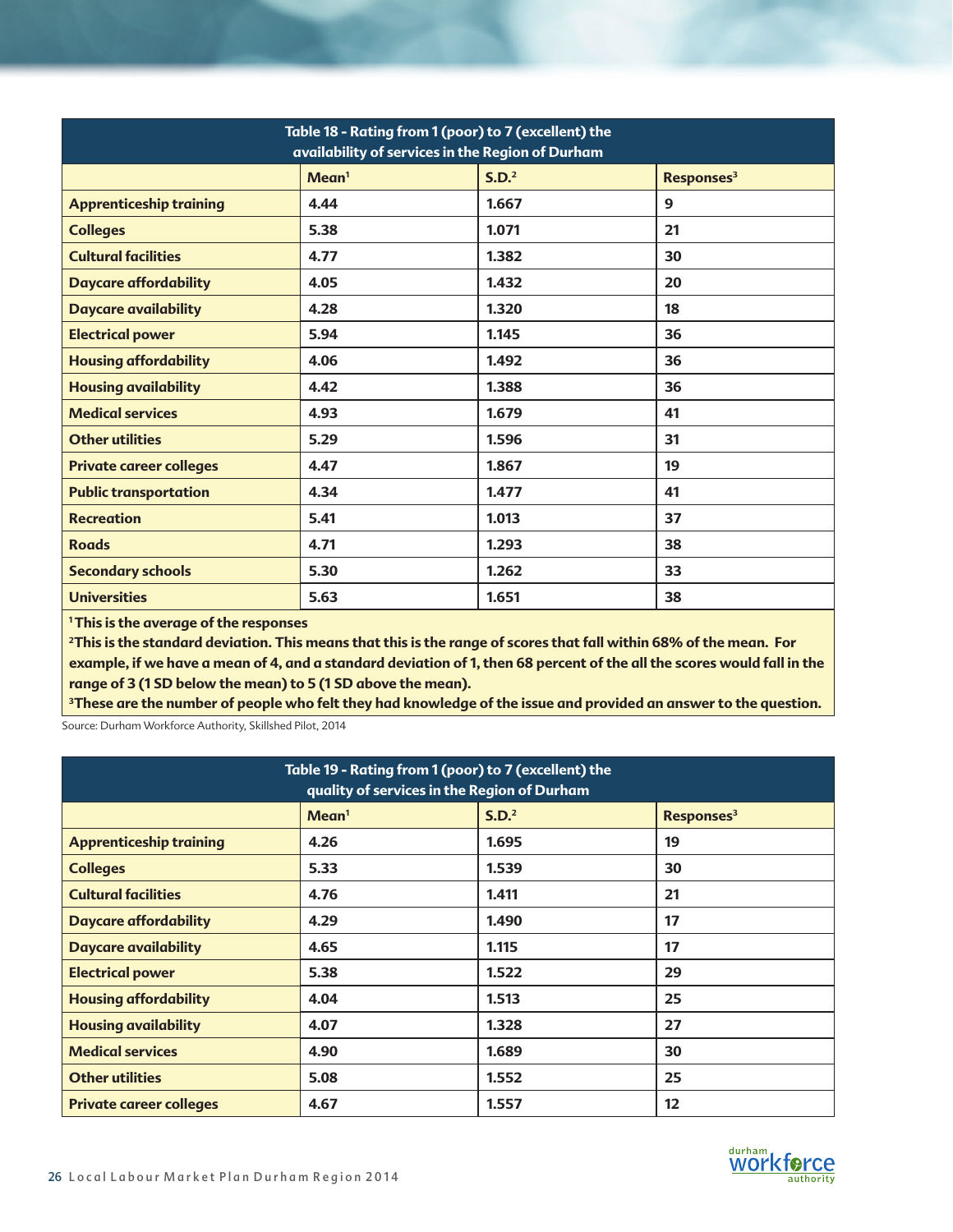| <b>Public transportation</b> | 4.22 | 1.672 | 27 |
|------------------------------|------|-------|----|
| <b>Recreation</b>            | 5.21 | 0.940 | 29 |
| <b>Roads</b>                 | 4.27 | 1.437 | 30 |
| <b>Secondary schools</b>     | 5.23 | 1.193 | 22 |
| <b>Universities</b>          | 5.43 | 1.550 | 28 |

**1 This is the average of the responses**

**2This is the standard deviation. This means that this is the range of scores that fall within 68% of the mean. For example, if we have a mean of 4, and a standard deviation of 1, then 68 percent of the all the scores would fall in the range of 3 (1 SD below the mean) to 5 (1 SD above the mean).** 

**3These are the number of people who felt they had knowledge of the issue and provided an answer to the question.** 

Source: Durham Workforce Authority, Skillshed Pilot, 2014

Employers were asked to comment about other skills that were not mentioned in the above lists that were needed for the jobs they were looking for:

- Initiative
- Research capabilities
- Excellent writing, listening, assessment, critical thinking. Able to prioritize, meet deadlines, handle
- Customer service skills. Proper language skills.

Businesses were also asked about the positive aspects of hiring from within the Regional Municipality of Durham:

- Access to skilled young professionals (through the colleges and universities), local workforce that is willing to and looking for work, employment network you are able to connect with the find the right employees
- Large talent pool of highly skilled workers available. High levels of education. Free employment services throughout the region to assist in hiring.
- Knowledge of community, ease of commute, supports local residents, and their lifestyles
- Stable employee base.
- Understand the region because they live here.
- Employees are close to home so they see value in not having to travel outside of where they live
- People like being able to work close to home. There are a lot of college and university students

Employers were asked to identify some of the negative aspects to hiring from within the Regional Municipality of Durham:

- Perception that companies in Durham Region do not pay competitive wages, employees can look outside of Durham Region for work where wages will be higher
- Rural areas lack service
- Writing and language skills.
- Lots of people looking for work means that there are hundreds of resumes to go through
- We are sometimes unable to fill all of our positions. People don't stay long as they find better paying jobs
- At times it is difficult to find qualified electrical trades and engineering staff.
- Not enough qualified candidates. Wages not high enough to keep them.

### **Future Research**

The Skill shed surveys and resulting analysis presents as an innovative technique to evaluate and project skills needs within an employer's specific recruiting area and may also be a promising tool for local economic planning. Moving forward from the pilot phase, the DWA Skill she study will consist of various parts. Based on capacity, the DWA, as it seeks out other funding partners, will focus on sector-specific Skill sheds to focus on the priority sectors identified by local and regional economic development departments. The DWA will attend the Durham Economic Development Partners meeting annually to update on the Skill shed progress and to prioritize sectors for future study.

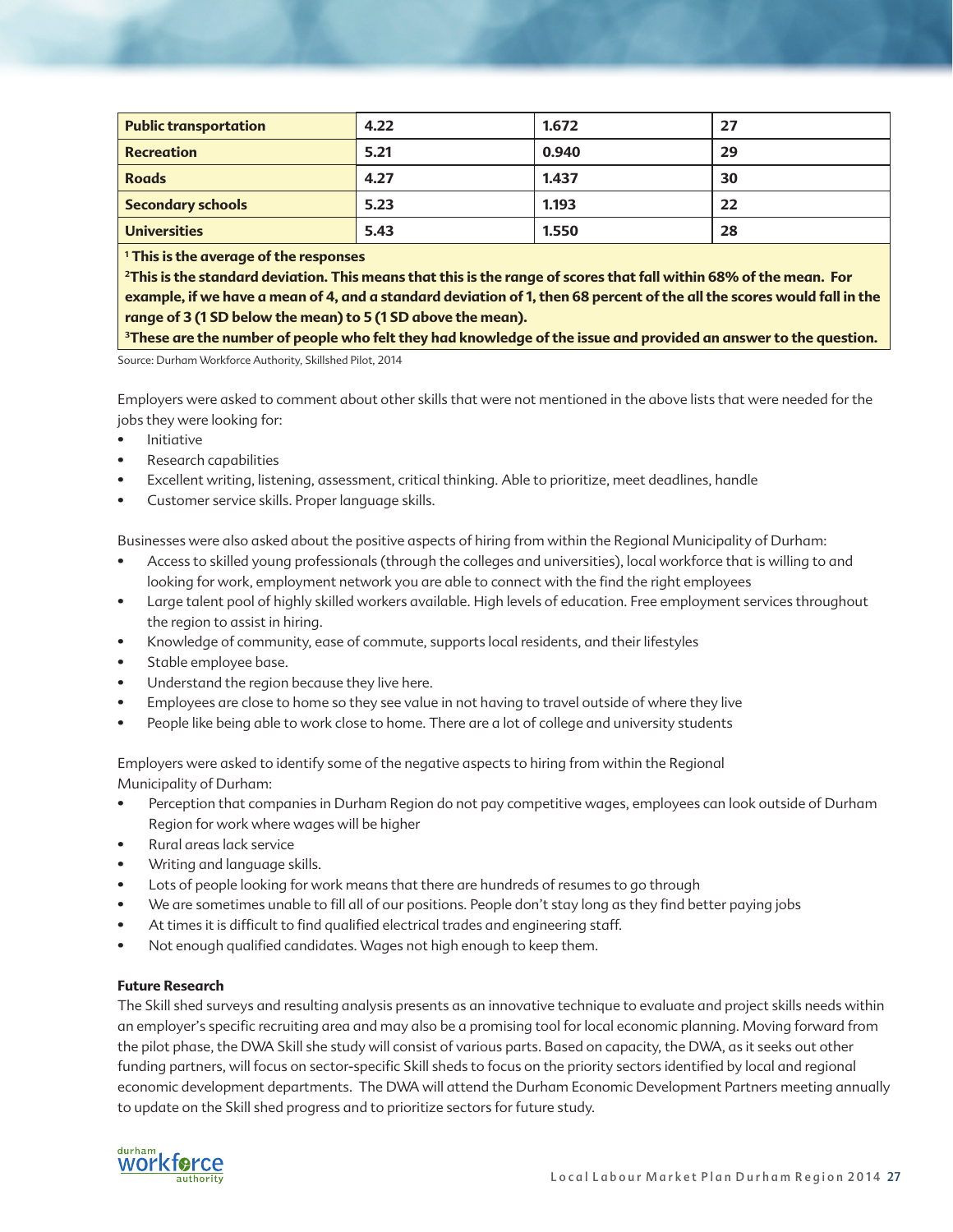### **Commuting Patterns**

The five central region workforce planning groups (the Durham Workforce Authority, Peel Halton Workforce Development Group, Simcoe Muskoka Workforce Development Board, Toronto Workforce Innovation Group and the Workforce Planning Board of York Region, Bradford, West Gwillimbury) decided to take a closer look and analyze the mobility trends in each of the areas and across the region. The full On the Move report is available on the DWA website. In December 2014, the DWA will release an additional report that focuses solely on the commuting patterns for Durham Region. In the spring of 2014, the DWA purchased the custom commuting patterns for Durham that include the NAICS and NOCs for the commuting population. This information provides a complete picture of commuting and serves to provide additional information for efforts related to the attraction and retention of both employers and employees to the region.

An excerpt from *On the Move* describes commuting as involves two forms of movement:

- 1) Residents of a given area commuting to jobs (these jobs may be anywhere)
- 2) Residents from anywhere commuting to jobs in a given area.

Data on commuting flows excludes two categories of employed residents: those who work at home and those whose work has no fixed place.

The table below provides the commuting numbers for 2011 for each municipality in Durham. The following legend outlines the purpose of each column.

### **Legend for Table 7**

| 1st column | Municipality                                                                         |
|------------|--------------------------------------------------------------------------------------|
| 2nd column | Number of employed residents of that municipality commuting to work (anywhere)       |
| 3rd column | Number of workers (from anywhere) commuting to jobs in that municipality             |
| 4th column | Number of employed local residents commuting to local jobs in that same municipality |
| 5th column | Ratio of local jobs to employed residents in 2011 (column 3)/(column 2)              |
| 6th column | Ratio of local jobs to employed residents in 2006                                    |
| 7th column | % of local residents in local jobs (column 4)/column 3)                              |

| Table 20 - Commuting flows by municipality, Durham Region, 2011 |                        |                                   |                                         |                                                                                          |                                                    |                                          |  |  |  |
|-----------------------------------------------------------------|------------------------|-----------------------------------|-----------------------------------------|------------------------------------------------------------------------------------------|----------------------------------------------------|------------------------------------------|--|--|--|
|                                                                 | Commuting<br>residents | <b>Commuting to</b><br>local jobs | <b>Local residents</b><br>in local jobs | local jobs<br>commuting<br>residents<br><b>Ratio</b><br>$\overline{a}$<br>$\overline{c}$ | 2006 ratio of<br>commuting<br>residents<br>jobs to | residents in<br>% of local<br>local jobs |  |  |  |
| <b>Pickering</b>                                                | 38,065                 | 29,125                            | 7,875                                   | 0.77                                                                                     | 0.73                                               | 27%                                      |  |  |  |
| Ajax                                                            | 48,345                 | 23,570                            | 9,325                                   | 0.49                                                                                     | 0.52                                               | 40%                                      |  |  |  |
| <b>Whitby</b>                                                   | 52,160                 | 33,610                            | 13,595                                  | 0.64                                                                                     | 0.69                                               | 40%                                      |  |  |  |
| <b>Oshawa</b>                                                   | 58,400                 | 50,850                            | 24,780                                  | 0.87                                                                                     | 0.95                                               | 49%                                      |  |  |  |
| <b>Clarington</b>                                               | 35,845                 | 16,535                            | 9,585                                   | 0.46                                                                                     | 0.46                                               | 58%                                      |  |  |  |
| <b>Scugog</b>                                                   | 8,285                  | 5,670                             | 2,870                                   | 0.68                                                                                     | 0.56                                               | 51%                                      |  |  |  |
| <b>Uxbridge</b>                                                 | 8,190                  | 5,240                             | 2,465                                   | 0.64                                                                                     | 0.61                                               | 47%                                      |  |  |  |
| <b>Brock</b>                                                    | 3,840                  | 2,575                             | 1,515                                   | 0.67                                                                                     | 0.55                                               | 59%                                      |  |  |  |

Source: Statistics Canada, National Household Survey, 2011

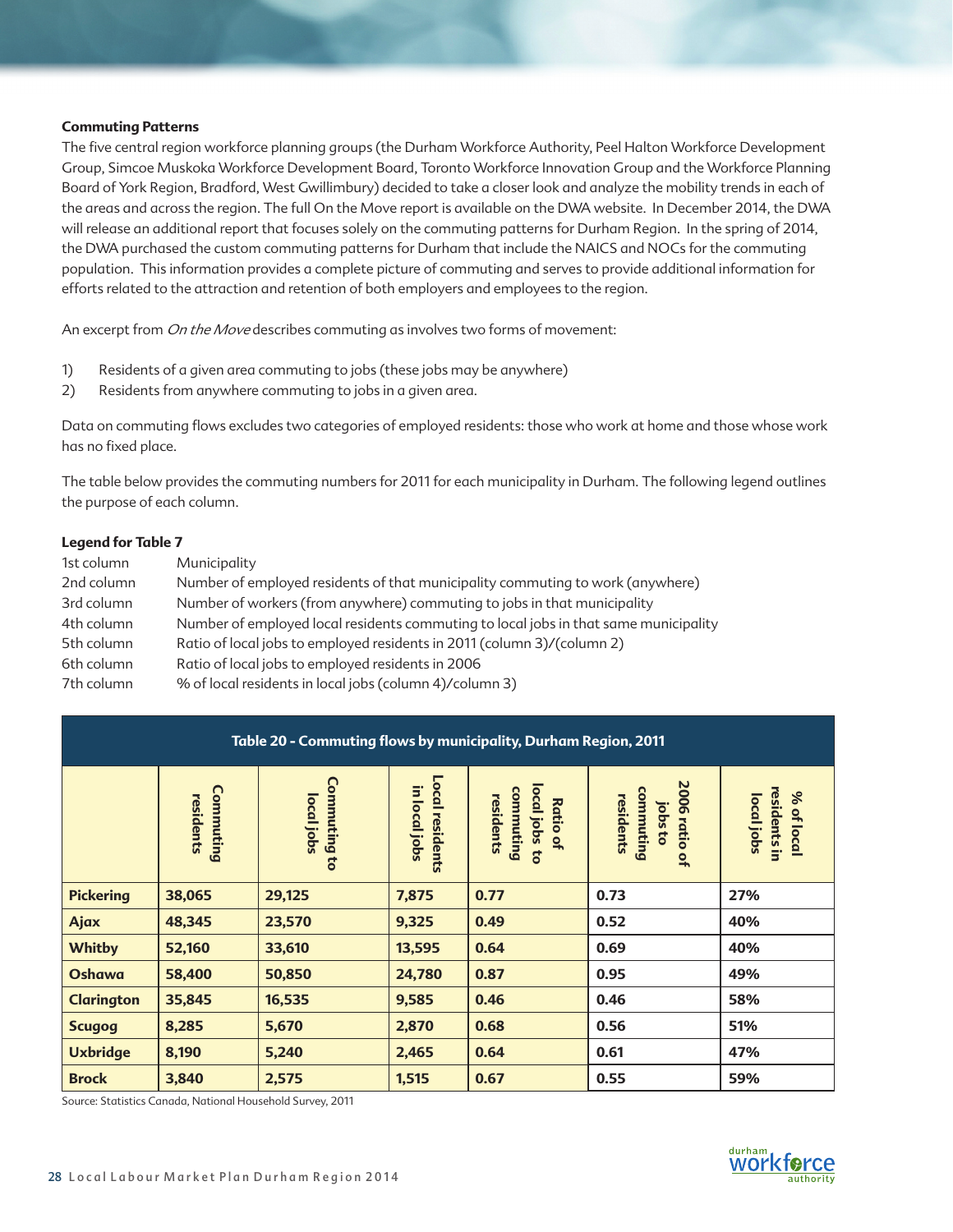To illustrate how to read the table: 38,065 Pickering residents commute to work (this work can be anywhere, except at home or in a job with no fixed workplace), while 29,125 workers commute to jobs in Pickering. 7,875 Pickering residents commute to jobs located in Pickering. The ratio of Pickering jobs to the total number of Pickering commuters is 0.77. Put another way, all Pickering jobs could only provide employment for 77% of employed, commuting residents. The ratio in 2006 was 0.73. Finally, 27% of Pickering jobs are filled by Pickering residents.

Some observations about the table:

- None of the Durham municipalities have more local jobs than they have commuting residents; only Oshawa comes close, with a ratio of 0.87; (only a few municipalities in the Greater Toronto Area have ratios at 1.0 or higher – Mississauga, Toronto, Vaughan, Newmarket, Markham and Burlington);
- Pickering in particular has a low proportion of its jobs filled by local residents, followed by Ajax and Whitby, suggesting these are bedroom communities for jobs found in other municipalities.

For Pickering, Ajax and Whitby, the main commuting destination for local residents is not their own municipality but rather Toronto—in the case of Pickering and Ajax, by a very large margin.

In most cases, the proportions of commuters travelling in and out of a given municipality has not changed much since 2006 (give or take 2% difference). The more pronounced changes have been the following:

- The number of jobs in Oshawa has dropped between 2006 and 2011; thus, Oshawa is a job destination for a slightly smaller proportion of Oshawa residents (46% in 2006, 42% in 2011);
- For likely similar reasons, slightly fewer Clarington residents are commuting to Oshawa (31% in 2006, 27% in 2011);
- Fewer Scugog residents are commuting in 2011 compared to 2006, however a slightly larger proportion of them are commuting to jobs in Scugog, where the number of local jobs have increased somewhat since 2006;
- Slightly more Uxbridge residents are commuting compared to 2006, with most of the increase accounted for by commuters to Toronto.

# Employment Ontario Data

### **Background to the data**

In 2012-2013, Ontario's Workforce Planning Boards were provided by the Ministry of Training, Colleges and Universities (MTCU) with specially compiled data that has program statistics related to Apprenticeship, Employment Service, Literacy and Basic Skills and Second Career. The Workforce Planning Boards received the data for the 2013-2014 year also.

### **Background to the data analysis**

The data released offered broad, demographic descriptions of the clients of these services and in a few instances some information about outcomes. The data provided to each Local Board consisted of three sets of data:

- Data at the Local Board level (in the case of the Durham Workforce Authority, the geography covers Durham Region);
- Data at the regional level (in this case, the Central Region, which consists of Peel, Halton, Toronto, Durham, York, Simcoe and Muskoka); and
- Data at the provincial level.

It is important to understand the limitations to this data:

- The ministry has reviewed the data to ensure it does not compromised client confidentiality
- Any data counts lower than 10 participants has been suppressed and is reflected as zero in the data.
- This data only captures those individuals who entered and exited their system as a registered (assisted) client over a one year period. This data set does not capture people who visited the Employment Service office for other services (such as assistance with their resume, online job applications, exploring the job board, etc., which are counted elsewhere) or those who are in the system as a registered client but have not yet exited.

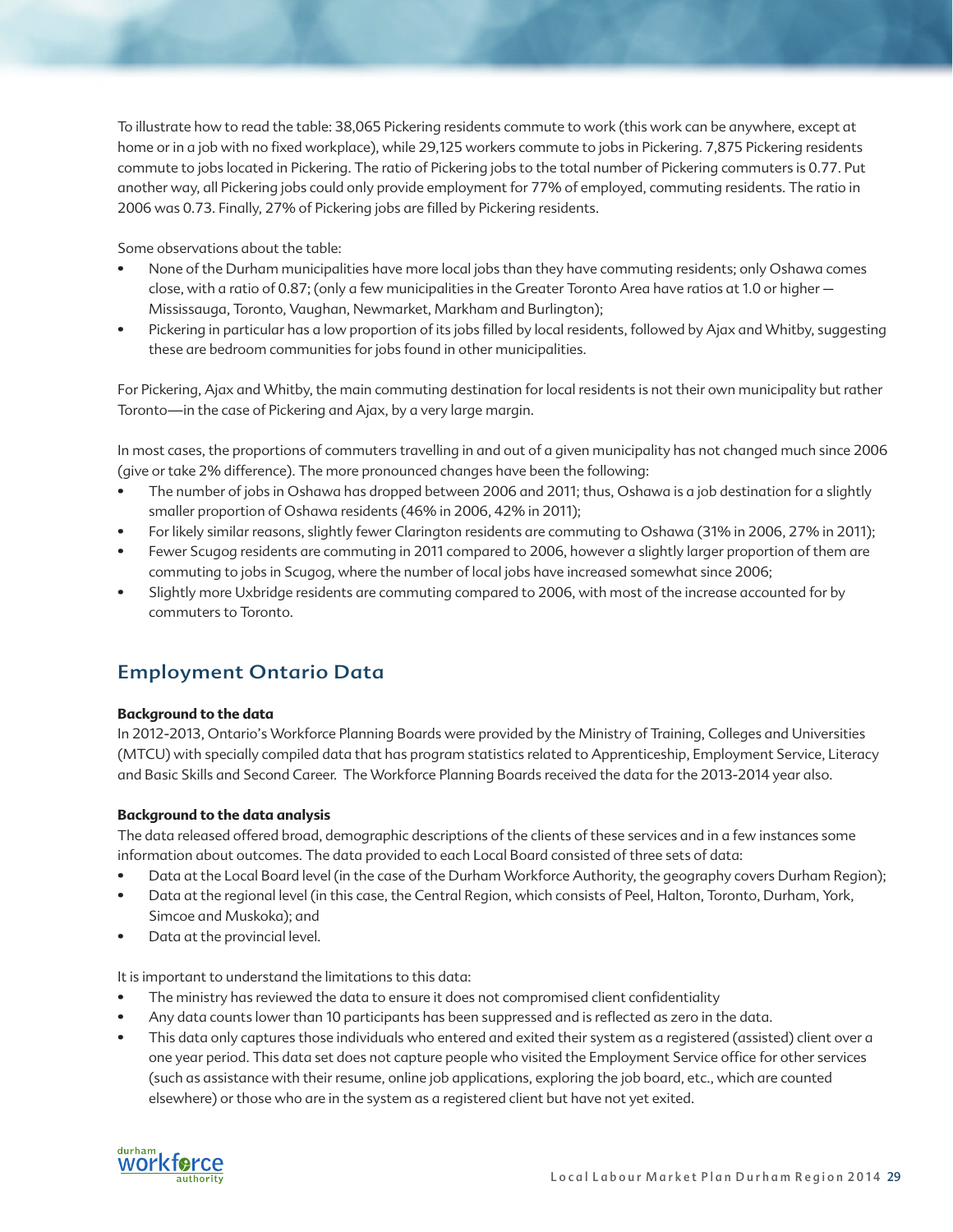The categories that follow are in the order of the data items that were prepared by MTCU. There are four program categories (Employment Service, Apprenticeship, Literacy and Basic Skills, and Second Career). The number of data subcategories for each of these programs varies considerably.

### **Employment Service**

| <b>Table 21 - Employment Service, Number of Clients</b>                                      |        |                                |                |               |         |                |  |  |  |
|----------------------------------------------------------------------------------------------|--------|--------------------------------|----------------|---------------|---------|----------------|--|--|--|
|                                                                                              |        | $2012 - 2013$<br>$2013 - 2014$ |                |               |         |                |  |  |  |
| <b>Number of Clients</b>                                                                     | Durham | Central                        | <b>Ontario</b> | <b>Durham</b> | Central | <b>Ontario</b> |  |  |  |
| <b>Unassisted R &amp; I Clients</b>                                                          |        |                                |                | 19696         | 255768  | 488402         |  |  |  |
| <b>ES Assisted Service Clients</b><br>91563<br>8403<br>86826<br>184947<br>8395<br>196558     |        |                                |                |               |         |                |  |  |  |
| The DWA was not provided the R&I numbers for 2012-2013. R&I means 'referral and information' |        |                                |                |               |         |                |  |  |  |

Source: Ministry of Training, Colleges and University, Employment Ontario, 2014

### **Clients by Age Group**

The following tables compare the proportions of ES clients by age range to the proportion of unemployed for the three geographies.

| Table 22 - Employment Services, Clients by age group |        |               |                |               |         |                |  |  |
|------------------------------------------------------|--------|---------------|----------------|---------------|---------|----------------|--|--|
|                                                      |        | $2012 - 2013$ |                | $2013 - 2014$ |         |                |  |  |
| <b>Clients by Age Group</b>                          | Durham | Central       | <b>Ontario</b> | Durham        | Central | <b>Ontario</b> |  |  |
| $15 - 24$                                            | 1989   | 16173         | 39027          | 2082          | 18455   | 44503          |  |  |
| $25 - 44$                                            | 3582   | 43393         | 87849          | 3584          | 45596   | 92325          |  |  |
| 45-64                                                | 2777   | 26565         | 566634         | 2645          | 26760   | 58154          |  |  |
| 65 and older                                         | 55     | 689           | 1429           | 84            | 752     | 1576           |  |  |

Source: Ministry of Training, Colleges and University, Employment Ontario, 2014

There have been increases to the youth population accessing Employment Services in Durham Region and that is the trend for the province. While it cannot be confirmed, it is probable the launch of the Youth Employment Fund that offers specific support to youth is part of this increase. There remain a higher proportion of youth in Durham unemployed and future potential for increased ES clients.

### **Gender**

| Table 22 - Employment Services, Clients by gender |        |                                |         |        |         |                |  |
|---------------------------------------------------|--------|--------------------------------|---------|--------|---------|----------------|--|
|                                                   |        | $2012 - 2013$<br>$2013 - 2014$ |         |        |         |                |  |
| <b>Gender</b>                                     | Durham | Central                        | Ontario | Durham | Central | <b>Ontario</b> |  |
| <b>Female</b>                                     | 4241   | 45147                          | 90803   | 4328   | 47731   | 95599          |  |
| <b>Male</b>                                       | 4157   | 41518                          | 93645   | 4059   | 43665   | 99563          |  |
| <b>Undisclosed</b>                                | 5      | 161                            | 499     | O      | 167     | 396            |  |

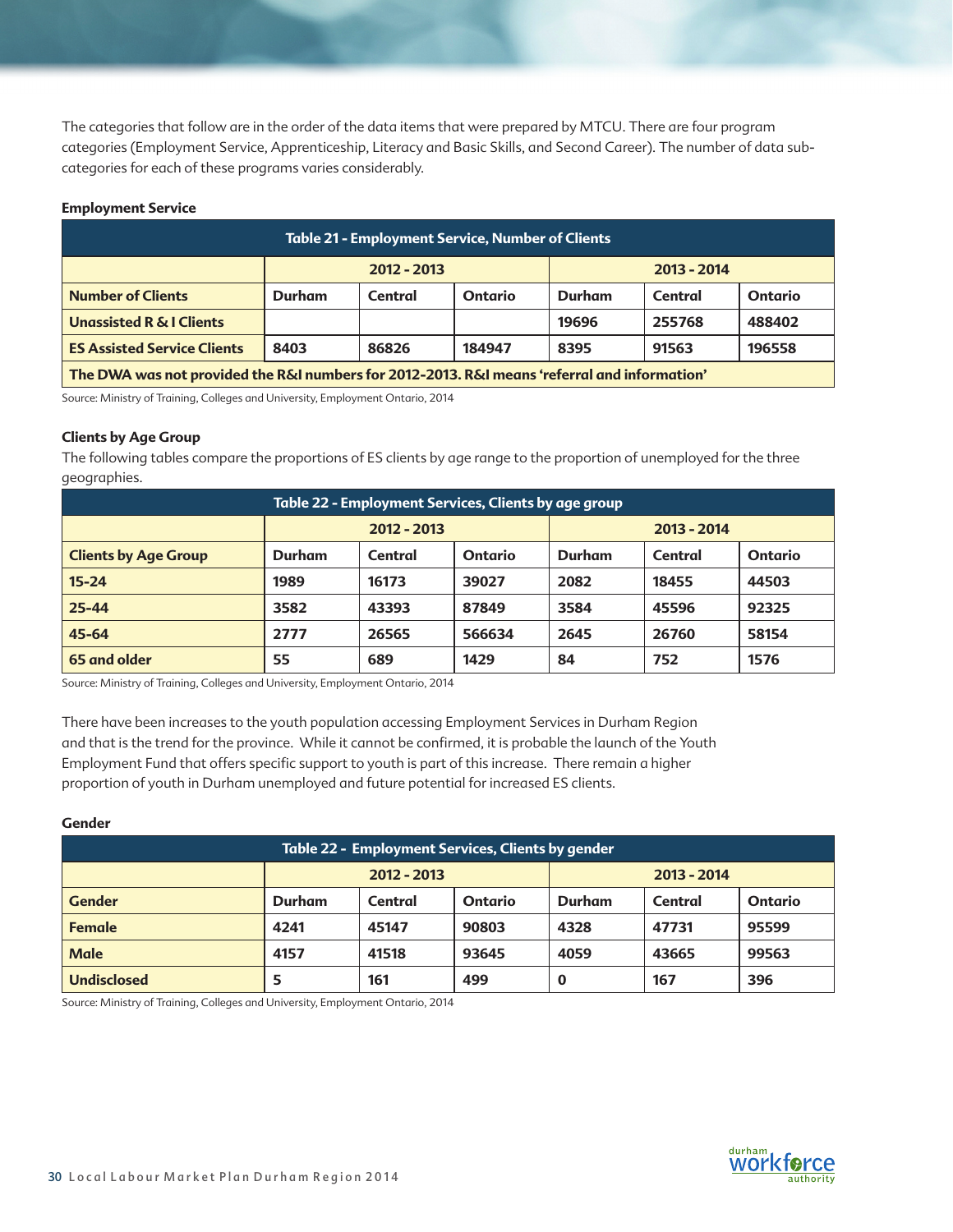### **Designated Groups**

The ES client data collects information on designated groups, namely: newcomers, visible minorities, persons with disabilities, and members of Aboriginal groups. This information is self-reported. It is not evident how many individuals declined to answer this question.

| <b>Table 24 - Employment Services, Clients by Designated Groups</b> |        |               |                |        |               |                |  |
|---------------------------------------------------------------------|--------|---------------|----------------|--------|---------------|----------------|--|
|                                                                     |        | $2012 - 2013$ |                |        | $2013 - 2014$ |                |  |
| <b>Desginated Groups</b>                                            | Durham | Central       | <b>Ontario</b> | Durham | Central       | <b>Ontario</b> |  |
| <b>Newcomer</b>                                                     | 306    | 11393         | 15918          | 386    | 12901         | 17577          |  |
| <b>Visible Minority</b>                                             | 904    | 13220         | 17833          | 883    | 14109         | 19119          |  |
| <b>Person with Disability</b>                                       | 458    | 2875          | 7906           | 422    | 3180          | 8883           |  |
| <b>Aboriginal Group</b>                                             | 56     | 817           | 4536           | 71     | 1063          | 5221           |  |

Source: Ministry of Training, Colleges and University, Employment Ontario, 2014

### **Internationally trained professionals**

The ES data indicates how many ES clients served are classified as Internationally Trained Professionals. This includes not only newcomers but all immigrants who have education or training in a profession overseas.

| <b>Table 25 - Employment Services, Clients by Internationally trained professionals</b> |               |         |         |               |         |         |  |  |
|-----------------------------------------------------------------------------------------|---------------|---------|---------|---------------|---------|---------|--|--|
|                                                                                         | $2012 - 2013$ |         |         | $2013 - 2014$ |         |         |  |  |
| <b>Internationally Trained</b><br><b>Professionals</b>                                  | Durham        | Central | Ontario | Durham        | Central | Ontario |  |  |
| <b>Internationally Trained</b><br><b>Professionals</b>                                  | 819           | 25318   | 35239   | 812           | 25477   | 35188   |  |  |

Source: Ministry of Training, Colleges and University, Employment Ontario, 2014

### **Educational attainment**

The ES data profiles the ES clients by educational attainment levels at intake. Other included some college, some university and some apprenticeship.

| <b>Table 26 - Employment Services, Clients by Educational Attainment</b> |             |         |         |        |             |                |  |  |
|--------------------------------------------------------------------------|-------------|---------|---------|--------|-------------|----------------|--|--|
|                                                                          | 2012 - 2013 |         |         |        | 2013 - 2014 |                |  |  |
| <b>Educational Attainment at</b><br><b>Intake</b>                        | Durham      | Central | Ontario | Durham | Central     | <b>Ontario</b> |  |  |
| <b>Less than Grade 8</b>                                                 | 68          | 709     | 2258    | 61     | 685         | 2347           |  |  |
| <b>Less than Grade 12</b>                                                | 948         | 7111    | 22636   | 817    | 6884        | 23261          |  |  |
| <b>Completion of Secondary</b>                                           | 2871        | 21500   | 54662   | 3067   | 23026       | 58492          |  |  |
| <b>Certificate of</b><br>Apprenticeship/Journey<br>person                |             |         |         | 116    | 874         | 2804           |  |  |
| <b>Completion of College</b>                                             | 2687        | 22638   | 50171   | 2597   | 22827       | 51095          |  |  |
| <b>Completion of University</b>                                          | 1122        | 28574   | 41828   | 1203   | 31287       | 45669          |  |  |
| <b>Other</b>                                                             | 707         | 6287    | 13382   | 534    | 5980        | 12890          |  |  |

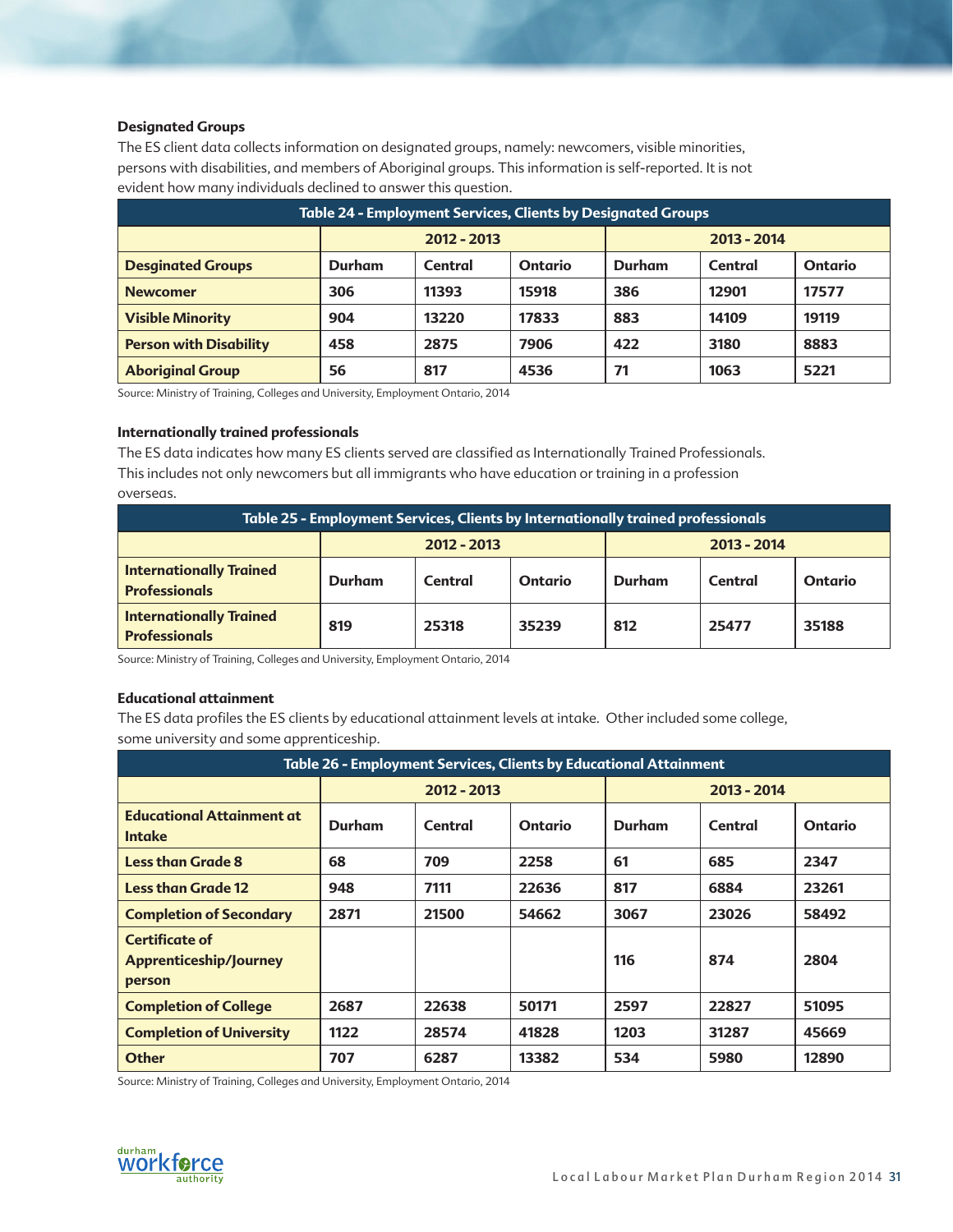### **Source of income**

Other includes crown ward, dependent of OW/ODSP. Employed and self employed. No source of income refers to personal income and not household income.

| Table 27 - Employment Services, Clients by Source of Income |        |             |                |        |             |                |  |  |
|-------------------------------------------------------------|--------|-------------|----------------|--------|-------------|----------------|--|--|
|                                                             |        | 2012 - 2013 |                |        | 2013 - 2014 |                |  |  |
| <b>Source of Income</b>                                     | Durham | Central     | <b>Ontario</b> | Durham | Central     | <b>Ontario</b> |  |  |
| <b>Employment Insurance</b>                                 | 2106   | 17647       | 41846          | 1820   | 16352       | 39926          |  |  |
| <b>Ontario Works</b>                                        | 660    | 8367        | 24467          | 622    | 8762        | 26063          |  |  |
| <b>Ontario Diability Support</b><br><b>Program</b>          | 124    | 952         | 3145           | 104    | 1029        | 3595           |  |  |
| No source of Income                                         | 3615   | 39255       | 71095          | 3909   | 44625       | 80347          |  |  |
| <b>Other</b>                                                | 1898   | 20598       | 44384          | 1940   | 20795       | 46627          |  |  |

Source: Ministry of Training, Colleges and University, Employment Ontario, 2014

The Durham area has a higher proportion of ES clients who indicate that they have no other source of income. At the same time, it also has a much lower proportion of its clients who are recipients of Ontario Works. The Ontario Works clients accessing ES services is anticipated to increase as a function of the service coordination efforts and the targets for service set out by MTCU.

### **Length of time out of employment/training**

The ES data identifies how long a client was out of employment or out of training at the time of intake.

| Table 28 - Employment Services, Clients by Length of time out of employment/training |               |         |         |               |         |         |  |
|--------------------------------------------------------------------------------------|---------------|---------|---------|---------------|---------|---------|--|
|                                                                                      | $2012 - 2013$ |         |         | $2013 - 2014$ |         |         |  |
| <b>Length of Time Out of</b><br><b>Employment/Training</b>                           | <b>Durham</b> | Central | Ontario | Durham        | Central | Ontario |  |
| <b>Less than 3 months</b>                                                            | 3487          | 35860   | 80878   | 3737          | 39478   | 90009   |  |
| 3-6 months                                                                           | 1316          | 14720   | 30603   | 1390          | 15068   | 31225   |  |
| 6-12 months                                                                          | 1418          | 13990   | 28367   | 1279          | 14420   | 29112   |  |
| More than 12 months                                                                  | 2182          | 22249   | 45089   | 1989          | 22597   | 46212   |  |

Source: Ministry of Training, Colleges and University, Employment Ontario, 2014

### **Outcomes at Exit**

The ES data indicates the outcomes at exit for clients.

| Table 29 - Employment Services, Clients by Outcomes at exit |        |               |         |               |                |        |  |
|-------------------------------------------------------------|--------|---------------|---------|---------------|----------------|--------|--|
|                                                             |        | $2012 - 2013$ |         | $2013 - 2014$ |                |        |  |
| <b>Outcomes at Exit</b>                                     | Durham | Central       | Ontario | Durham        | <b>Ontario</b> |        |  |
| <b>Employed</b>                                             | 5408   | 55371         | 116077  | 5575          | 61874          | 129296 |  |
| <b>Training/Education</b>                                   | 1220   | 12463         | 28167   | 1120          | 13140          | 28728  |  |
| <b>Other</b>                                                | 1775   | 18992         | 40703   | 1700          | 16549          | 38534  |  |

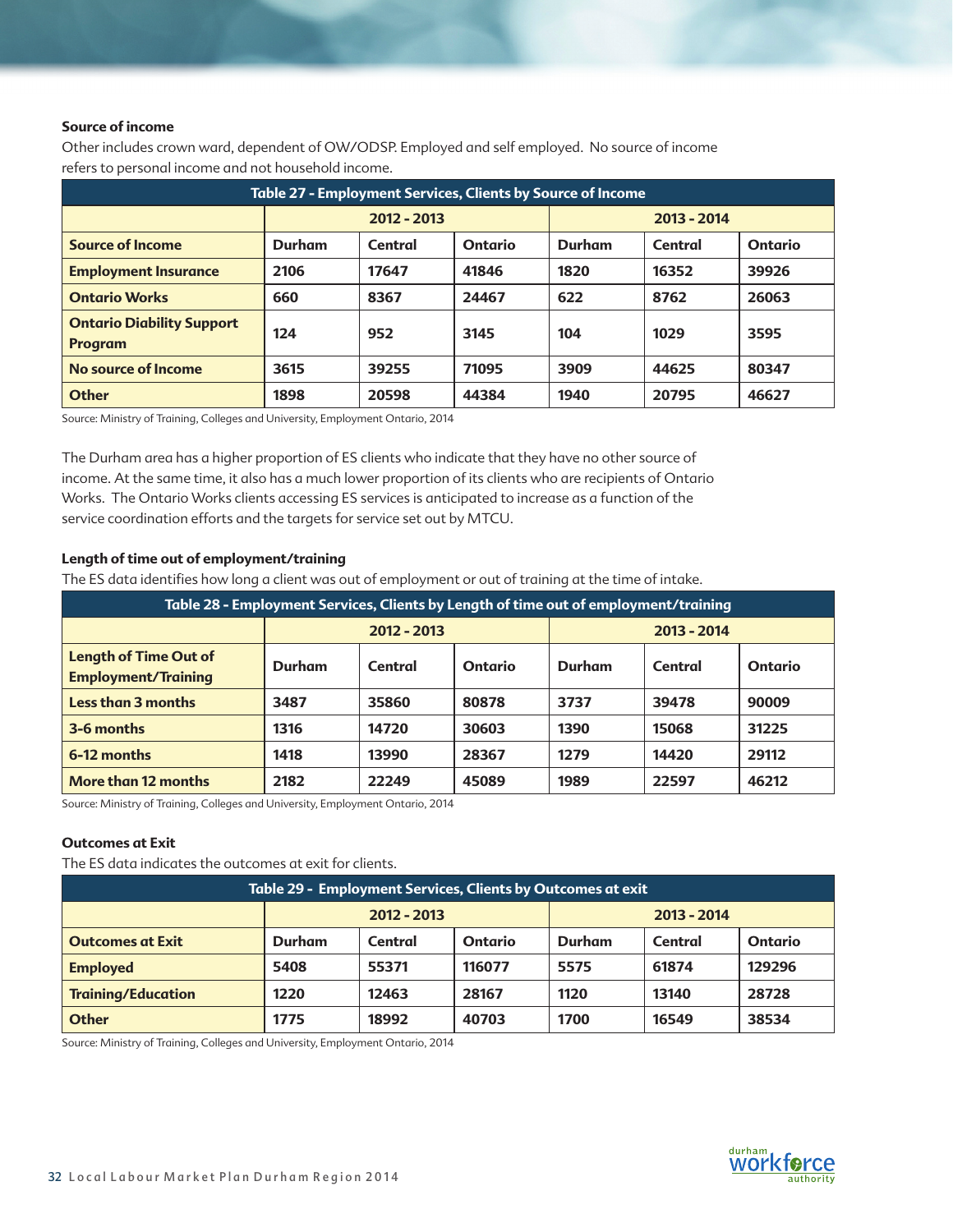## **Employment and training outcomes**

| Table 30 - Employment Services, Clients by Employment and training outcomes |        |             |                |               |         |                |  |  |
|-----------------------------------------------------------------------------|--------|-------------|----------------|---------------|---------|----------------|--|--|
|                                                                             |        | 2012 - 2013 |                | 2013 - 2014   |         |                |  |  |
| <b>Employed</b>                                                             | Durham | Central     | <b>Ontario</b> | <b>Durham</b> | Central | <b>Ontario</b> |  |  |
| <b>Employed full-time</b>                                                   | 2894   | 33522       | 67215          | 2855          | 35288   | 72622          |  |  |
| <b>Employed part-time</b>                                                   | 1007   | 8701        | 19529          | 1053          | 9639    | 21676          |  |  |
| Self-employed                                                               | 179    | 1704        | 3821           | 193           | 2050    | 4408           |  |  |
| <b>Both employed and in</b><br>education                                    | 72     | 653         | 1541           | 66            | 818     | 1714           |  |  |
| <b>Both employed and in</b><br>training                                     | 59     | 674         | 1511           | 87            | 1034    | 1885           |  |  |
| <b>Employed apprentice</b>                                                  | 39     | 414         | 1145           | 48            | 468     | 1237           |  |  |
| <b>Employed in area of</b><br>training/choice                               | 819    | 6142        | 14461          | 979           | 8519    | 18340          |  |  |
| <b>Employed in more suitable</b><br>job                                     | 115    | 1779        | 3906           | 88            | 1966    | 4004           |  |  |
| Employed in a prof occ/<br>trade                                            | 224    | 1782        | 2948           | 206           | 2092    | 3410           |  |  |

The ES data provides further details on employment and/or training outcomes.

Source: Ministry of Training, Colleges and University, Employment Ontario, 2014

As in the case of the exit outcomes, the detailed results for employment and training outcomes show a high degree of similarity between the Board, Region and Ontario figures. The Durham area has slightly lower figures for Employed Full-time, and slightly higher figures for Employed Part-time and "employed in area of training/choice."

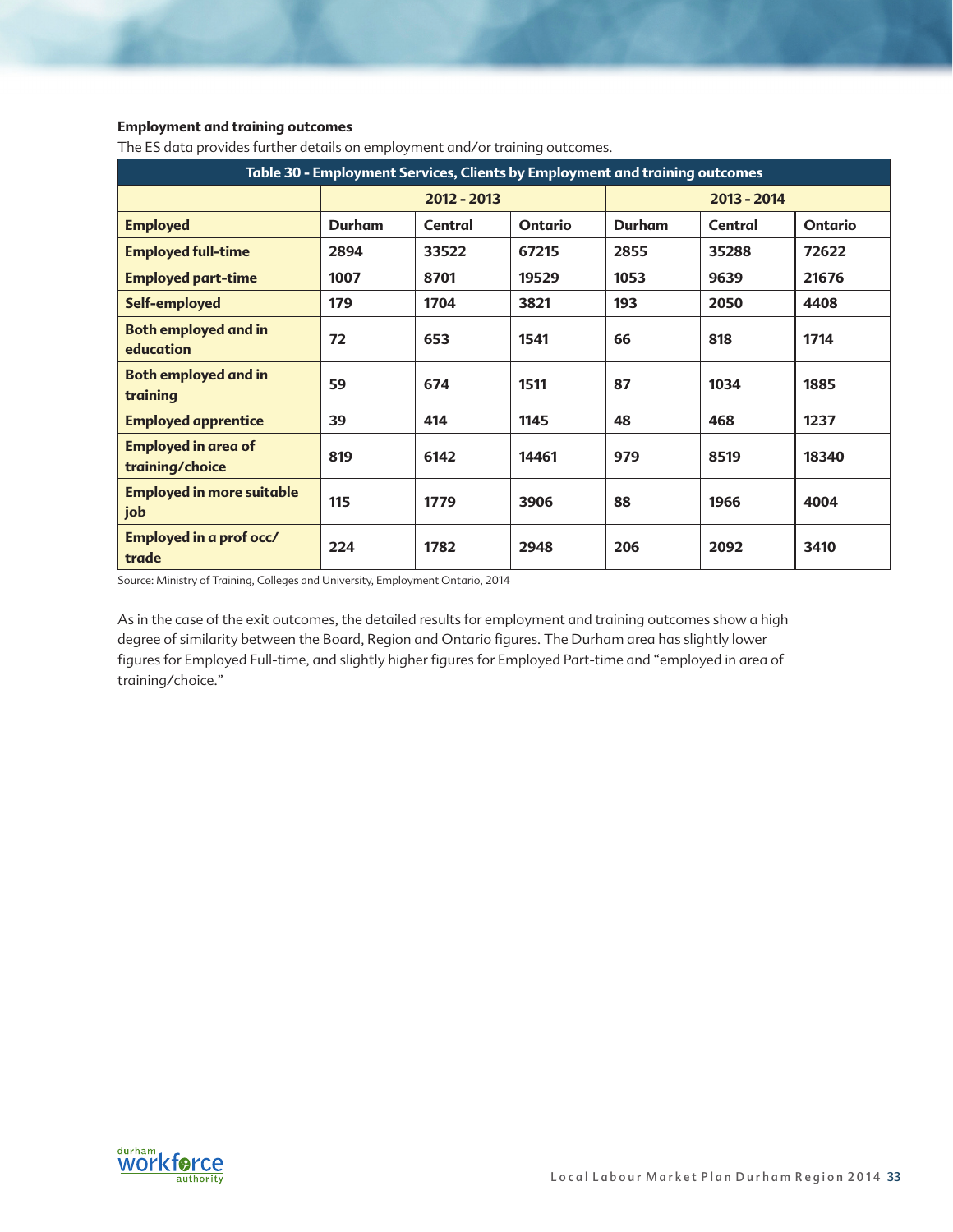### **Training and education outcomes**

As with the previous tables comparing employment and training outcomes, the outcomes relating to training and education have a general consistency across the categories, with a few variations. A few general observations: Second Career makes up about a third of the training and education outcomes, while apprenticeship and EO literacy training makes up only 1%. It should be emphasized that this is as a percentage of only employment and training outcomes. As a percentage of all ES clients, these figures are significantly smaller - in the case of apprenticeship and EO literacy training, around 0.1% of ES clients end up in either of these activities.

| Table 31 - Employment Services, Clients by Training and education outcomes |                |               |                |               |         |                |  |  |
|----------------------------------------------------------------------------|----------------|---------------|----------------|---------------|---------|----------------|--|--|
|                                                                            |                | $2012 - 2013$ |                | 2013 - 2014   |         |                |  |  |
| <b>Training/Education</b>                                                  | <b>Durham</b>  | Central       | <b>Ontario</b> | <b>Durham</b> | Central | <b>Ontario</b> |  |  |
| <b>OSSD or equivalent</b>                                                  | 34             | 375           | 1358           | 43            | 285     | 1548           |  |  |
| <b>Postsecondary</b>                                                       | 191            | 1885          | 3825           | 216           | 2137    | 4194           |  |  |
| <b>Academic Upgrading</b>                                                  | 57             | 579           | 1449           | 53            | 677     | 1460           |  |  |
| <b>Other Education</b>                                                     | 49             | 860           | 1598           | 42            | 843     | 1496           |  |  |
| <b>Second Career</b>                                                       | 343            | 3677          | 9142           | 364           | 3877    | 8998           |  |  |
| <b>EO training initiatives</b>                                             | 219            | 1609          | 4209           | 187           | 1622    | 4072           |  |  |
| <b>EO Literary training</b>                                                | 12             | 122           | 395            | $\bf{0}$      | 176     | 555            |  |  |
| <b>ESL/FSL</b>                                                             | 14             | 592           | 1045           | 12            | 621     | 1169           |  |  |
| <b>MCI Bridge Programs</b>                                                 | $\overline{2}$ | 176           | 243            | $\bf{0}$      | 188     | 266            |  |  |
| <b>Federal</b>                                                             | 205            | 757           | 1840           | 100           | 586     | 1643           |  |  |
| <b>Apprenticeship</b>                                                      | 6              | 93            | 216            |               |         |                |  |  |
| <b>Other Occupational skills</b><br>training                               | 88             | 1738          | 2847           | 94            | 2020    | 3327           |  |  |

Source: Ministry of Training, Colleges and University, Employment Ontario, 2014

### **Employment outcomes by industry**

The Employed Outcome Industry data shows in what industry individuals finding employment got jobs. This information is based on client information at progam exit only. The client outcomes at three, six and 12 months follow up have not been provided to the Workforce Planning Boards.

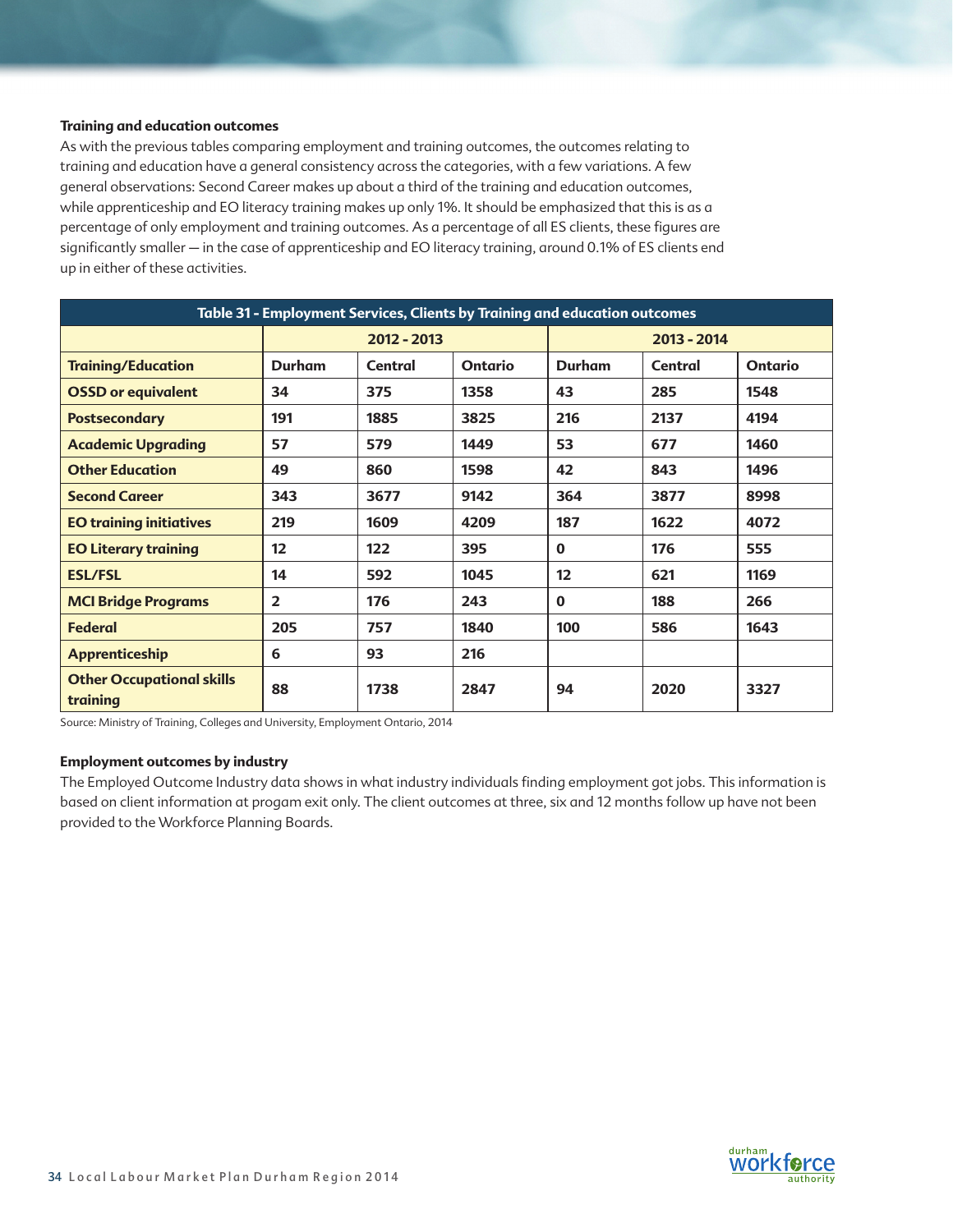|                                                            |                                                                                                                                                |                                                                                     | Table 32 - Employment Services, Employment outcomes by industry                   |                                                                                |                                                                                                  |                                                                                                  |
|------------------------------------------------------------|------------------------------------------------------------------------------------------------------------------------------------------------|-------------------------------------------------------------------------------------|-----------------------------------------------------------------------------------|--------------------------------------------------------------------------------|--------------------------------------------------------------------------------------------------|--------------------------------------------------------------------------------------------------|
|                                                            |                                                                                                                                                | $2012 - 2013$                                                                       |                                                                                   |                                                                                | $2013 - 2014$                                                                                    |                                                                                                  |
|                                                            | Durham                                                                                                                                         | <b>Central</b>                                                                      | <b>Ontario</b>                                                                    | <b>Durham</b>                                                                  | <b>Central</b>                                                                                   | <b>Ontario</b>                                                                                   |
|                                                            | Retail<br>salepersons                                                                                                                          | <b>Retail</b><br>salepersons                                                        | <b>Retail</b><br>salepersons                                                      | <b>Retail</b><br>salepersons                                                   | Retail<br>salepersons                                                                            | Retail<br>salepersons                                                                            |
|                                                            | Other<br><b>Construction</b><br>labourers in<br>and trades<br>processing,<br>helpers and<br>manufacturing<br><b>labourers</b><br>and utilities |                                                                                     | Other<br>labourers in<br>processing,<br>manufacturing<br>and utilities            | Other<br><b>Customer and</b><br><b>Information</b><br><b>Services</b>          | Other<br><b>Customer and</b><br><b>Information</b><br><b>Services</b>                            | Other<br>labourers in<br>procesing,<br>manufacturing<br>and utilities                            |
|                                                            | <b>Cashiers</b>                                                                                                                                | <b>Cashiers</b>                                                                     | <b>Cashiers</b>                                                                   | <b>Cashiers</b>                                                                | <b>Other</b><br>Labourer in<br>processing,<br>manufacturing<br>and utilities                     | Construction<br>trade helpers<br>and labourers                                                   |
|                                                            | <b>Food and</b><br>beverage<br><b>Servers</b>                                                                                                  | <b>Customer</b><br>Service, Infor-<br>mation and<br><b>Related Clerks</b>           | <b>Construction</b><br>and trades<br>helpers and<br><b>labourers</b>              | <b>Accomodation</b><br><b>Service</b><br><b>Manager</b>                        | <b>Cashiers</b>                                                                                  | Other<br><b>Customer and</b><br><b>Information</b><br><b>Services</b>                            |
| Top 10 Employed Outcome Occupations - (NOC) 4 Digit Groups | Other<br>labourers in<br>procesing,<br>manufacturing<br>and utilities                                                                          | <b>Food and</b><br><b>Beverage</b><br><b>Servers</b>                                | <b>Food counter</b><br>attendants,<br>kitchen help-<br>ers and related<br>support | Accomoda-<br>tion, travel,<br>tourism and<br>related servic-<br>es supervisors | <b>Administrative</b><br><b>Assitants</b>                                                        | <b>Food counter</b><br>attendants,<br>kitcher helpers<br>and related<br>support occu-<br>pations |
|                                                            | <b>Food counter</b><br>attendants,<br>kitchen help-<br>ers and related<br>support                                                              | General<br><b>Office Support</b><br><b>Workers</b>                                  | Food and bev-<br>erage Servers                                                    | <b>Accounting</b><br>and related<br>clerns                                     | <b>Customer</b><br>service,<br>information<br>and related<br>clerks                              | <b>Cashiers</b>                                                                                  |
|                                                            | Other<br>customer and<br>information<br>services repre-<br>sentatives                                                                          | <b>Material</b><br><b>Handlers</b>                                                  | <b>Light Duty</b><br><b>Cleaners</b>                                              | <b>Accounting</b><br>technicians<br>and<br>bookkeepers                         | <b>Administrative</b><br><b>Officers</b>                                                         | <b>Material</b><br><b>Handlers</b>                                                               |
|                                                            | <b>Material</b><br><b>Handlers</b>                                                                                                             | <b>Food counter</b><br>attendants.<br>kitchen help-<br>ers and related<br>support   | <b>Cooks</b>                                                                      | <b>Actors and</b><br>comedians                                                 | <b>Receptionists</b>                                                                             | Administrative<br>Assistants                                                                     |
|                                                            | <b>Customer</b><br>Service, Infor-<br>mation and<br><b>Related Clerks</b>                                                                      | <b>Construction</b><br>trades helpers<br>and labourers                              | <b>General</b><br><b>Office Support</b><br><b>Workers</b>                         | <b>Administrative</b><br>assistants                                            | <b>General</b><br><b>Office Support</b><br><b>Workers</b>                                        | <b>Light Duty</b><br><b>Cleaners</b>                                                             |
|                                                            | Early<br>Childhood<br><b>Educators and</b><br><b>Assistants</b>                                                                                | <b>Other</b><br><b>Customer and</b><br>information<br>services repre-<br>sentatives | Other<br><b>Customer and</b><br><b>Information</b><br><b>Services</b>             | <b>Administrative</b><br>clerks                                                | <b>Food counter</b><br>attendants,<br>kitcher helpers<br>and related<br>support occu-<br>pations | <b>Food and</b><br><b>Beverage</b><br><b>Servers</b>                                             |

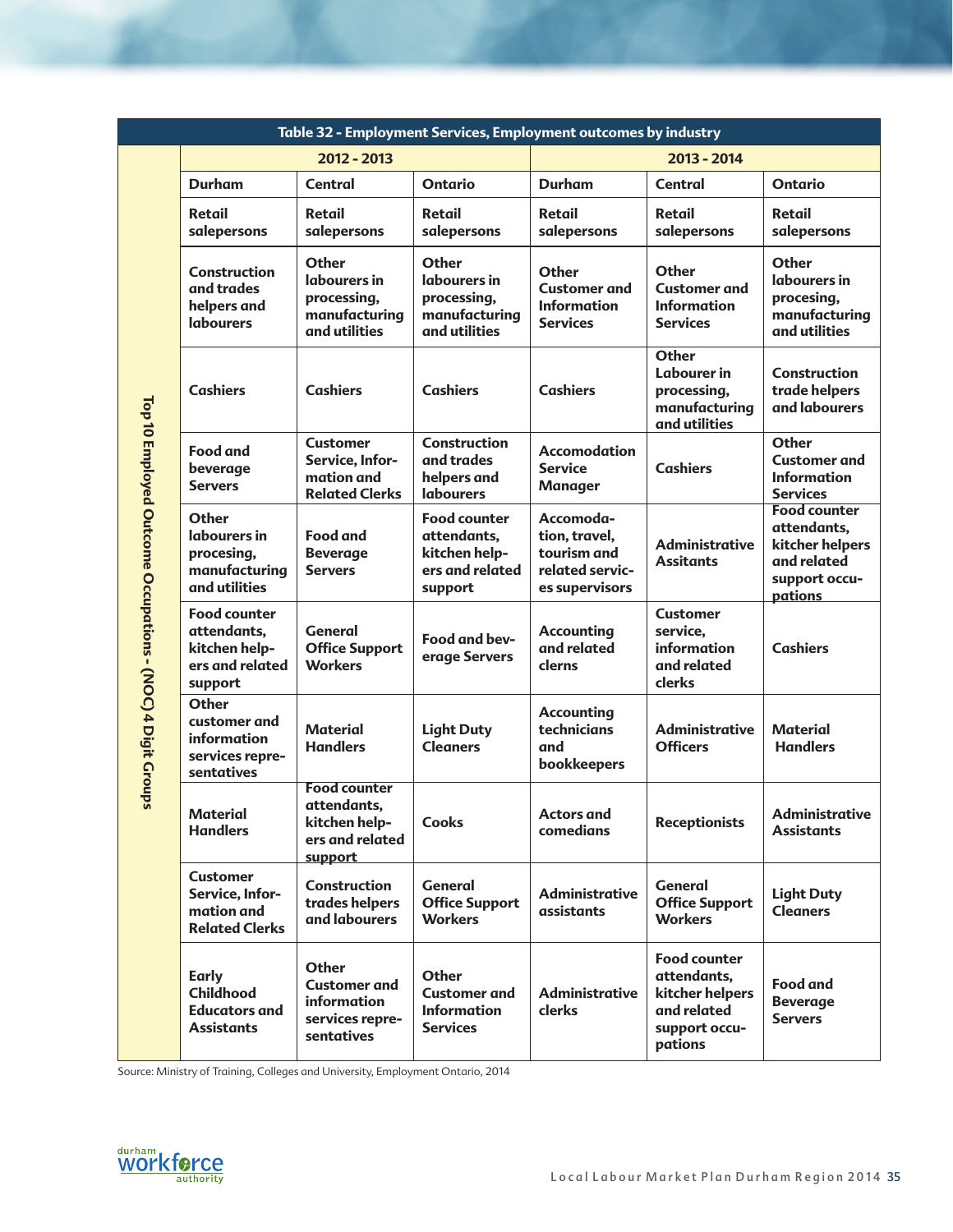Several observations about the data:

- The Retail Trade; Management & Administrative Support; Other Services; and Accommodation & Food categories account for a notably higher proportion of EO employed outcomes than their share of local employed residents;
- The occupations are lower-level entry positions, the DWA would like the long term tracking information to review the change over the 12 month period.

| Table 33 - Literacy and Basic Skills, Number of Clients                          |               |             |                |               |         |                |  |  |  |
|----------------------------------------------------------------------------------|---------------|-------------|----------------|---------------|---------|----------------|--|--|--|
|                                                                                  |               | 2012 - 2013 |                | 2013 - 2014   |         |                |  |  |  |
| <b>Literacy and Basic Skills</b>                                                 | <b>Durham</b> | Central     | <b>Ontario</b> | <b>Durham</b> | Central | <b>Ontario</b> |  |  |  |
| <b>Number of in-person</b><br>learners (new)                                     |               |             | $\bf{0}$       | 501           | 8382    | 21473          |  |  |  |
| <b>Number of in-person</b><br>learners (carry-over)                              |               |             | $\bf{0}$       | 305           | 6452    | 16119          |  |  |  |
| <b>Number of in-person</b><br>learners (new in-person +<br>carry-over in-person) | 620           | 10500       | 28617          | 806           | 14834   | 37592          |  |  |  |
| <b>Number of E-Channel</b><br><b>Learners (New)</b>                              |               |             | 3308           | $\bf{0}$      | 20      | 3479           |  |  |  |
| <b>Number of E-Channel</b><br><b>Learners (Carry-over)</b>                       |               |             | 1223           | $\mathbf 0$   | 176     | 2074           |  |  |  |
| <b>Number of E-Channel</b><br>Leaners (new e-channel +<br>carry-over e-channel)  |               |             | 4531           | $\bf{0}$      | 196     | 5553           |  |  |  |
| <b>Total number of learners</b><br>(in-person + e-channel)                       | 620           | 10500       | 33148          | 1612          | 30060   | 86290          |  |  |  |

### **Literacy and Basic Skills**

Source: Ministry of Training, Colleges and University, Employment Ontario, 2014

| Table 34 - Literacy and Basic Skills, Clients by age |               |         |         |          |               |                |  |  |
|------------------------------------------------------|---------------|---------|---------|----------|---------------|----------------|--|--|
|                                                      | $2012 - 2013$ |         |         |          | $2013 - 2014$ |                |  |  |
| <b>Clients by age group</b>                          | Durham        | Central | Ontario | Durham   | Central       | <b>Ontario</b> |  |  |
| $15 - 24$                                            | 269           | 2659    | 7389    | 337      | 4384          | 12679          |  |  |
| $25 - 44$                                            | 231           | 4718    | 11548   | 313      | 7344          | 19206          |  |  |
| 45-64                                                | 101           | 1897    | 5987    | 140      | 3075          | 9706           |  |  |
| 65 and older                                         | 4             | 95      | 1057    | $\bf{0}$ | 188           | 1468           |  |  |
| <b>Total</b>                                         | 605           | 9369    | 25981   | 790      | 14991         | 43059          |  |  |

| Table 35 - Literacy and Basic Skills, Clients by Gender |               |         |         |               |         |                |  |  |
|---------------------------------------------------------|---------------|---------|---------|---------------|---------|----------------|--|--|
|                                                         | $2012 - 2013$ |         |         | $2013 - 2014$ |         |                |  |  |
| <b>Gender</b>                                           | Durham        | Central | Ontario | Durham        | Central | <b>Ontario</b> |  |  |
| <b>Female</b>                                           | 358           | 5223    | 14846   | 469           | 8196    | 25022          |  |  |

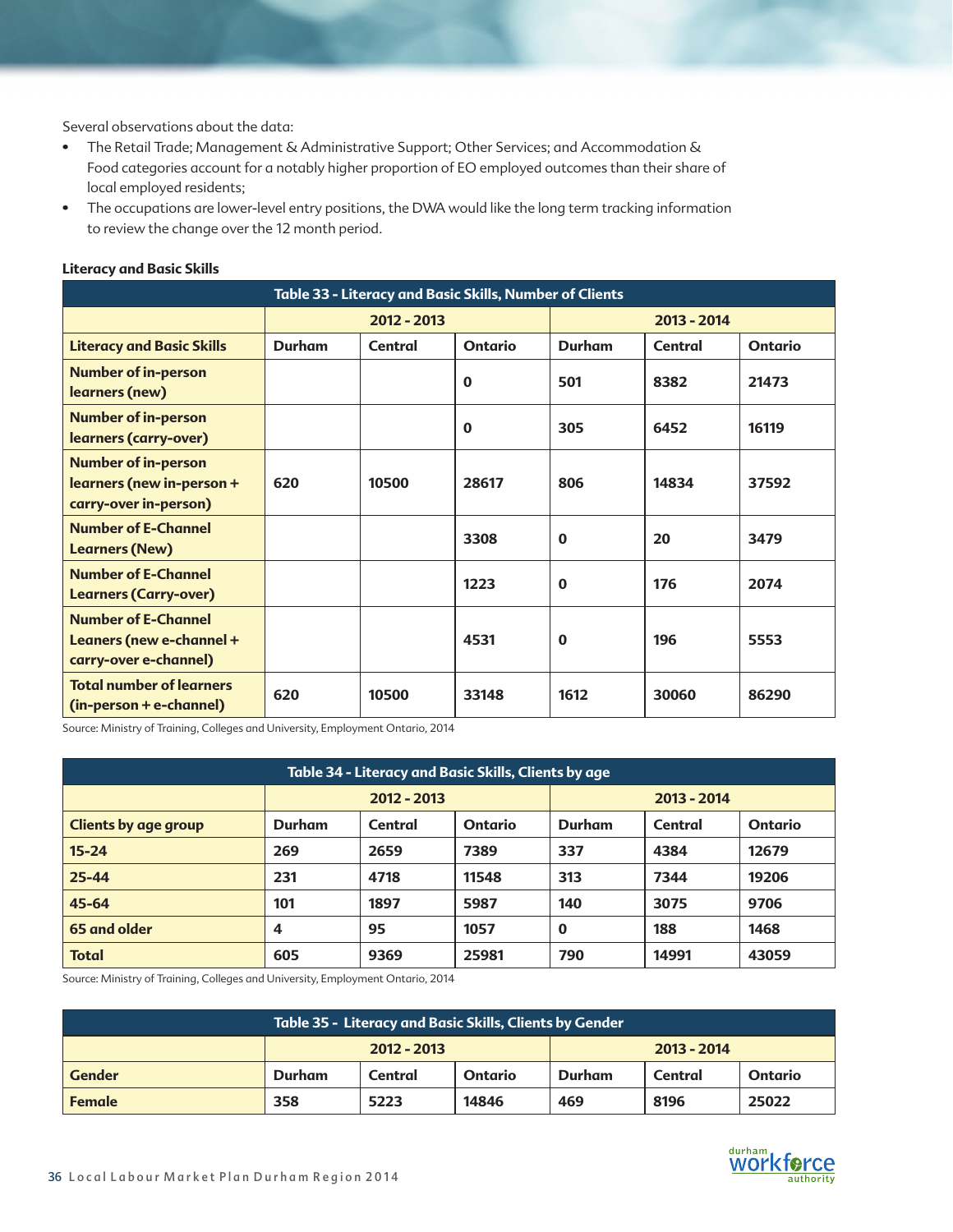| <b>Male</b>        | 247 | 4078 | 11038 | 337 | 6731  | 17851 |
|--------------------|-----|------|-------|-----|-------|-------|
| <b>Undisclosed</b> |     | 68   | 97    |     | 103   | 169   |
| <b>Total</b>       | 605 | 9369 | 25981 | 806 | 15030 | 43042 |

| Table 36 - Literacy and Basic Skills, Clients by Designated Groups |               |         |                |               |         |                |  |  |
|--------------------------------------------------------------------|---------------|---------|----------------|---------------|---------|----------------|--|--|
|                                                                    | $2012 - 2013$ |         |                | $2013 - 2014$ |         |                |  |  |
| <b>Desginated Groups</b>                                           | Durham        | Central | <b>Ontario</b> | Durham        | Central | <b>Ontario</b> |  |  |
| <b>Newcomer</b>                                                    | 17            | 493     | 947            | 28            | 1009    | 2169           |  |  |
| <b>Visible Minority</b>                                            | 24            | 799     | 1189           | 29            | 1465    | 2671           |  |  |
| <b>Person with Disability</b>                                      | 26            | 474     | 1809           | 39            | 1000    | 3885           |  |  |
| <b>Aboriginal Group</b>                                            | 8             | 222     | 1454           | $\bf{0}$      | 357     | 2448           |  |  |
| <b>Total</b>                                                       | 75            | 1988    | 5399           | 96            | 3831    | 11173          |  |  |

Source: Ministry of Training, Colleges and University, Employment Ontario, 2014

| Table 37 - Literacy and Basic Skills, Clients by Source of income |               |               |                |               |             |                |  |  |
|-------------------------------------------------------------------|---------------|---------------|----------------|---------------|-------------|----------------|--|--|
|                                                                   |               | $2012 - 2013$ |                |               | 2013 - 2014 |                |  |  |
| <b>Source of Income</b>                                           | <b>Durham</b> | Central       | <b>Ontario</b> | <b>Durham</b> | Central     | <b>Ontario</b> |  |  |
| <b>Other</b>                                                      | 134           | 1924          | 5387           | 123           | 2407        | 6872           |  |  |
| <b>Employed</b>                                                   | 238           | 2510          | 6588           | 300           | 4147        | 11243          |  |  |
| <b>Employment Insurance</b>                                       | 32            | 671           | 1664           | 40            | 1227        | 2877           |  |  |
| No source of income                                               | 61            | 696           | 2147           | 101           | 1314        | 4089           |  |  |
| <b>Ontario Disability Support</b><br><b>Program</b>               | 44            | 897           | 3025           | 43            | 1438        | 4933           |  |  |
| <b>Ontario Works</b>                                              | 78            | 2307          | 6227           | 108           | 3594        | 10022          |  |  |
| <b>Self Employed</b>                                              | 13            | 163           | 461            | 17            | 245         | 833            |  |  |
| <b>Total</b>                                                      | 600           | 9138          | 25499          | 732           | 14372       | 40869          |  |  |

Source: Ministry of Training, Colleges and University, Employment Ontario, 2014

| Table 38 - Literacy and Basic Skills, Clients by Learners' goal path |             |         |                |             |         |                |  |  |
|----------------------------------------------------------------------|-------------|---------|----------------|-------------|---------|----------------|--|--|
|                                                                      | 2012 - 2013 |         |                | 2013 - 2014 |         |                |  |  |
| <b>Learners' Goal Path</b>                                           | Durham      | Central | <b>Ontario</b> | Durham      | Central | <b>Ontario</b> |  |  |
| Apprenticeship                                                       | 31          | 683     | 1355           | 44          | 1344    | 2700           |  |  |
| <b>Employment</b>                                                    | 84          | 2284    | 7084           | 129         | 3823    | 11783          |  |  |
| Independence                                                         | 40          | 918     | 3421           | 50          | 1441    | 5307           |  |  |
| <b>Postsecondary</b>                                                 | 353         | 4124    | 10238          | 453         | 6210    | 16521          |  |  |
| <b>Secondary School Credit</b>                                       | 97          | 1360    | 3883           | 130         | 2173    | 6793           |  |  |
| <b>Total</b>                                                         | 605         | 9369    | 25981          | 806         | 14991   | 43104          |  |  |

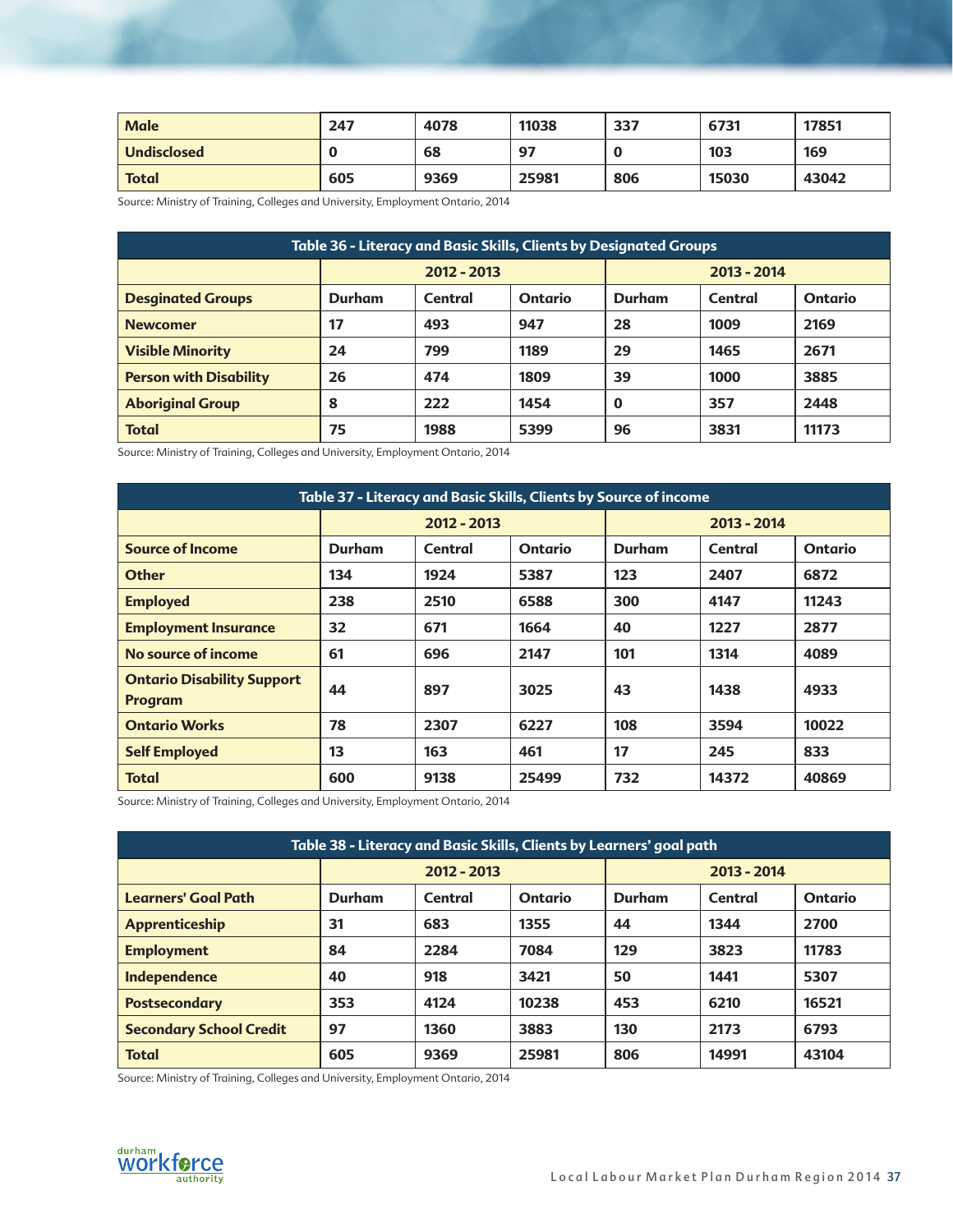# **Second Career**

| <b>Table 39 - Second Career, Number of clients</b> |                                              |         |         |               |         |                |  |
|----------------------------------------------------|----------------------------------------------|---------|---------|---------------|---------|----------------|--|
|                                                    | $2012 - 2013$                                |         |         | $2013 - 2014$ |         |                |  |
| <b>Number of Clients</b>                           | Durham                                       | Central | Ontario | Durham        | Central | <b>Ontario</b> |  |
| <b>Number of Clients</b>                           | 5087<br>11263<br>432<br>4991<br>10534<br>446 |         |         |               |         |                |  |

Source: Ministry of Training, Colleges and University, Employment Ontario, 2014

| Table 40 - Second Career, Clients by age group |               |         |                |               |         |                |  |  |
|------------------------------------------------|---------------|---------|----------------|---------------|---------|----------------|--|--|
|                                                | 2012 - 2013   |         |                | $2013 - 2014$ |         |                |  |  |
| <b>Clients by Age Group</b>                    | <b>Durham</b> | Central | <b>Ontario</b> | <b>Durham</b> | Central | <b>Ontario</b> |  |  |
| $15 - 24$                                      | 28            | 162     | 780            | 21            | 140     | 662            |  |  |
| 25-44                                          | 255           | 2800    | 6498           | 231           | 2718    | 6040           |  |  |
| 45-64                                          | 163           | 2111    | 3967           | 179           | 2117    | 3804           |  |  |
| 65 and older                                   | $\bf{0}$      | 14      | 18             | $\mathbf 0$   | 16      | 28             |  |  |
| <b>Total</b>                                   | 446           | 5087    | 11263          | 431           | 4991    | 10534          |  |  |

Source: Ministry of Training, Colleges and University, Employment Ontario, 2014

| Table 41 - Second Career, Clients by Educational attainment at intake |               |         |                |             |         |                |
|-----------------------------------------------------------------------|---------------|---------|----------------|-------------|---------|----------------|
|                                                                       | $2012 - 2013$ |         |                | 2013 - 2014 |         |                |
| <b>Educational Attainment at</b><br><b>Intake</b>                     | Durham        | Central | <b>Ontario</b> | Durham      | Central | <b>Ontario</b> |
| <b>Less than Grade 8</b>                                              | 3             | 17      | 58             | $\bf{0}$    | 13      | 48             |
| <b>Less than Grade 12</b>                                             | 33            | 283     | 987            | 83          | 263     | 905            |
| <b>Completion of Secondary</b>                                        | 116           | 1490    | 3472           | 115         | 1468    | 3239           |
| <b>Completion of College</b>                                          | 116           | 1125    | 2647           | 103         | 1089    | 2424           |
| <b>Completion of</b><br>Apprenticeship                                |               |         |                | $\mathbf 0$ | 43      | 145            |
| <b>Completion of University</b>                                       | 33            | 866     | 1309           | 52          | 973     | 1328           |
| <b>Other Education</b>                                                | 145           | 1306    | 2790           | 118         | 1142    | 2445           |
| <b>Total</b>                                                          | 446           | 5087    | 11263          | 426         | 4991    | 10534          |

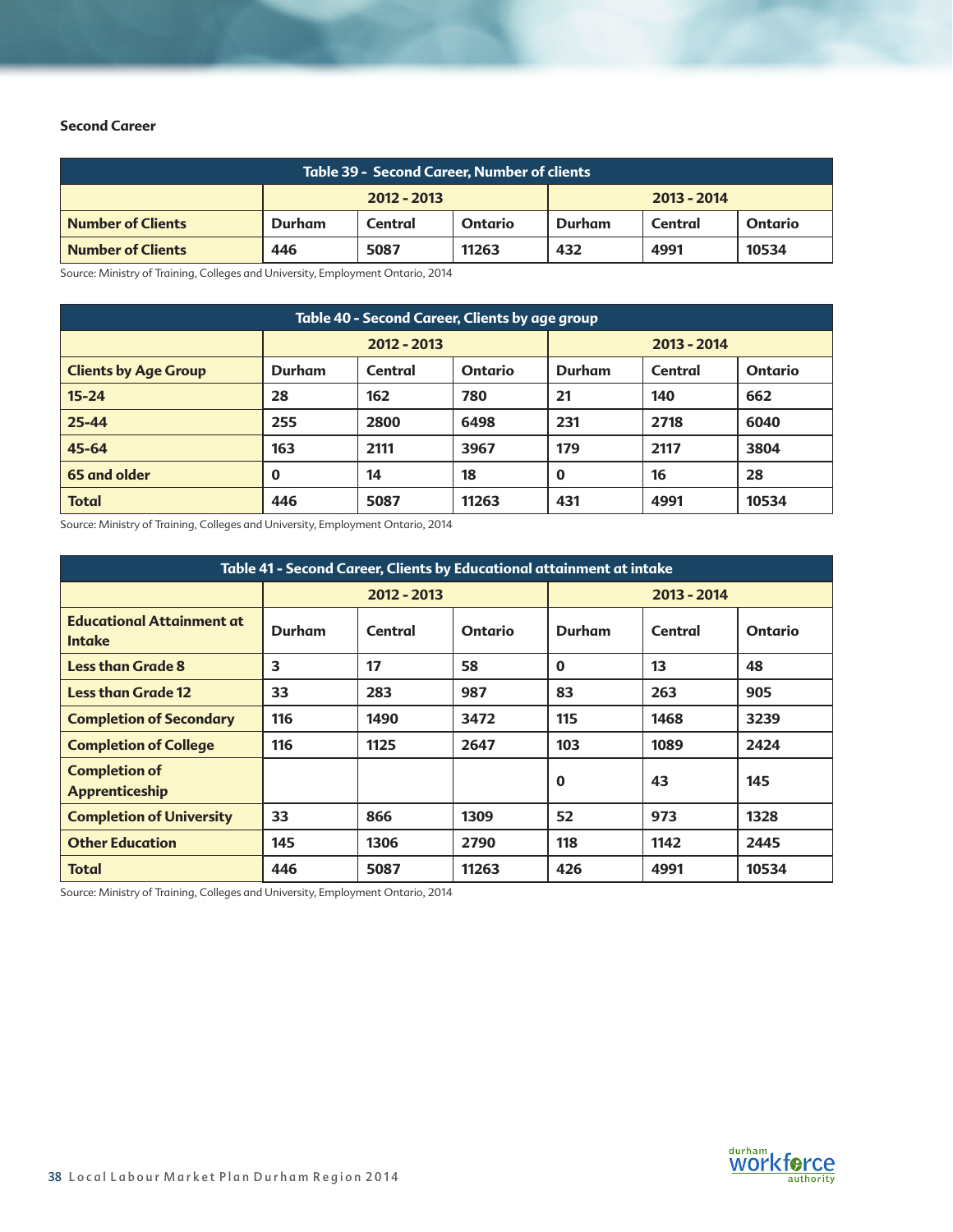| <b>Table 42 - Apprenticeship in Durham Region</b>         |             |         |                |               |         |                |
|-----------------------------------------------------------|-------------|---------|----------------|---------------|---------|----------------|
|                                                           | 2012 - 2013 |         |                | 2013 - 2014   |         |                |
| <b>Apprenticeship</b>                                     | Durham      | Central | <b>Ontario</b> | <b>Durham</b> | Central | <b>Ontario</b> |
| <b>Number of CofAs Issues</b>                             | 838         | 4264    | 10932          | 554           | 4505    | 11578          |
| <b>Number of CofQs Issued</b>                             | 537         | 4513    | 11031          |               |         |                |
| <b>Number of Modular Training</b><br><b>Registrations</b> | 136         | 690     | 9350           | 96            | 582     | 8422           |
| <b>Average Age of Apprentices</b><br>at Registration      | 28          | 27      | 27             | 24            | 27      | 27             |
| <b>Number of New</b><br><b>Registrations</b>              | 109         | 11382   | 32448          | 1320          | 10184   | 27959          |
| <b>Number of Active</b><br><b>Apprentices</b>             | 5024        | 48368   | 118080         | 4598          | 48144   | 117118         |
| <b>Number of Active</b><br><b>Journeypersons</b>          | 22934       | 171973  | 452841         |               |         |                |



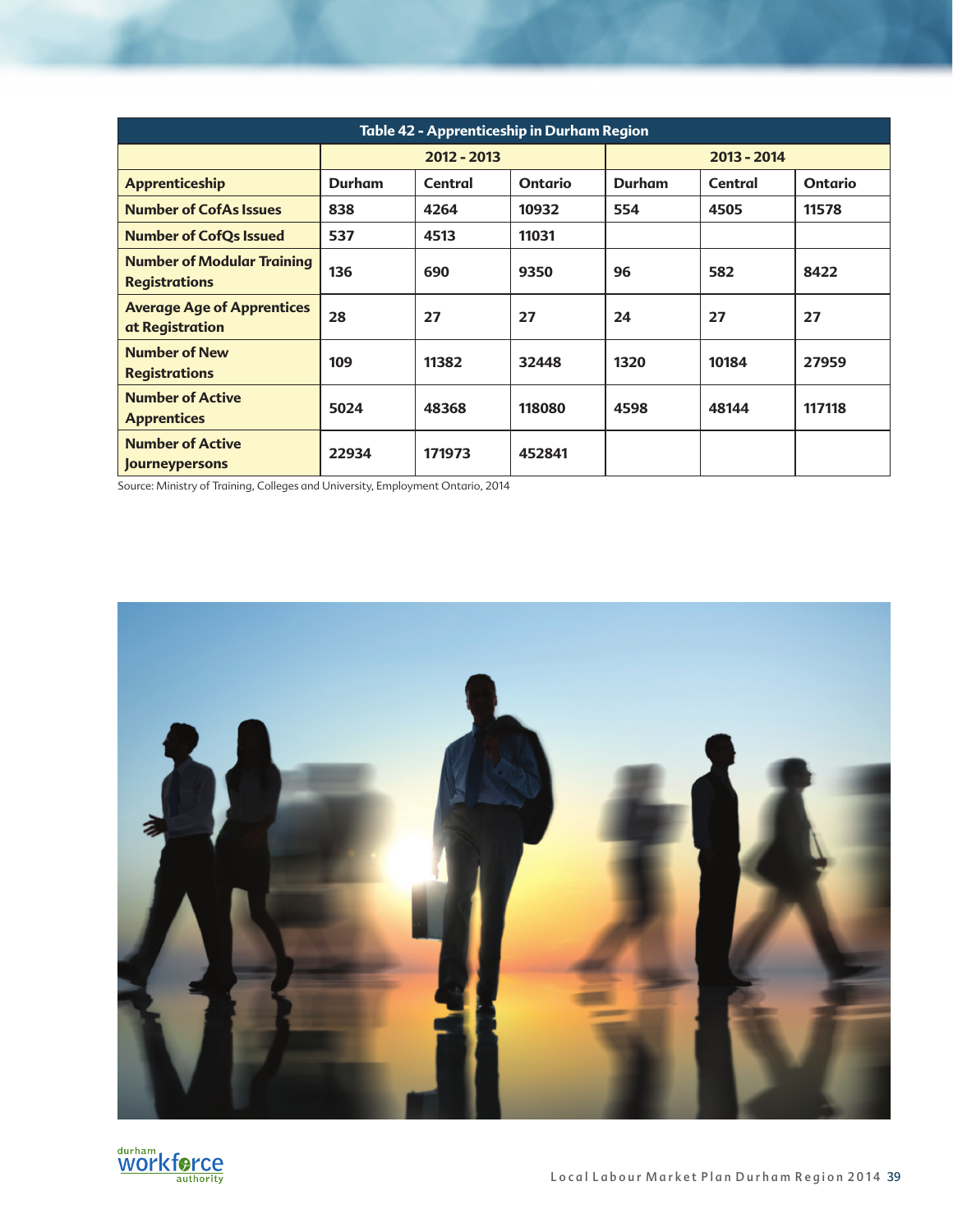|                                                                | 2012 - 2013                                                                                                                                                        |                                                                                  | 2013 - 2014                                                                                   |                                                                                 |                                                                                 |                                                                                  |
|----------------------------------------------------------------|--------------------------------------------------------------------------------------------------------------------------------------------------------------------|----------------------------------------------------------------------------------|-----------------------------------------------------------------------------------------------|---------------------------------------------------------------------------------|---------------------------------------------------------------------------------|----------------------------------------------------------------------------------|
|                                                                | <b>Durham</b>                                                                                                                                                      | <b>Central</b>                                                                   | <b>Ontario</b>                                                                                | <b>Durham</b>                                                                   | Central                                                                         | <b>Ontario</b>                                                                   |
|                                                                | <b>Transport</b><br><b>Truck Drivers</b>                                                                                                                           | <b>Accounting</b><br>and Related<br><b>Clerks</b>                                | <b>Transport</b><br><b>Truck Drivers</b>                                                      | <b>Transport</b><br><b>Truck Drivers</b>                                        | <b>Accounting</b><br>and related<br>clerks                                      | <b>Transport</b><br><b>Truck Drivers</b>                                         |
|                                                                | <b>Social and</b><br><b>Community</b><br><b>Service</b><br><b>Workers</b>                                                                                          | <b>Social and</b><br><b>Community</b><br><b>Service</b><br><b>Workers</b>        | <b>Social and</b><br><b>Community</b><br><b>Service</b><br><b>Workers</b>                     | <b>Heavy</b><br><b>Equipment</b><br><b>Operators</b><br>(except crane)          | Early<br>childhood<br>educators and<br>assistants                               | <b>Heavy</b><br><b>Equipment</b><br><b>Operators</b><br>(except crane)           |
|                                                                | Paralegal<br>and Related<br><b>Occupations</b>                                                                                                                     | <b>Early</b><br><b>Childhood</b><br><b>Educators and</b><br><b>Assistants</b>    | <b>Heavy</b><br><b>Equipment</b><br><b>Operators</b><br>(Except Crane)                        | Social and<br><b>Community</b><br><b>Services</b><br><b>Workers</b>             | <b>Transport</b><br><b>Truck drivers</b>                                        | Social and<br><b>Community</b><br><b>Service</b><br><b>Workers</b>               |
|                                                                | Computer<br><b>Network</b><br><b>Technicians</b>                                                                                                                   | <b>Transport</b><br><b>Truck Drivers</b>                                         | <b>Accounting</b><br>and Related<br><b>Clerks</b>                                             | <b>Paralegal</b><br>and Related<br><b>Occupations</b>                           | Social and<br>community<br>service<br>workers                                   | <b>Accounting</b><br>and related<br><b>clerks</b>                                |
| Table 43 - Second Career Top 10 Approved Skills Training Progr | <b>Accounting</b><br>and Related<br><b>Clerks</b>                                                                                                                  | Computer<br><b>Network Tech-</b><br>nicians                                      | <b>Early</b><br><b>Childhood</b><br><b>Educators and</b><br><b>Assistants</b>                 | <b>Accounting</b><br>and related<br>clerns                                      | <b>Medical</b><br>administrative<br>assistants                                  | Home<br><b>Support</b><br>workers,<br>housekeepers<br>and related<br>occupations |
|                                                                | <b>General Office</b><br><b>Support</b><br><b>Workers</b>                                                                                                          | <b>Medical</b><br><b>Administrative</b><br><b>Assistants</b>                     | <b>Home</b><br><b>Support Work-</b><br>ers, House-<br>keepers and<br>related occu-<br>pations | <b>Medical</b><br><b>Administrative</b><br><b>Assistants</b>                    | <b>Paralegal</b><br>and Related<br><b>Occupations</b>                           | <b>Medical</b><br>administrative<br>assistants                                   |
|                                                                | <b>Early</b><br><b>Childhood</b><br><b>Educators and</b><br><b>Assistants</b>                                                                                      | <b>Paralegal and</b><br><b>Related</b><br><b>Occupations</b>                     | <b>Medical</b><br><b>Administrative</b><br><b>Assistants</b>                                  | <b>Receptionists</b>                                                            | Computer<br><b>Network</b><br><b>Technicians</b>                                | <b>Early</b><br>childhood<br>educators and<br>assistants                         |
| uu)                                                            | <b>Welders</b><br>and Related<br><b>Machine</b><br><b>Operators</b>                                                                                                | Home<br><b>Support</b><br>Workers,<br>Housekeepers<br>and related<br>occupations | <b>Computer Net-</b><br>work Techni-<br>cians                                                 | <b>Welders and</b><br><b>Related Ma-</b><br>chine Opera-<br>tors                | <b>Home Sup-</b><br>port workers,<br>housekeepers<br>and related<br>occupations | <b>Welders and</b><br><b>Related</b><br><b>Machine</b><br><b>Operators</b>       |
|                                                                | <b>Electricians</b><br>(except indus-<br>trial and pow-<br>er systeem)                                                                                             | <b>Administrative</b><br><b>Officers</b>                                         | <b>Paralegal and</b><br><b>Related</b><br><b>Occupations</b>                                  | <b>Early</b><br>Childhood<br>edicators and<br>assistants                        | Estheticians,<br>electorlogists<br>and related<br>occupatios                    | Computer<br><b>Network Tech-</b><br>nicians                                      |
|                                                                | <b>Receptionist</b>                                                                                                                                                | <b>Hairstylist and</b><br><b>Barbers</b>                                         | <b>Welders</b><br>and Related<br>Machine<br><b>Operators</b>                                  | <b>Home Sup-</b><br>port workers,<br>housekeepers<br>and related<br>occupations | <b>Administrative</b><br><b>Officers</b>                                        | <b>Paralegal and</b><br><b>Related</b><br><b>Occupations</b>                     |
|                                                                | Source: Ministry of Training, Colleges and University, Employment Ontario, 2014<br>durham<br>worktorc<br>40 Local Labour Market Plan Durham Region 2014<br>authori |                                                                                  |                                                                                               |                                                                                 |                                                                                 |                                                                                  |

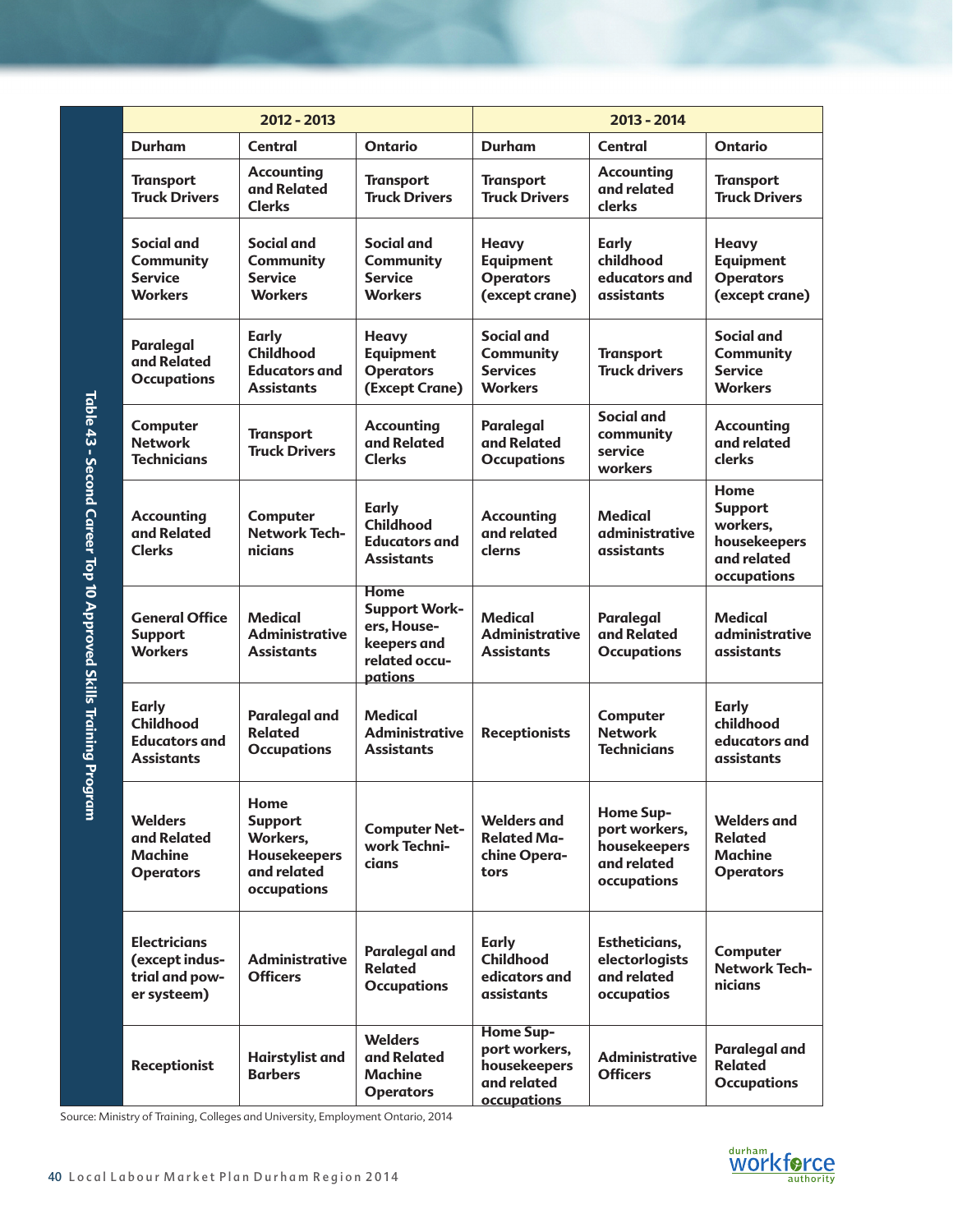|                                             | 2012 - 2013                                                             |                                                                         |                                                                         | 2013 - 2014                                                          |                                                                      |                                                                         |
|---------------------------------------------|-------------------------------------------------------------------------|-------------------------------------------------------------------------|-------------------------------------------------------------------------|----------------------------------------------------------------------|----------------------------------------------------------------------|-------------------------------------------------------------------------|
|                                             | <b>Durham</b>                                                           | Central                                                                 | <b>Ontario</b>                                                          | <b>Durham</b>                                                        | Central                                                              | <b>Ontario</b>                                                          |
|                                             | <b>Information</b><br>Technology-<br><b>Contact</b><br>Centre           | <b>Automotive</b><br><b>Service</b><br><b>Technician</b>                | <b>Information</b><br>Technology-<br><b>Contact</b><br><b>Centre</b>    | <b>Information</b><br>Technology-<br><b>Contact</b><br><b>Centre</b> | <b>Electrician-</b><br>Construction<br>and<br><b>Maintenance</b>     | <b>Information</b><br>Technology-<br><b>Contact</b><br><b>Centre</b>    |
|                                             | <b>Automotive</b><br><b>Service</b><br><b>Technician</b>                | <b>Information</b><br>Technology-<br><b>Contact</b><br><b>Centre</b>    | <b>Automotive</b><br><b>Service</b><br><b>Technician</b>                | <b>Elevating</b><br><b>Devices</b><br><b>Mechanic</b>                | <b>Automotive</b><br><b>Service</b><br><b>Technician</b>             | <b>Electrician-</b><br><b>Construction</b><br>and<br><b>Maintenance</b> |
|                                             | Hairstylist                                                             | <b>Hairstylist</b>                                                      | <b>Hairstylist</b>                                                      | <b>Automotive</b><br><b>Service</b><br><b>Technician</b>             | <b>Information</b><br>Technology-<br><b>Contact</b><br><b>Centre</b> | <b>Automotive</b><br><b>Service</b><br><b>Technician</b>                |
| Table 44 - Top 10 Trades: New Registrations | <b>Electrician-</b><br><b>Construction</b><br>and<br><b>Maintenance</b> | <b>Electrician-</b><br><b>Construction</b><br>and<br><b>Maintenance</b> | <b>Electrician-</b><br><b>Construction</b><br>and<br><b>Maintenance</b> | <b>Electrician-</b><br>Construction<br>and<br><b>Maintenance</b>     | Hairstylist                                                          | <b>Hairstylist</b>                                                      |
|                                             | <b>Truck and</b><br>Coach<br><b>Technician</b>                          | <b>Child</b><br><b>Development</b><br><b>Practitioner</b>               | <b>General</b><br>Carpenter                                             | Hairstylist                                                          | Plumber                                                              | <b>General</b><br>Carpenter                                             |
|                                             | <b>Child</b><br><b>Development</b><br><b>Practitioner</b>               | <b>General</b><br>Carpenter                                             | <b>Child</b><br><b>Development</b><br><b>Practitioner</b>               | <b>Child</b><br><b>Development</b><br><b>Practitioner</b>            | General<br><b>Carpenter</b>                                          | Plumber                                                                 |
|                                             | Cook                                                                    | <b>Truck and</b><br>Coach<br><b>Technician</b>                          | Cook                                                                    | Plumber                                                              | <b>Child</b><br><b>Development</b><br><b>Practitioner</b>            | <b>Truck and</b><br>Coach<br><b>Technician</b>                          |
|                                             | <b>Elevating</b><br><b>Devices</b><br><b>Mechanic</b>                   | Cook                                                                    | <b>Truck and</b><br><b>Coach Techni-</b><br>cian                        | <b>Powerline</b><br><b>Technician</b>                                | <b>Truck and</b><br>Coach<br><b>Technician</b>                       | <b>Child</b><br><b>Development</b><br><b>Practitioner</b>               |
|                                             | <b>Powerline</b><br><b>Technician</b>                                   | <b>Plumber</b>                                                          | <b>Information</b><br>Technology-<br><b>Contact</b><br><b>Centre</b>    | <b>Truck and</b><br>Coach<br><b>Technician</b>                       | <b>Information</b><br>Technology-<br><b>Contact</b><br>Centre        | <b>Industrial</b><br><b>Mechanic Mill-</b><br>wright                    |
|                                             | <b>Utility Arbor-</b><br>ist                                            | <b>Information</b><br>Technology-<br><b>Contact</b><br><b>Centre</b>    | <b>Industrial</b><br><b>Mechanic</b><br>Millwright                      | Cook                                                                 | Cook                                                                 | Cook                                                                    |

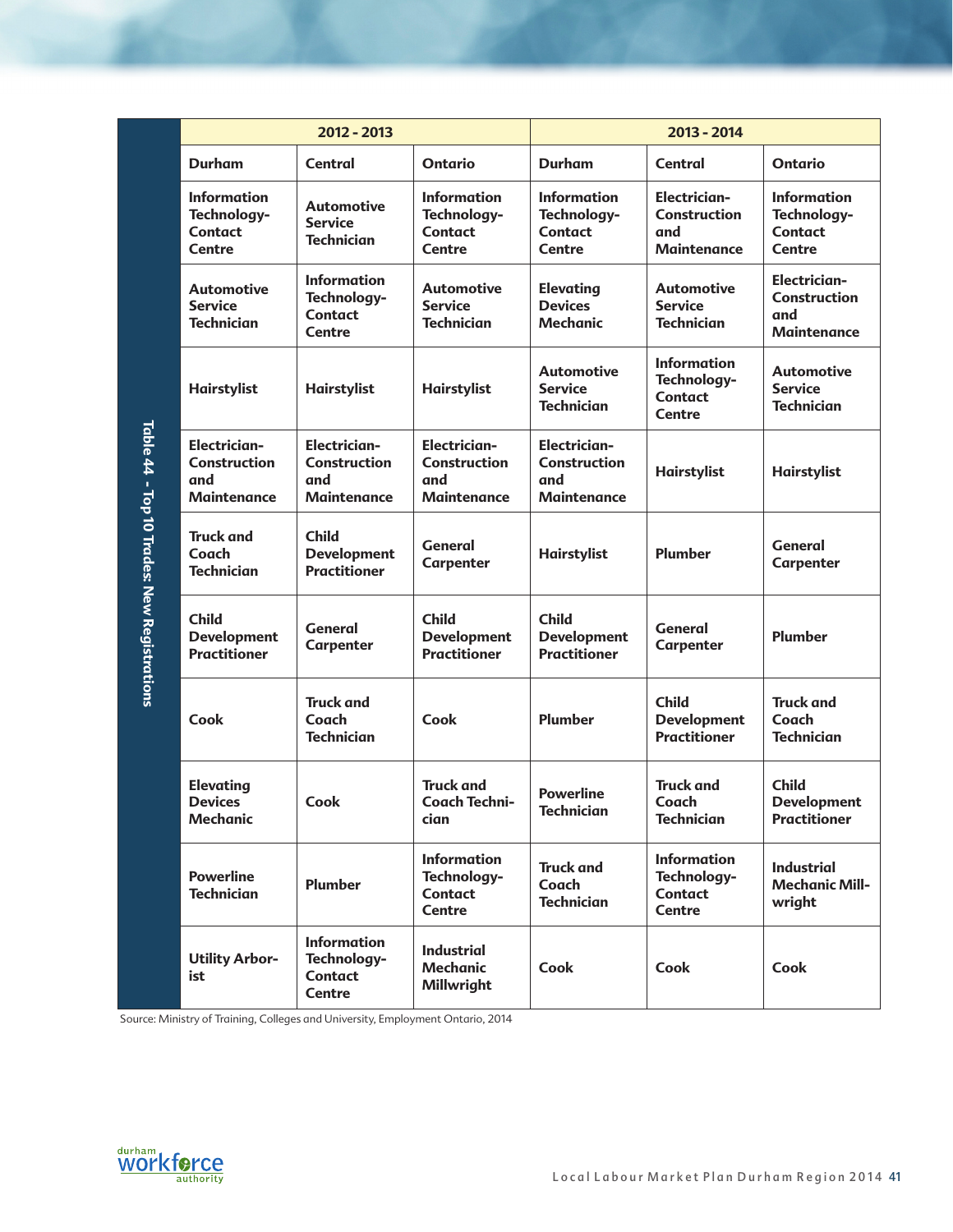|                                                 | 2012 - 2013                                                                     |                                                                    |                                                                  | 2013 - 2014   |                |                              |
|-------------------------------------------------|---------------------------------------------------------------------------------|--------------------------------------------------------------------|------------------------------------------------------------------|---------------|----------------|------------------------------|
|                                                 | <b>Durham</b>                                                                   | <b>Central</b>                                                     | <b>Ontario</b>                                                   | <b>Durham</b> | <b>Central</b> | <b>Ontario</b>               |
|                                                 | <b>Electrician-</b><br><b>Construction</b><br>and<br><b>Maintenance</b>         | <b>Electrician-</b><br><b>Construction</b><br>and Mainte-<br>nance | <b>Automotive</b><br><b>Service</b><br><b>Technician</b>         |               |                |                              |
|                                                 | <b>Automotive</b><br><b>Service</b><br><b>Technician</b>                        | <b>Automotive</b><br><b>Service</b><br><b>Technician</b>           | <b>Electrician-</b><br>Construction<br>and<br><b>Maintenance</b> |               |                |                              |
|                                                 | <b>Industrial</b><br><b>Electrician</b>                                         | Hairstylist                                                        | <b>Industrial</b><br><b>Mechanic</b><br>Millwright               |               |                |                              |
| Table 45 - Top 10 Trades: Active Journeypersons | <b>Industrial</b><br><b>Mechanic</b><br>Millwright                              | <b>Industrial</b><br><b>Electrician</b>                            | Hairstylist                                                      |               |                |                              |
|                                                 | Hairstylist                                                                     | <b>Industrial</b><br><b>Mechanic</b><br>Millwright                 | <b>Industrial</b><br><b>Electrician</b>                          |               |                |                              |
|                                                 | <b>Truck and</b><br><b>Coach Techni-</b><br>cian                                | <b>Truck and</b><br>Coach<br><b>Technician</b>                     | <b>Truck and</b><br>Coach<br><b>Technician</b>                   |               |                |                              |
|                                                 | Plumber                                                                         | <b>General</b><br>Carpenter                                        | <b>General</b><br>Carpenter                                      |               |                |                              |
|                                                 | <b>General</b><br>Carpenter                                                     | Plumber                                                            | <b>Plumber</b>                                                   |               |                |                              |
|                                                 | <b>Tool and Die</b><br><b>Maker</b>                                             | <b>Tool and Die</b><br><b>Maker</b>                                | <b>General</b><br><b>Machinist</b>                               |               |                |                              |
|                                                 | Refrigeration<br>and Air Con-<br>ditioning Sys-<br>tems Mechanic                | Cook                                                               | <b>Tool and Die</b><br><b>Maker</b>                              |               |                |                              |
|                                                 | Source: Ministry of Training, Colleges and University, Employment Ontario, 2014 |                                                                    |                                                                  |               |                |                              |
|                                                 |                                                                                 |                                                                    |                                                                  |               |                |                              |
|                                                 |                                                                                 |                                                                    |                                                                  |               |                |                              |
|                                                 | 42 Local Labour Market Plan Durham Region 2014                                  |                                                                    |                                                                  |               |                | durham<br>WOrkforc<br>uthori |

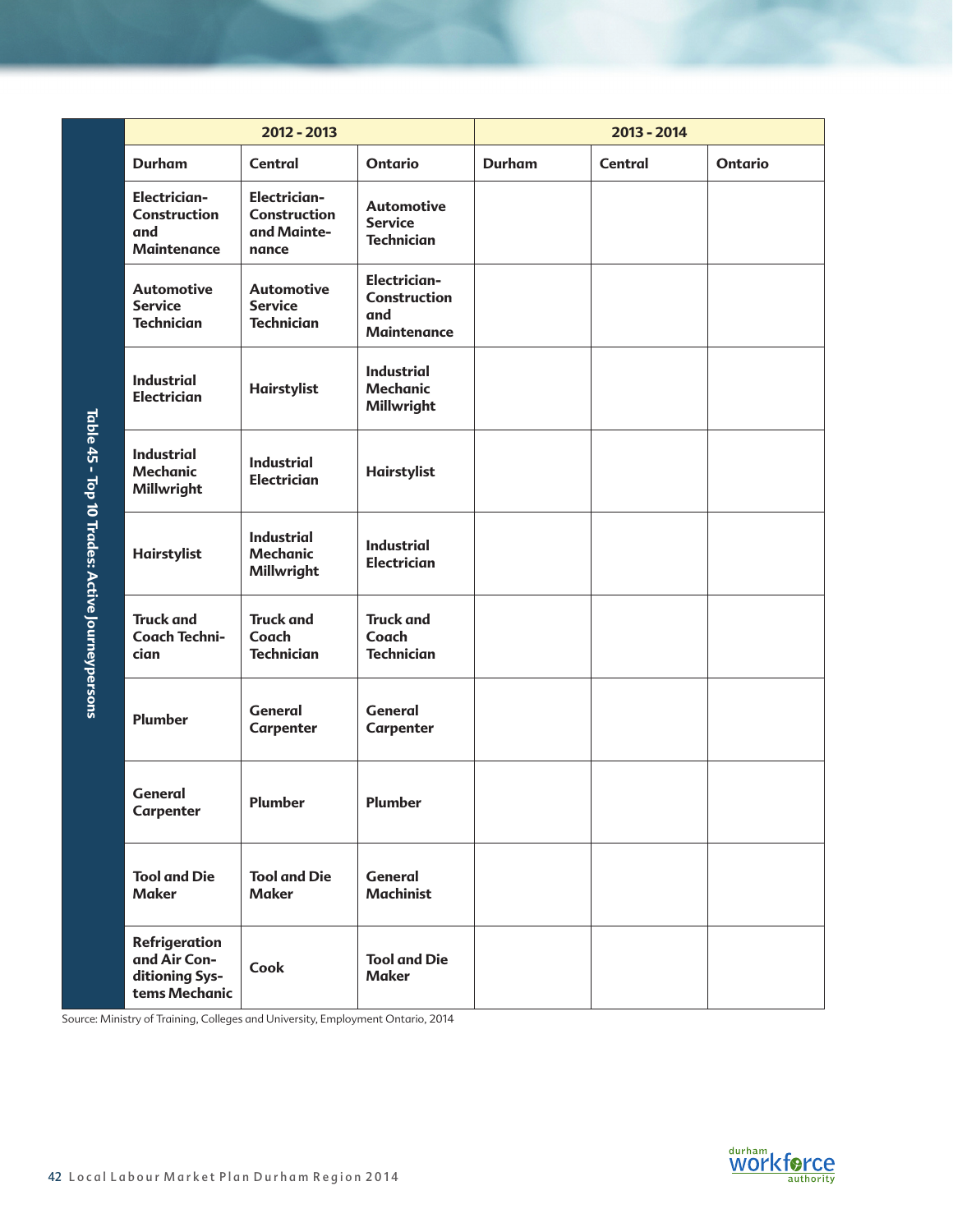### **ES Recommendations**

### **ES Data**

The ES data on its own is not sufficient to determine service gaps or overlaps. Future meetings of the Employment Ontario Service Providers Team need to focus more toward the discussion of service overlap and the priority of service integration.

All service managers were asked to consider recommendations to improve outcome

In reviewing the data, most managers felt the data was a fair representation of their assisted clients. Youth under 24 continue to be of particular concern and that there are two specific observations: youth either need upgrading to get a job or go back to school, or they have a postsecondary diploma or degree and can't get a job. Both categories are concerning particularly when they represent almost 30% of clients in employment services.

Concerns were also expressed that the data only reflects clients that enter and exit the system in a one year period and does not include the number of open files (where a client has not yet left the system) and focuses on the quantitative data (counting numbers which is tied to funding) and not qualitative data (the reasons behind the numbers). For example, those that remain in the system may have lower literacy rates, a disability, etc. and may require more time, effort and support to exit the system or achieve identified milestones.

### **Interventions for Vulnerable Populations**

Unemployed individuals with less than a high school diploma are less likely to use ES services while high school graduates are more likely to use the services. Individuals with either college diplomas or university degrees are slightly more likely to use ES services.

A carryover from the previous year ES manager consultation, the ES managers highlighted that they may need to include service coordination with other community agencies and that Durham Region should re-visit 'Wrap Around' programing that is customized to precarious clients currently in the system or those who desire service but have difficulty accessing service.

# LiNDR Service Coordination with support of DWA

## **Priority Areas**

### **#1 Create Common Screening Processes**

Key Activities

Consult with service providers, develop trust, collect information on:

- Promoting and training on assessment and screening tools to help make referrals between ES and LBS
- Build relationships and networks between all EO services in the region
- Support existing programs and services
- Provide education on LBS client pathways
- Expand training and engagement activities for the EO network in the region

### **#2 Identify Existing Collaborations Share & Expand**

Key Activities

- Share current activities or best practices that the local EO network can leverage or adapt
- Share lessons learned from other service coordination initiatives in other regions that include LBS and ES partnerships
- EOIS CAMS service coordination

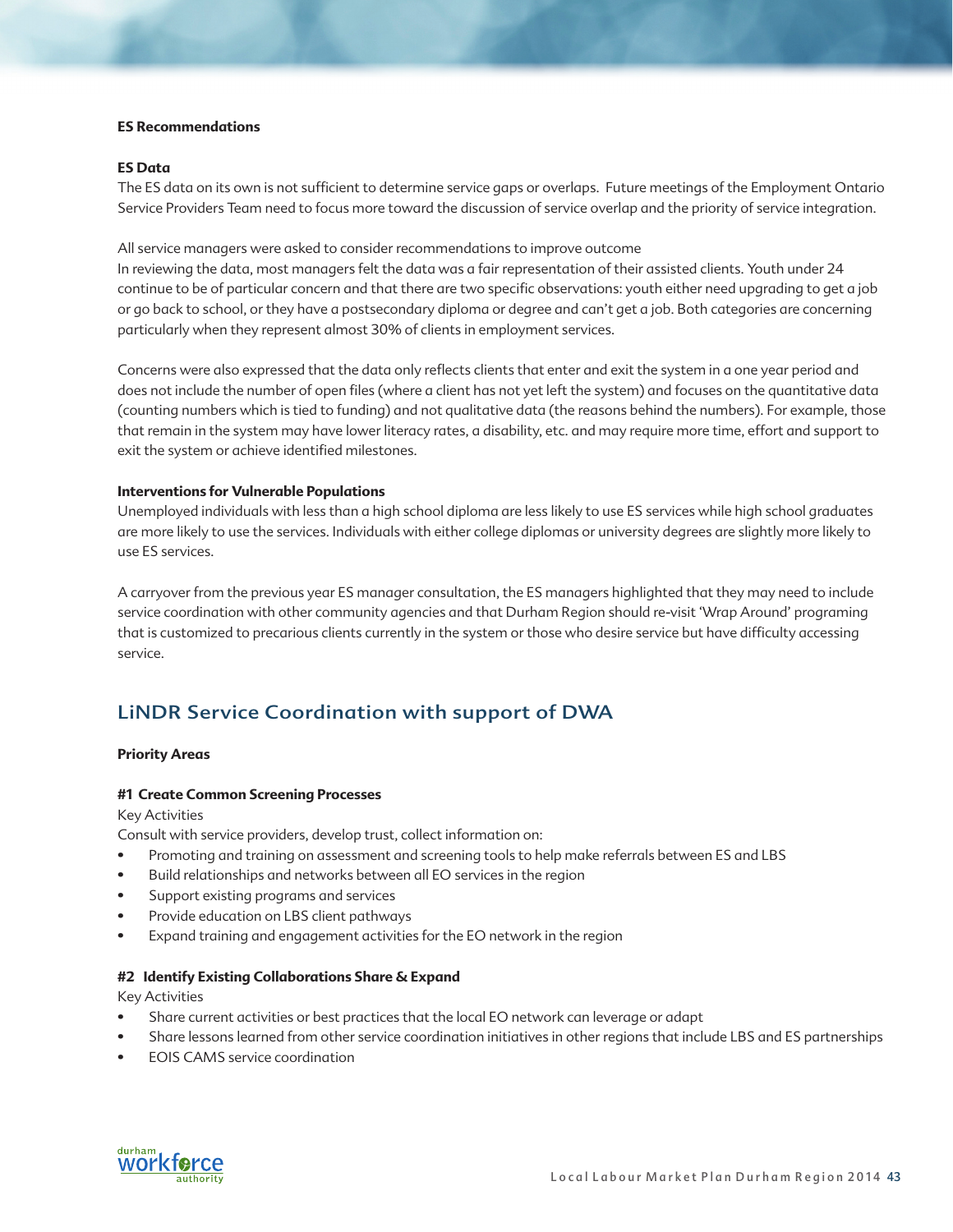### **#3 Survey Stakeholders and Clients For Input**

Key Activities

• Investigate the ongoing needs of ES and LBS clients, front line workers and management staff to improve service offerings

### **#4 Identify Client Pathways In Order To Establish Anticipated Process For Referrals**

- Educate stakeholders on and promote the five LBS OALCF pathways to ES agencies to ensure seamless transitions
- Determine and promote use of LBS/ES screening tools
- Facilitate relationship building with Ontario Works and other partners
- Develop and maintain LBS/ES referral process
- Promote client pathways
- Provide training and engagement

# **#5 Inventory Of Existing Programs And Networks**

### **Key Activities**

- Referral document that outlines all LBS and ES services created annually
- ES, OW and LBS will work in creating information sheets for use across services so all front line staff understand services, supports and access processes

### **#6 Data Collection From Outside Sources, Leveraging Community Assets**

Key Activities

- Collect and analyze Ontario Works data, labour market data and other sources of relevant community information and present to the LBS and ES agencies to assist in planning activities
- DWA is compiling a spreadsheet to accumulate OW-related data outside of CAMS

## **#7 Continuous training**

Key Activities

Validate current state and develop service coordination partnership plan

- Conduct gap analysis
- Develop recommendations that lead to professional development or training opportunities.

## **Actions and Accomplishments**

LiNDR has built on its provincial mandate of service coordination and has provided leadership to the Employment Service Providers to chair the Employment Service Managers meetings; tackling difficult and complex subjects as EIOS CaMS, referral protocols, provincial targets and relationship building. The DWA has partnered with LiNDR in the delivery of service coordination to both LBS and ES agencies by providing critical staff support, expert level labour market information and ongoing data analysis services. This partnership is a clear expression of MTCU's investment of its funded support service network to develop and facilitate service coordination amongst Employment Ontario services.

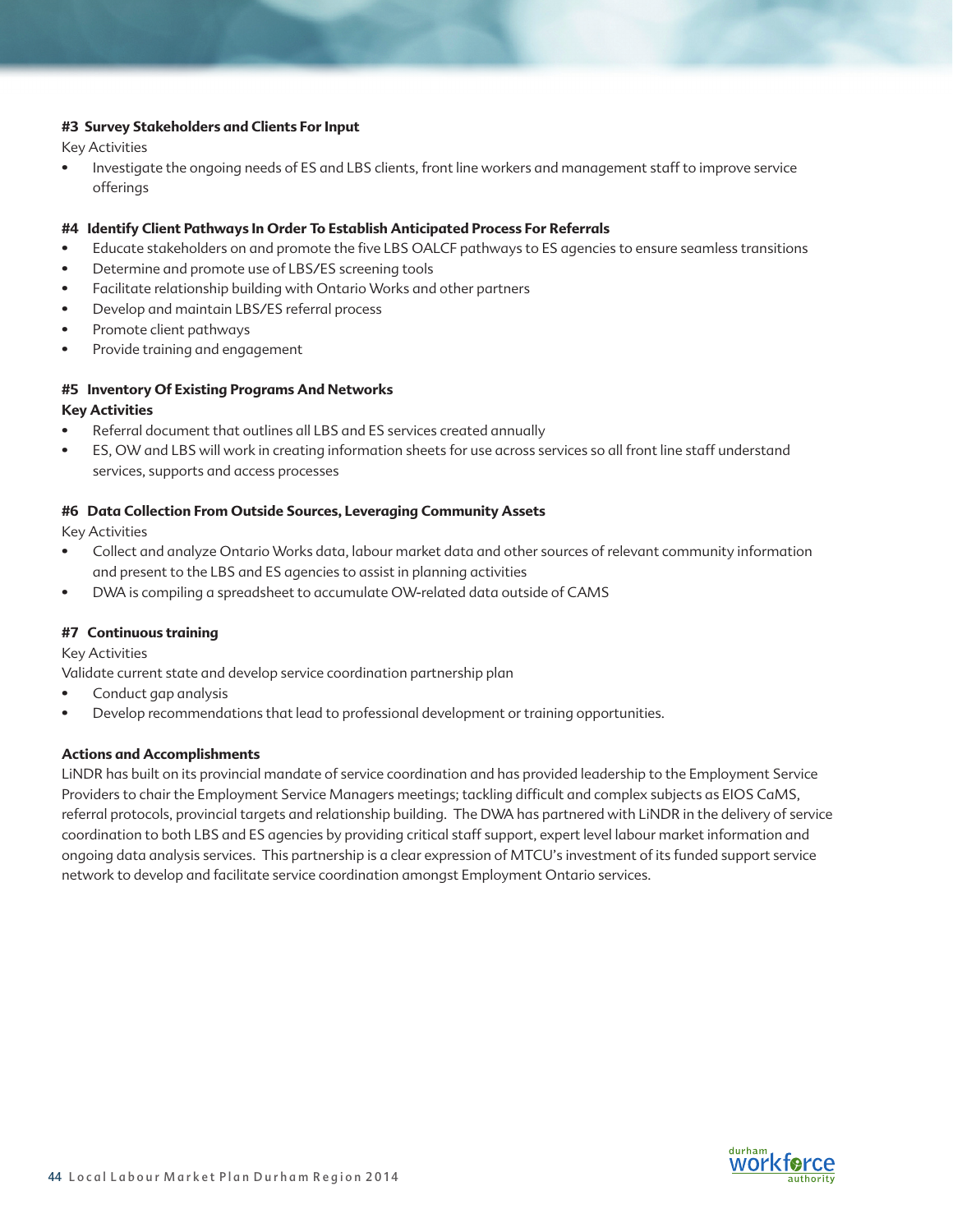# Trends and Priorities

### **Creative Economy**

Durham has embraced the concept of a creative economy and has paid particular attention to the arts and culture aspects of the emerging economy. The Region of Durham Economic Development Department launched the award-winning Art of Transition in 2010, creative think tanks, Durham's Creative Awards and other events to support the development of the creative economy in Durham Region.

The DWA is aware that as Durham moves toward a creative economy it will require different skills than those that may be in abundance in an ecomomy traditionally focused on manufacturing. In 2014, the DWA will release a service sector study focused on those occupations in what has been dubbed 'creative service sector', and will provide insights and recommendations for transitioning the traditional service sector to creative service and other creative occupations.

### **Ignite**

In 2013, there were several discussions within the creative community that revealed the need for a more diversified local economy, better links between businesses and creative professionals, and ultimately a stronger economy that can support arts and culture. At the same time, local start-ups and businesses were looking for community support. Ignite grows the small to medium sized business in Durham Region and is an extension of the Art of Transition 2010 event.Last year Ignite saw over 100 companies compete in pitch competitions, a business boot camp and boardroom competition. In 2014, Ignite will focus on innovation, technology, invention and advanced process oriented start-ups.

Ignite is an organized by Spark Centre and the Region of Durham, along with many local community partners including the DWA. The second annual competition will award two winners \$25,000 each and includes a new category awarding \$5,000 to a post-secondary student.

### **Employer Engagement**

Employment Ontario Service Providers, Literacy Service Providers, Workforce Planning Boards, Immigrant Serving Agencies, Ontario Works and community-based not for profit organizations have an obligation to engage local employers to find placements, employment opportunities, service provision and to obtain workforce intelligence. Throughout recent labour market consultations, the DWA consistently heard about the challenges to employer engagement.

The DWA proposes to host employer engagement round tables to research best practises in employer engagement strategies to develop best practises and recommendations for integrating the aims of partners to ensure that employer engagement is effective, coordinated and grounded in labour market information.

Employer engagement round tables and service coordination will dovetail with the current efforts of the Literacy Network of Durham (LiNDR). For the past two years, LiNDR has built on its provincial mandate of service coordination and has provided leadership to the Employment Service Providers to chair the Employment Service Managers meetings; tackling difficult and complex subjects as EIOS Cams, referral protocols, provincial targets and relationship building. The DWA has provided staff support to this important work and provided labour market information and other data as requested.

In addition to employer engagement best practice research and service coordination, the DWA will continue to develop closer relationships with the municipal and regional economic development departments and chambers of commerce and boards of trade. The City of Oshawa Economic Development Department recently released its Plan20Twenty, an economic development strategy for its downtown. The DWA will work with economic development to leverage the DWA Skill shed study, and its custom-purchased commuting pattern data to inform cluster attraction and employer recruitment.

### **Sector Studies**

To fully address local and provincial labour force needs and support our evolving economy, it is critical that potential labour market participants are made aware of all their community employment and training opportunities and are equipped with the

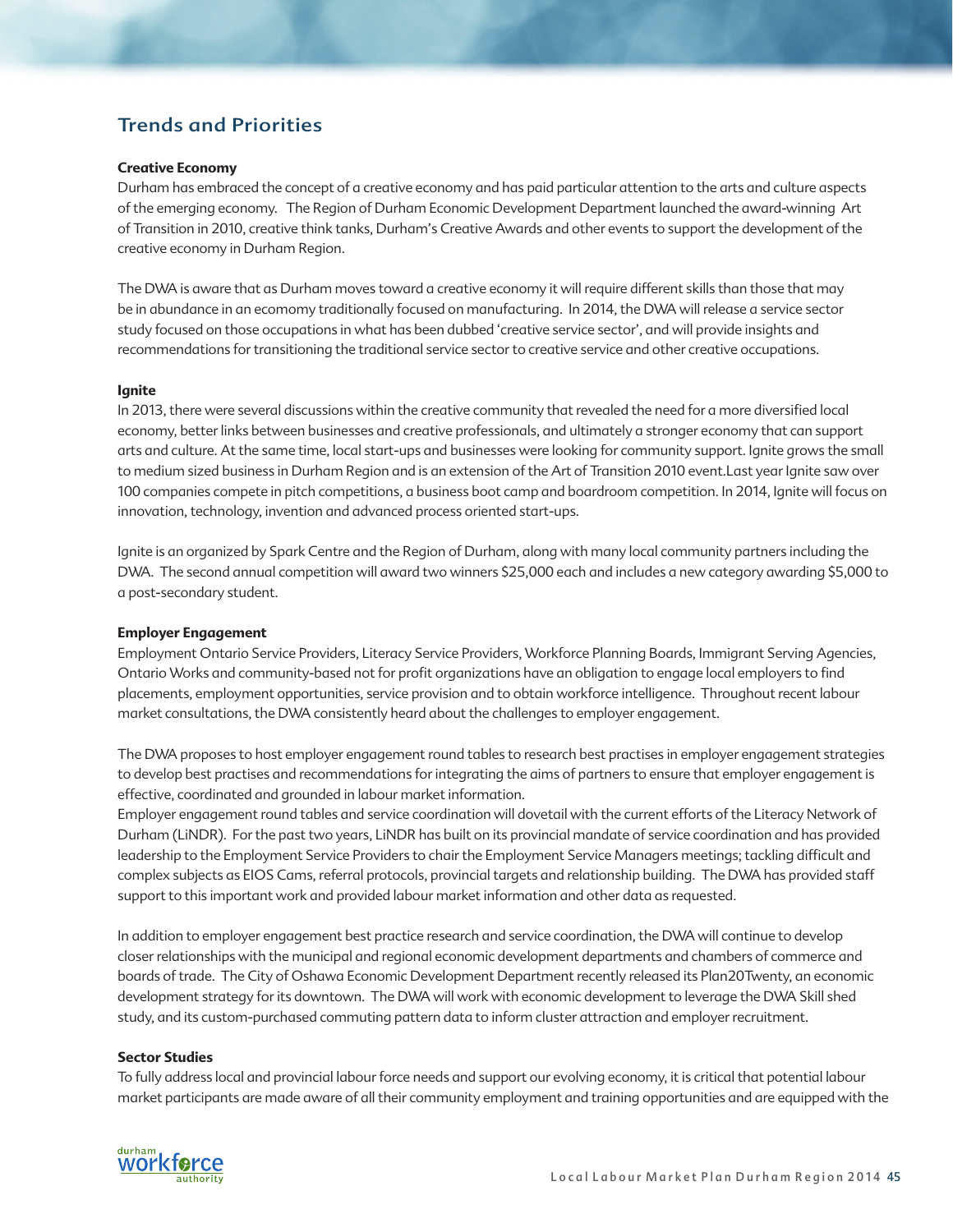in-demand employment skills necessary to gaining and maintaining employment.

In response to community need for specific local labour information, the DWA will continue to research in demand sectors for the region. In the past few years, the organization has published construction sector study, nuclear energy sector study and an apprenticeable trade service sector study.

The identified in demand sectors (taken from local and regional economic development reports) for Durham Region are: advanced manufacturing, technology-based manufacturing, wholesale trade, health and biosciences, energy generation, multimodal transportation and logistics, information technology, agri-business, smart energy and film. As a result of our community consultations, the DWA will focus on information technology, advanced manufacturing and health care supply chain.

Additional studies have been identified as priorities for the broader community, however, studies will be undertaken only with additional resources to expand organizational capacity.

### **Agri-Food**

Rather than undertake an agri-food sector study, the DWA has partnered with the Literacy Network of Durham (LiNDR) as it leads a career ladders project with a focus on agri-food. Durham has an agriculture asset and could be responding to the creative economy needs through creative food economy, with the creation of ethinic food farms (specialized food products), and food-to-table food processing. Approximatly 40 per cent of Durham Region is classified as agriculture land. The DWA will also explore future partnerships with the Region of Durham Economic Development Department, Durham Agriculture Advisory Committee, and the Local Diversity and Immigration Partnership Council will explore the creation of demonstration projects, feasibility studies, and experimental farms.

### **Sport Tourism**

Sport tourism is an emerging as an important sector and opportunity for Durham Region. The Region has been selected as a site for the Pan Am and Para Pan games. These games are seen by many as a 'coming out party' for the Region on the world stage of sport tourism. The games, scheduled for summer 2015, will bring millions to the GTHA in tourism dollars. There will be legacy opportunities from hosting the games, for increasing occupations in sport toursim. The Region of Durham, Sport Tourism Strategy 2013-2017, notes that sport tourism, and in particular weekend tournaments, fill hotel rooms during slow periods and provide business to restaurants, theatres and attractions. Ongoing annual tournaments/events as well as the hosting of major sporting events raises awareness of a destination and builds capacity to benefit the community at large.

#### **Literacy and Essential Skills**

The development of a workforce's literacy and essential skills capacity is a key driver of its local economy. Economic theory suggests that human capital – what individuals know and can put to productive use – is an important contributor to economic growth. (Coalition, Realizing Workforce Potiential Through Workforce Planning Boards and Literacy Networks, 2012)

An individual's ability to learn and fully participate in the labour force is determined by their level of literacy and essential skills - higher skills abilities are associated with higher rates of employment, family-supporting wages, health outcomes, and increased educational attainment. The literacy and essential skills profile of a population affects the performance of local enterprises and communities as the differences in average literacy levels explain more than 55% of differences in the longterm growth rate of gross domestic products (GDP) per capita at both the national and provincial level. (Coalition, Realizing Workforce Potiential Through Workforce Planning Boards and Literacy Networks, 2012)

Many workers who have been displaced by local manufacturing plant closures lack the literacy and essential skills they need to adapt to new employment prospects. Higher literacy skills are associated with greater propensity for lifelong learning habits that improve employability for workers needing to find new jobs. (Prosperity, 2012)

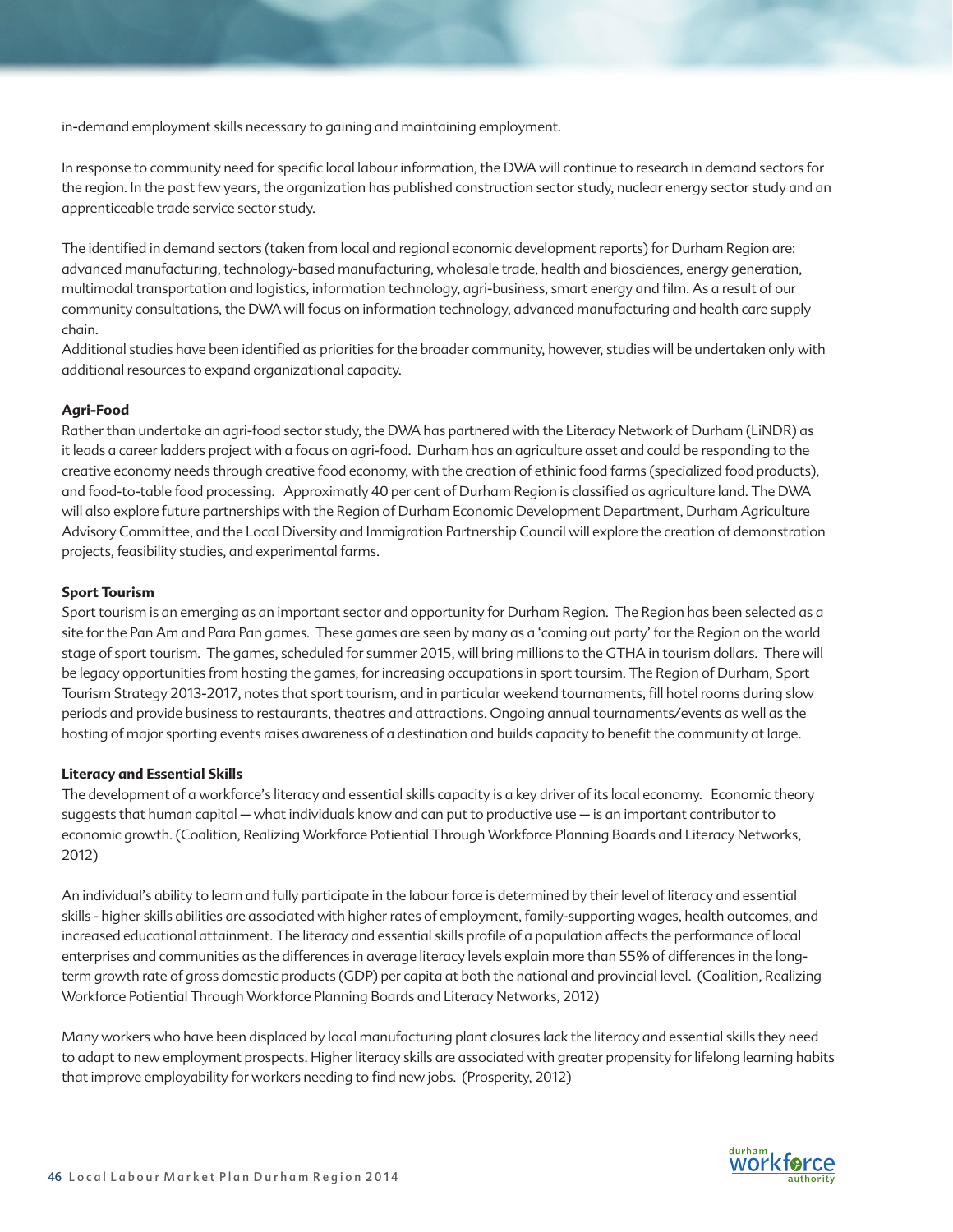Literacy and formal retraining are complementary. People with higher literacy skills are more likely to pursue job re-training programs than those with low literacy skills. This pattern holds across different age profiles of workers.

### **Career Laddering**

In 2013, the Literacy Network of Durham (LiNDR) led the community through the first phase of a pilot Career Ladders project. The project, spearheaded provincially by Essential Skills Ontario, explores the possibility of assisting displaced or precariously employed workers by embedding workplace literacy skills into sector-specific stacked credentialed training.

Career Ladders organize college level training into a series of incremental and stackable certificates that workers can access on their own time. Each step in a career ladder is explicitly designed to meet the needs of both participants and employers in obtaining necessary workplace skills, thereby improving a student's career opportunities and providing a skill set needed by an industry or industry sector.

Career Ladders seek to serve employers and potential employees by creating pathways for advancement based on work experience and credentialed, stackable job-related training. (Zizys, 2010) Dr. Rick Miner, author of People without Jobs, Jobs without People indicates a looming labour shortage; Career Ladders may be one of the tools beneficial in addressing this shortage. Career Ladders provide low-skilled adults with a manageable and supportive education and training program that has clear and foreseeable outcomes in terms of job advancement, better wages and career opportunities. Career Ladders provide a higher-skilled workforce to recruit from and better career opportunities for employers current employees, allowing them to promote from within.

LiNDR will lead the second research phase of the pilot project as one of three chosen communities in Ontario. The independent Planning Group steering the project has idenfitied agri-food as the priority industry sector.

### **Learning Communities**

The DWA, the Literacy Network of Durham (LiNDR) and the Community Development Council Durham (CDCD), continue to partner on formal and informal projects. Over the past two years, this partnership has supported several events including three half-day conferences to promote the Learning Communities concept and build community engagement. The three lead partners will seek additional funding to continue this important work.

Learning Communities are supported by a diverse group of people working together to nurture and sustain a knowledge creation system based in valuing equally three interacting domains of activity: research, capacity-building, and practice.

# What We Heard

In addition to formal focus group sessions, many one-on-one consultations have taken place and these too have informed the planning process.

Key points include the following:

- There continues to be a strong need for comprehensive local labour market information. Emerging occupations and their essential skill requirements need to be clearly defined and presented in ways that will be useful to those making career decisions or providing counsel on career pathways. Those consulted almost universally expressed a need for increased local labour market information that is timely and easily understood.
- The provincially funded youth employment fund has helped move youth unemployment from the worst in Canada to at time of writing, sixth place in the country. Even though this is a positive downward trend, youth unemployment and youth engagement remains a priority issue is a significant issue across the region, with youth graduating without work experience.
- Consultations held with post-secondary student leaders highlighted the need for quality work placements that offer opportunities to further the classroom experience. Student leaders noted that the transportation, student financial aid

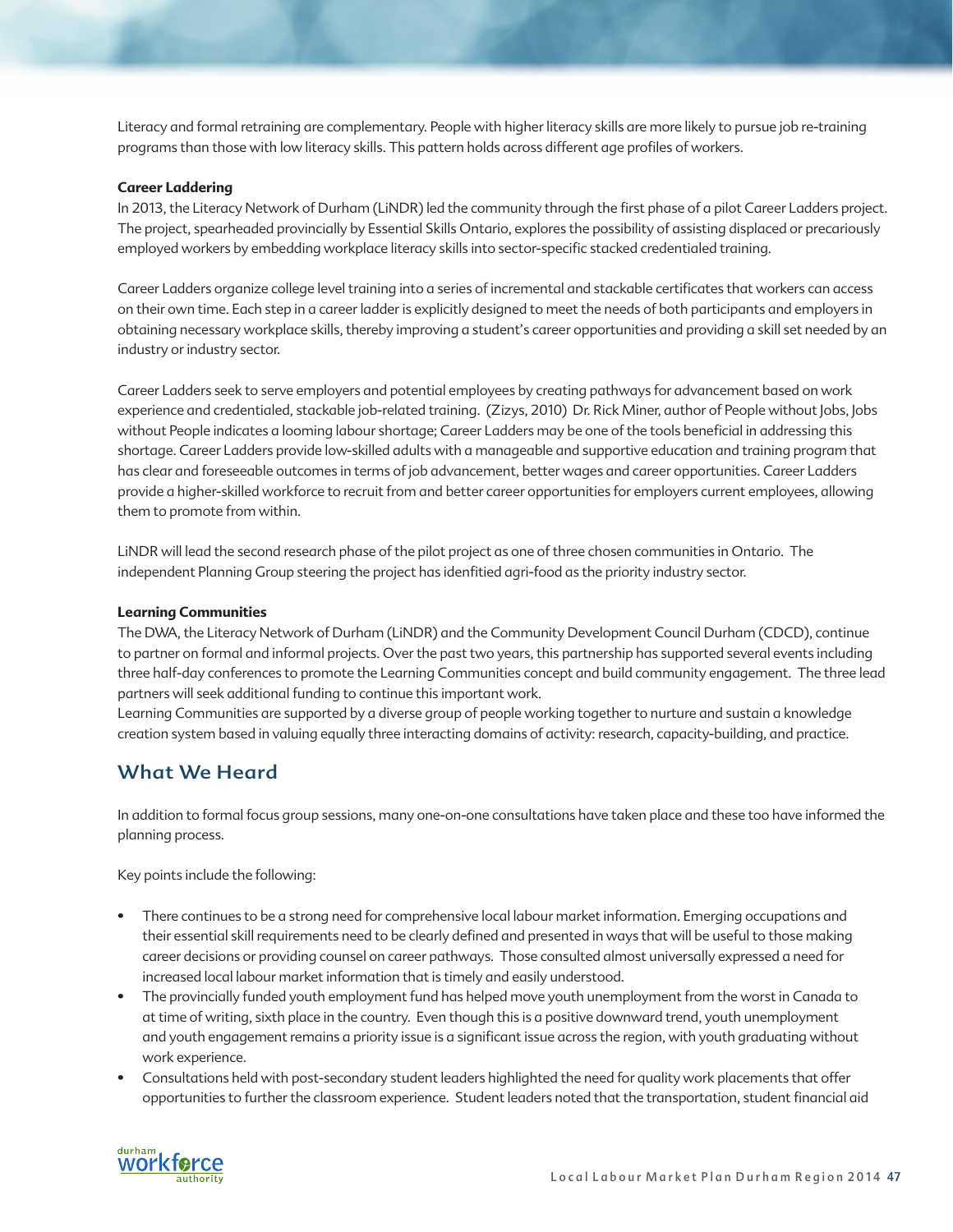and health care are important issues facing Durham post-secondary students.

- The DWA should continue to attend and support the leadership in service coordination offered to the Employment Service providers by LiNDR. Employment Ontario Service Providers are interested in reviewing the data offered by the labour market plan and the primary research being started by the DWA. The Service Providers desire on going information and support to their service coordination efforts and welcome the DWA proposed project of employer engagement roundtables.
- The need continues to learn more about the growing or emerging sectors in the region, particularly future labour force requirements and what skills will be in demand in future.
- Road blocks and red tape at the municipal level are seen as barriers to entrepreneurship.
- The demise of the tradeability.ca project has left a community deficit for trades specific information and community outreach.

# Update on 2013 Action Items

### **Skill shed/Labour Shed Pilot**

Initial pilot labour shed study was launched in late June 2013, in partnership with UOIT. A draft report was shared with the community in on the DWA website in February of 2014.

A long-term, sector-specific prioritized plan of future studies has been created and included in this report. Sample data from the draft report can be found in this document.

### **Creative Economy/Ignite**

Ignite grows the small to medium sized business in Durham Region and is an extension of the Art of Transition 2010 event. Ignite is an organized by Spark Centre and the Region of Durham, along with many local community partners, including DWA. Small to medium sized business will receive business coaching by an expert panel the community will highlight the significant economic impact of small business to Durham's Economy. A larger community event was held June 25th, at the Regent Theatre, 400 community partners attended the event.

### **Local Industry Tours for Educators**

The DWA organized the fifth annual tour with a focus on Clarington for secondary school teachers of local industries that represent Durham's emerging growth sectors. (sustainable energy, automotive/transportation, IT, health and wellness, agriculture and biosciences) This is an opportunity to have the front line business owner speak to industry trends, future employment prospects.

The teachers were delighted to have an onsite presentation by Clarington Board of Trade, 80 teachers attended event. The three businesses that participated were Algoma Orchards, Canada Rubber Group, and St. Mary's Cement. The event produced a tour program produced with profiles on 3 locations visited and sector specific occupation profiles made available post event.

### **Youth Survey**

The DWA worked with the Literacy Network of Durham to develop a survey to better understand youth needs. The survey was conducted in partnership with front line youth serving organizations.

The goal was to gain a better understanding of youth unemployment and youth service needs in Durham Region. The survey created, tested with youth serving organizations, survey was distributed at community events, on line, through youth organization contacts. The DWA launched results on January 31, 2014. The DWA has launched the youth survey for 2014 and has plans to continue the survey for the foreseeable future.

### **Service Class Prosperity**

The DWA will release a report on the creative service class and recommendations to move traditional service occupations toward the creative economy.

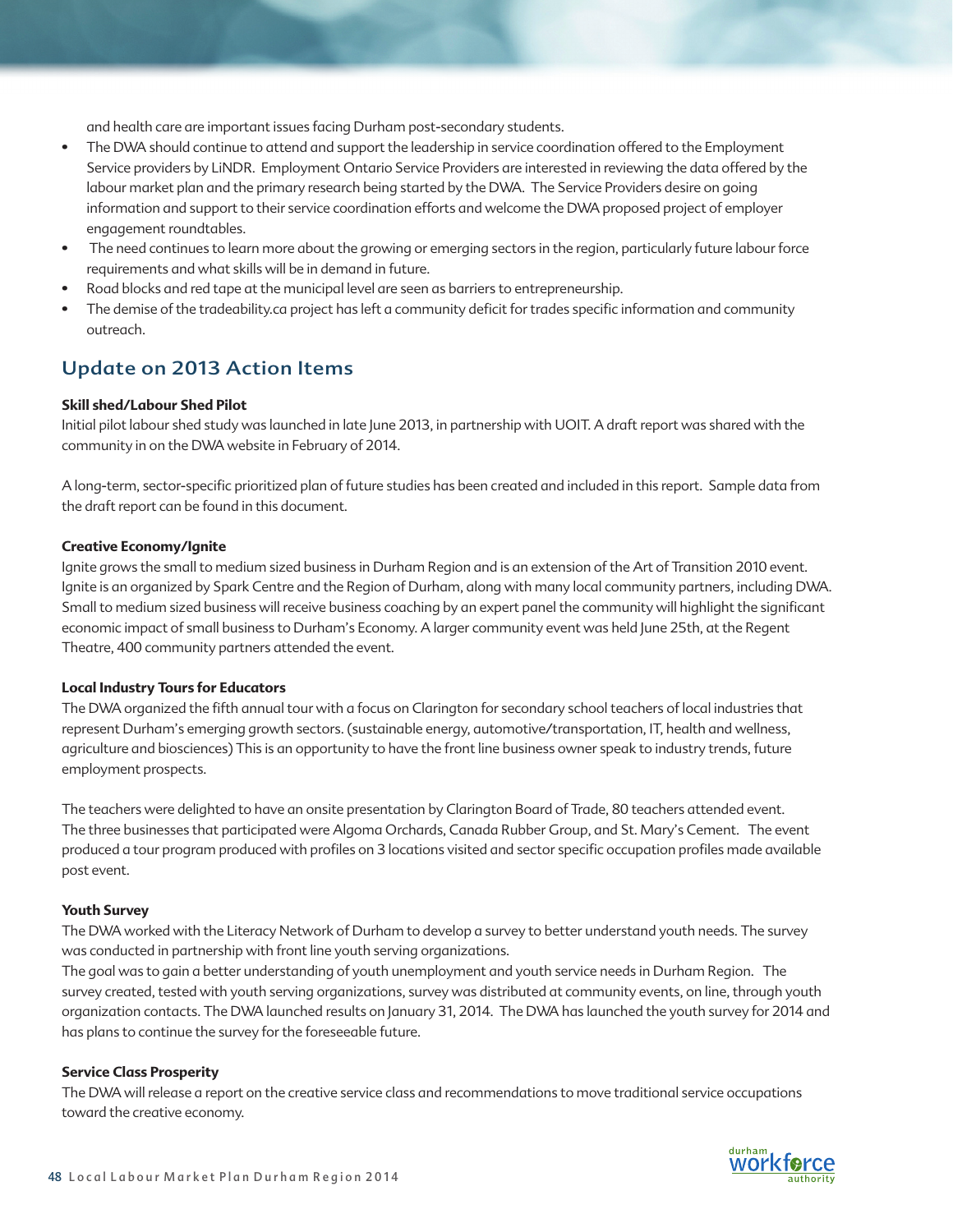### **Migration Patterns**

The DWA partnered with the Central Region Workforce Planning boards to conduct a review of migration characteristics and trends for Durham and Central Region and understand how migration interrelates with adjacent communities. Additionally, understanding commuting pattern data, showing for each geography who commutes into and out of each area. Findings from this research will show what effects migration has on the labour market. The partner report is available on the DWA website.

### **Agriculture Day**

The DWA has plans to work with DAAC and Region of Durham Planning Department and the Local Diversity and Immigration Partnership Council to create a feasibility study for an experimental farm in Durham Region with a focus on immigrant food. Consider options for food processing. This project is anticipated for 2015-16.

### **Action Plan**

This action plan outlines proposed partnerships developed by community stakeholders that would attempt to address some of the workforce challenges identified from labour market intelligence presented earlier in this document. This is not intended to be an exhaustive list of partnerships in Durham Region. The labour market plan has been created as a rolling three-year plan therefore not all of the recommended actions will be implemented immediately.

Three new themes have emerged throughout the consultation process: Engage, Educate and Evolve.

**Engage** – This theme focuses the work of the DWA on working with our community partners and identifying those community members that the DWA are not currently working with. This type of engagement is meant to be reciprocal and lead into the second theme, of educate.

**Educate** – A continuous theme throughout previous and current Labour Market Plans has been the need to inform and educate our community about labour market information. This set of priorities in this plan will lead to the transformative process dissemination of accurate information.

**Evolve** – Building upon effective engagement and education strategies that will help the community-based planning to create and informed community plan and sustained change.

| 2015                                                             | 2016                                                             | 2017                                                           |  |
|------------------------------------------------------------------|------------------------------------------------------------------|----------------------------------------------------------------|--|
| <b>Employer Engagement – service</b><br>coordination round table | <b>Employer Engagement – service</b><br>coordination round table | Agriculture day                                                |  |
| Sector study - Information<br><b>Technology</b>                  | Sector Study - Skills Mis Match                                  | <b>Sector Study - Advanced</b><br>Manufacturing                |  |
| Career ladders - demonstration<br>launched                       | <b>Creative Economy - Ignite</b>                                 | Sector Study – Health Care supply<br>chain                     |  |
| <b>Industry Tours - Sport tourism</b>                            | <b>Central Region youth survey report</b>                        | <b>Agriculture Demonstration project</b>                       |  |
| Skill Shed - Information Tech                                    | Skill Shed - Advanced<br>Manufacturing                           | <b>Skill shed - Multimodal</b><br>transportation and logistics |  |

## **Potential Partnerships - October 2014**

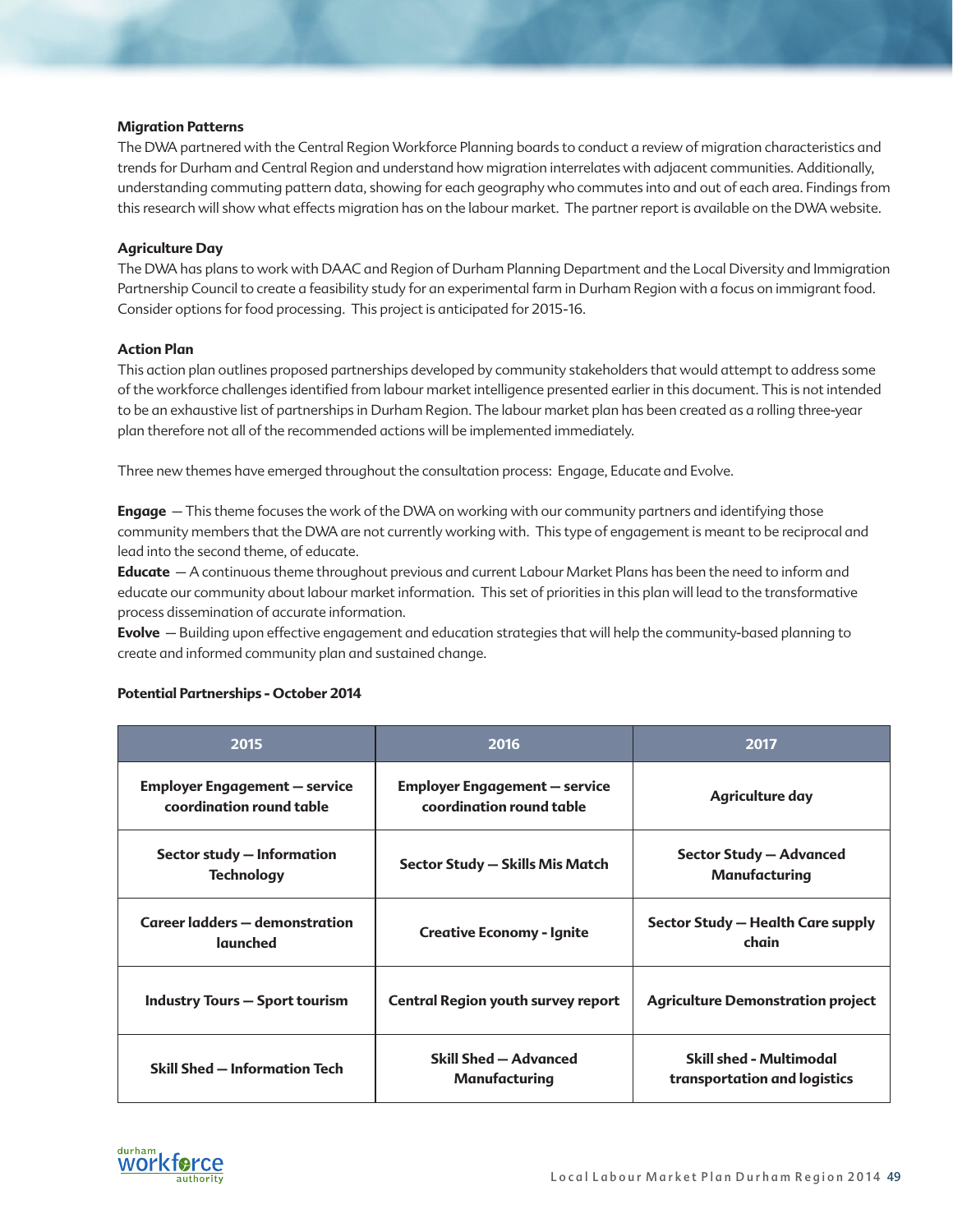### **Additional Partnerships**

| 2015                                                                                                                 | 2016                                                                                                                              | 2017                                                                |
|----------------------------------------------------------------------------------------------------------------------|-----------------------------------------------------------------------------------------------------------------------------------|---------------------------------------------------------------------|
| <b>Youth Survey</b><br>• Share with central region boards<br>• Longitudinal study                                    | <b>Youth Survey</b><br>• Work with central region<br>boards to create a report and<br>recommendations                             | <b>Youth Survey</b>                                                 |
| <b>Learning communities</b><br>• Support to demonstration project                                                    | <b>Learning communities</b><br><b>Report, recommendations for</b><br>future sectors                                               | <b>Learning communities</b><br>• Long term monitoring               |
| <b>Durham Homeless connect</b><br>Write grant to support homeless<br>connect in Durham                               | <b>Durham Homeless connect</b><br>• Expand project to north Durham,<br>make arrangements to hand off<br>project to other partners | <b>Rick Miners report - what does it</b><br>means for Durham Region |
| <b>LMI Clearing house</b><br>• Seek funding sources to support<br>the creation of a searchable dbase of<br>local Imi | <b>Sector Studies Impacts</b><br><b>Review recommendations and</b><br>work with community to implement                            | Trades – gap for service                                            |
| <b>Learning Communities</b>                                                                                          | <b>Learning Communities</b>                                                                                                       | <b>Learning Communities</b>                                         |

### **Engage**

# Skill Shed Study

A Skill shed study is a tool to understand the local labour market through the collection and description of labour force data such as worker availability, current employment status, current/desired wage rates, job qualifications and skills, residence/work location, age cohorts, distances willing to travel for employment, and employment requirements and obstacles. This information allows numerous groups such as economic developers, employers, and regional residents to make informed decisions about employment, facilitation of industry expansion, and recruitment.

The DWA, as it seeks out other funding partners, will focus on sector-specific Skill sheds to focus on the priority sectors identified by local and regional economic development departments. The DWA will attend the Durham Economic Development Partners meeting annually to update on the Skill shed progress and to prioritize sectors for future study.

### **Status**

Pilot completed 2013 Skill shed 2014 Agri-food sector Skill shed 2015 Information Technology Skill Shed 2016 Advanced Manufacturing

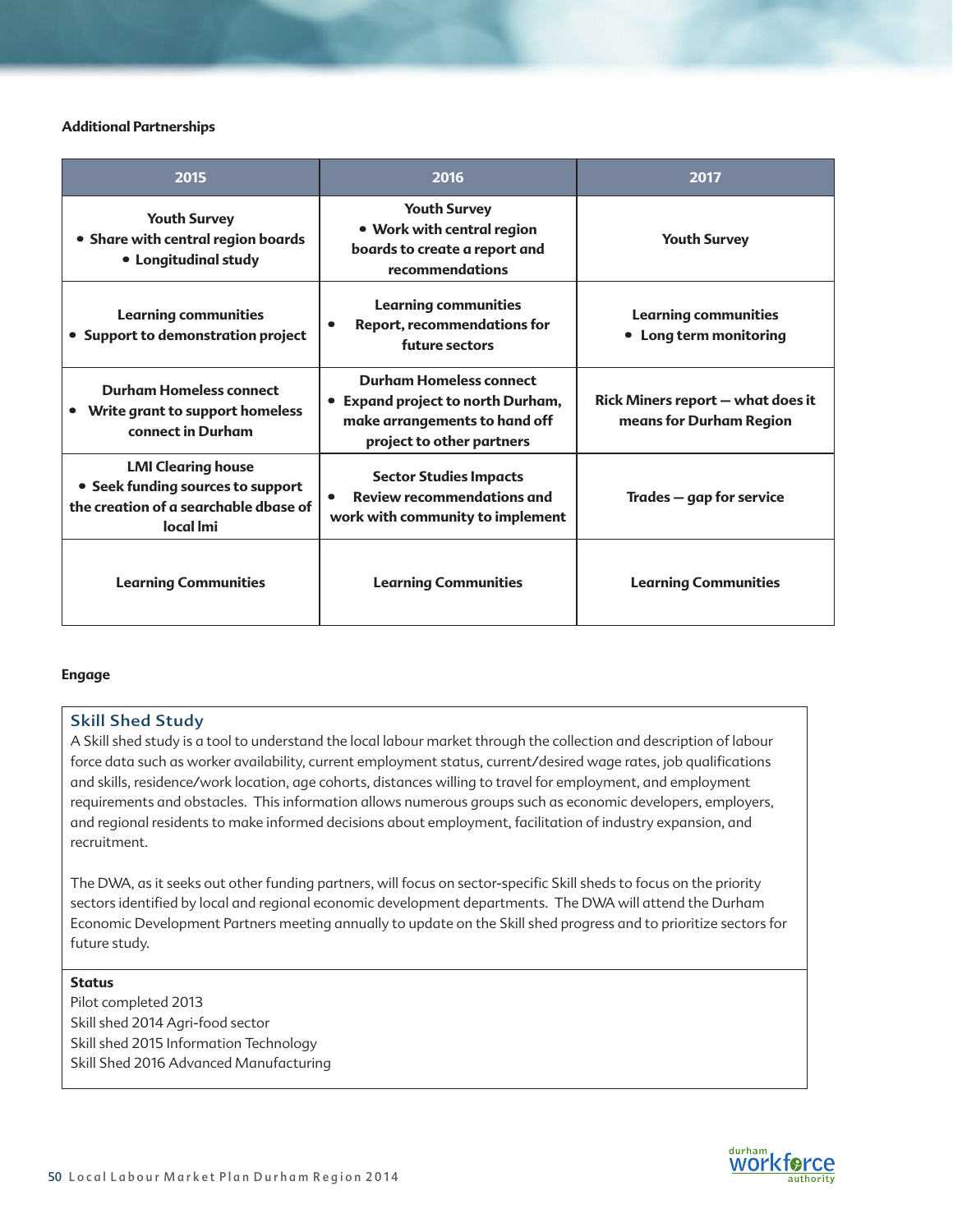### **Outcomes**

Planning committee Skill shed Report Work plan for future Skill shed reports

### **Partners**

Region of Durham Economic Development Department, Local Economic Development Departments, selected sector-specific employers, City and Municipal Government, UOIT, Durham College, Labour Unions

# Creative Economy

For several years, creative economy initiatives have occurred in Durham. As this sector grows in the region, the DWA will continue to lead or partner in various project to support this sector.

### **Ignite**

Ignite is an organized by Spark Centre and the Region of Durham, along with many local community partners, including DWA. The DWA will participate as a planning partner, judge and sponsor.

### **Entrepreneurship**

'Do It In Durham', November 2014, will shine a light on the entrepreneurial community of Durham Region. Set to happen in conjunction with thousands of other events around the world, Global Entrepreneurship Week is a time to celebrate the innovators and job creators who are driving economic growth.

### **Durham Business Summit**

The DWA will participate as a planning partner in the Whitby Chamber of Commerce Business Summit. The event will focus on small to medium business.

## **Plan 20Twent**y

There is currently a significant need for demand side labour market information. Employers indicate that they are unable to hire the skills they need and there is no easy way at this point to verify what skills they need. This information will allow job seekers to better prepare for employment opportunities through targeted training programs based on skills gaps identified by employers.

### **Status**

Ignite Event October 2014, 2015, 2016 Durham Business Summit Sector Specific Skills mapping and report 2015, 2016

### **Outcomes**

Small to medium sized business will receive business coaching by an expert panel, the community will highlight the significant economic impact of small business to Durham's economy

### **Partners**

Region of Durham Economic Development Department , Spark, DSEA, BACD, UOIT, Durham College, Trent, Region of Durham Economic Development Department, Ontario Works, Employment Ontario Service Providers, Literacy Service Providers, local economic development departments, unions, school boards, LDIPC

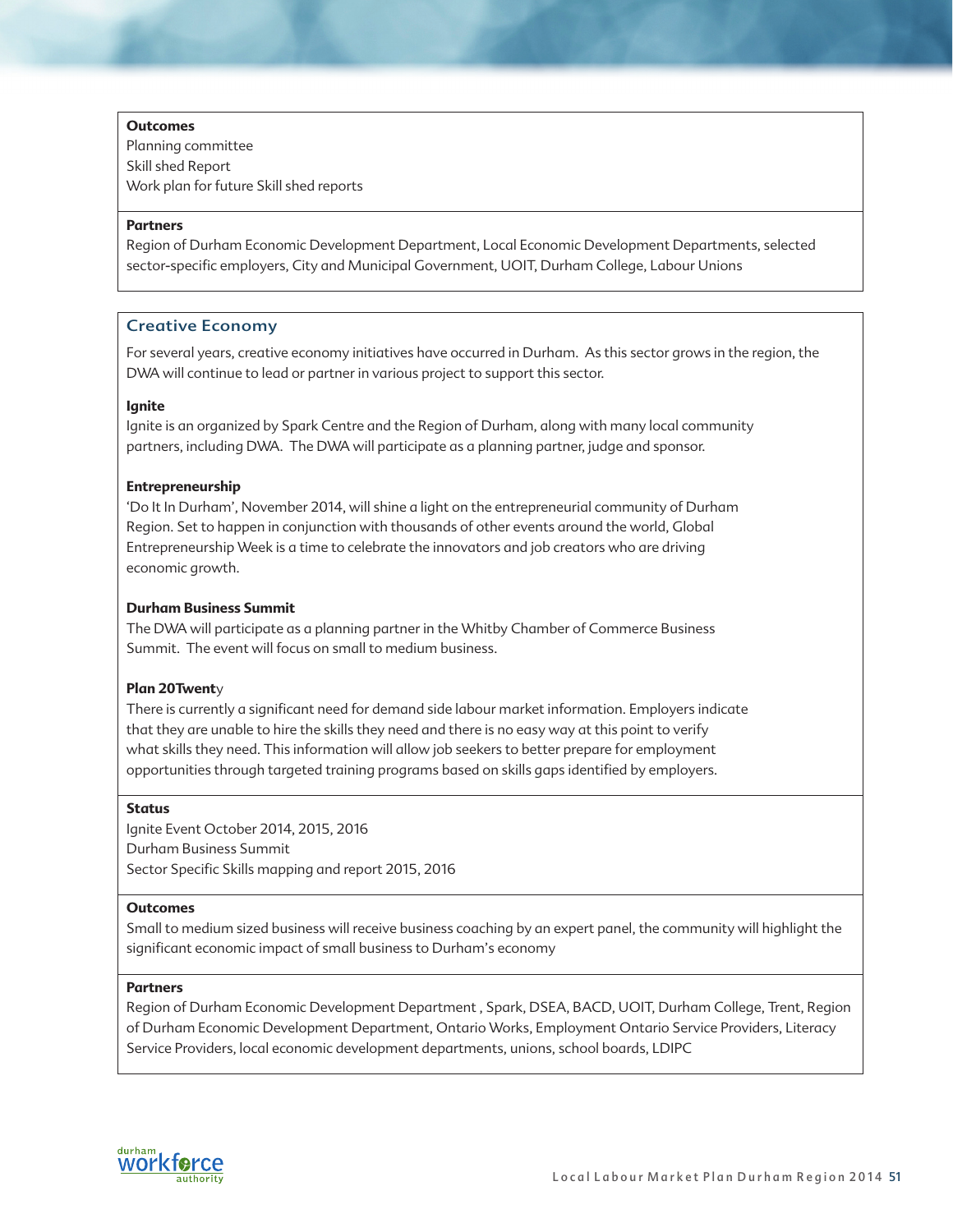### **Educate**

### Agri-Food Demonstration Project

The 2012 Integrated Local Labour Market Plan (ILLMP), recommended that to support the development of experiential farms, business incubators, a technology and innovation park, and other pilot projects, that will transition displaced workers into alternative forms of sustainable employment and/or introduce new ap¬proaches to our local labour market and economy.

The DWA will explore opportunities to apply key findings from the Martin Prosperity Institute's "Ontario in the Creative Age" report. Host a summit conference in the region followed by one or more pilot demonstration projects. These initiatives will be dependent on completion of feasibility studies and securing of grants and program funding."

## **Status**

2017 - In partnership with Durham District and Durham Catholic School Boards as part of both school boards professional development program, present an 'Agriculture In Durham" arrange a tour for secondary school teachers of Durham College's Centre for Food and its renewable energy programs combined with panel presentations from Durham College, UOIT and DAAC to present agricultural education pathways available in Durham Region. A second panel presentation focused on the Region of Durham's agriculture plan combined with local industries that represent Durham's agriculture and biosciences sector who would present agriculture and bio sciences local employment opportunities.

Work with DAAC and Region of Durham Planning Department and the Local Diversity and Immigration Partnership Council to create a feasibility study for an experimental farm in Durham Region with a focus on immigrant food. Consider options for food processing.

### **Outcomes**

This event is an opportunity to have Durham College, UOIT, Region of Durham and front line business owner speak to industry trends, future employment prospects.

#### **Partners**

Region of Durham Planning Department, Region of Durham Economic Development Department, , DDSB, DCDSB,KPDSB, KPCDSB UOIT, Durham College, Whitby Chamber of Commerce

## Industry Tours for Educators

The DWA has offered this tour for several years. The next phase of this partnership will focus on engaging the small to medium sized entrepreneurs and local and regional economic development departments. The employment service providers and literacy service providers have requested to be included in this annual event. The DWA will extend an invitation to them for the 2014 and future Industry Tours.

# **Status**

2014, 2015

### **Outcomes**

70 teachers, employment service providers and literacy service providers will understand local pathways to Durham Region employment opportunities

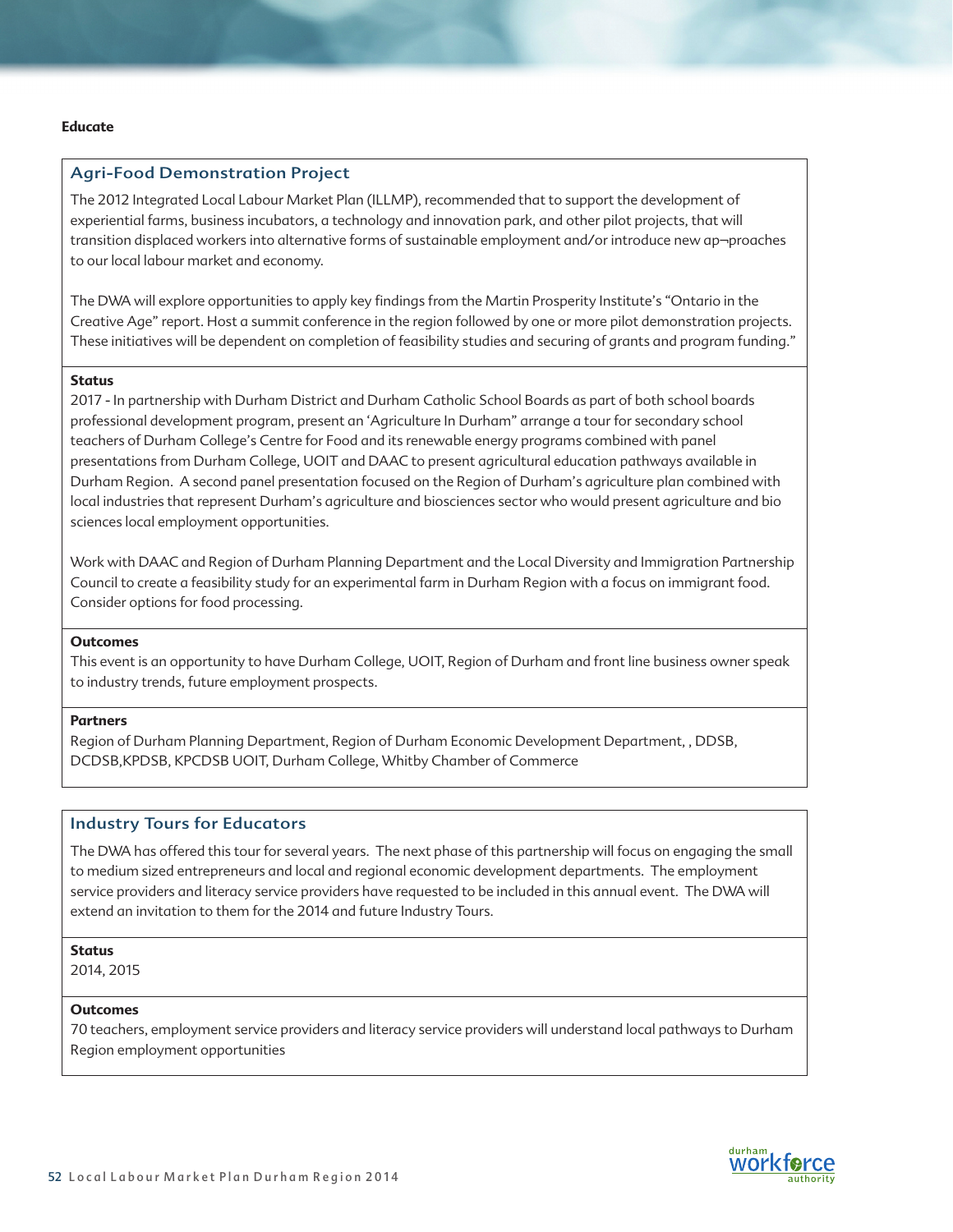### **Partners**

Durham Catholic District School Board, Durham District School Board, Kawartha Pine Ridge Victoria Northumberland District School Board, Regional Municipality of Durham Economic Development and Tourism, Employment Service Providers, Literacy Network of Durham.

## People without Jobs

Dr. Rick Miner's ground breaking report highlighted a mis match of jobs and skills. He noted that immigration and youth will be key players in the growing economy. The DWA will explore un filled jobs in Durham and create a strategy to move workers into those occupations.

#### **Status**

2017

#### **Outcomes**

Event featuring Rick Miner and local employers Project Steering Committee Final Report and recommendations

## **Partners**

Durham District School Board, Durham Catholic School Board, Durham College,UOIT Employers in the five emerging sectors, BACD, OSEB, Employment Ontario Service Providers, Region of Durham Economic Development Department

## Sector Studies

The DWA has completed sector studies in Nuclear Energy, Construction and Apprentice able Service trades sector.

### **Status**

2015 – Conduct an Information Technology sector study

2016 – Advanced Manufacturing

2017 – Mutimodel transportation and logistics

### **Outcomes**

Up to date sector studies, report recommendations auctioned, additional sector studies created for broader community.

### **Partners**

MTCU, Region of Durham Economic Development Department, DSEA, BACD, selected employers, Spark, Unifor

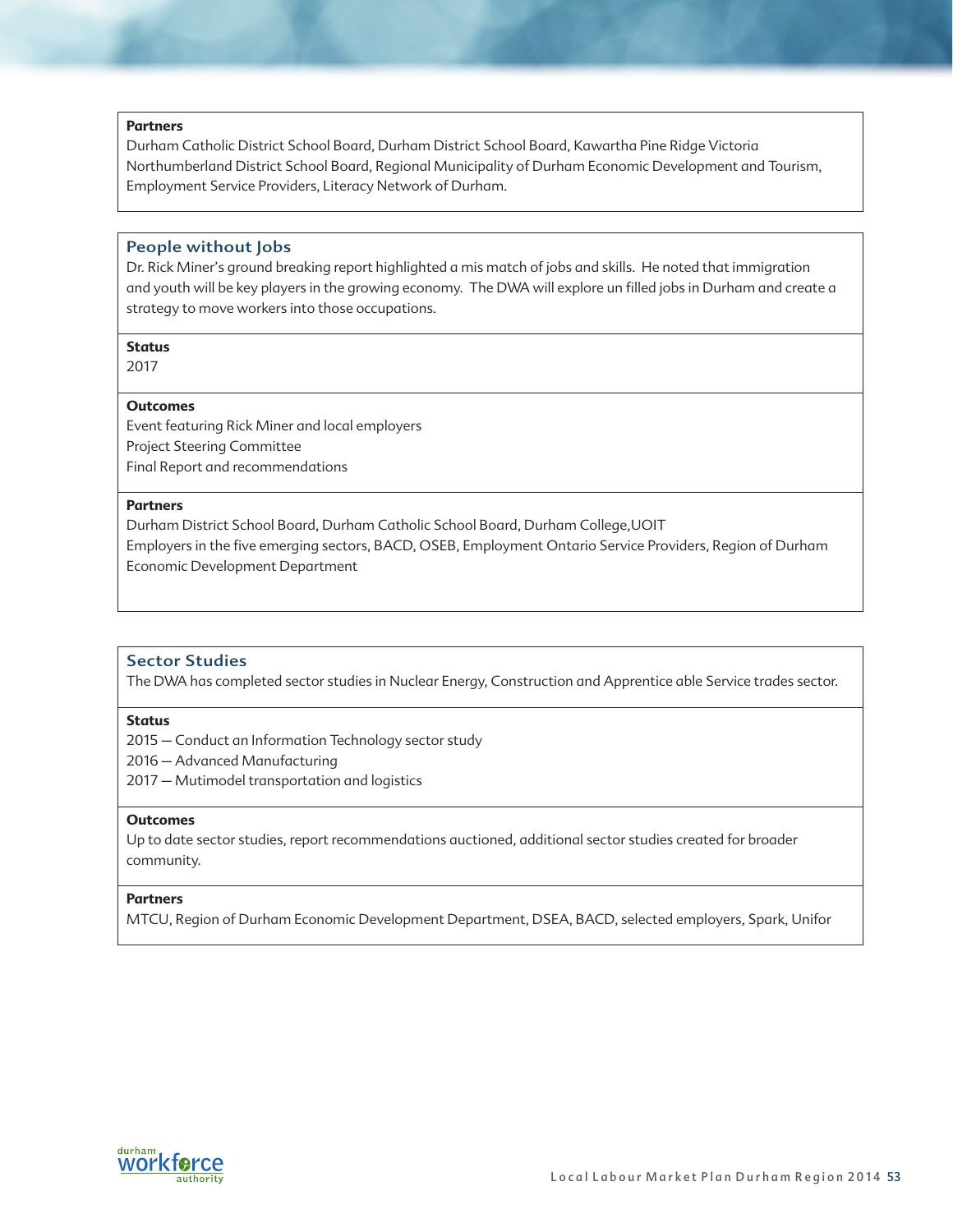## Youth Unemployment

The DWA will partner with youth serving organizations to continue to administer the youth survey and focus groups to better understand youth unemployment. The DWA will use that research to support community organizations and make recommendations for service if gaps exist.

### **Status**

2015, 2016, 2017

#### **Outcomes**

Focus groups with NEET youth, youth in education and training Report and recommendations for service

#### **Partners**

John Howard Society, Durham College, UOIT student association, Trent, Boys and Girls Club Durham, Whitby Youth Council, the Refuge

### **Evolve**

There are opportunities for Durham to reinvent itself and adopt unique strategies to transition and grow a new generation labour force, a labour force that is less susceptible to the unpredictable long term negative impacts of future recessions, impacts of globalization and an aging workforce.

# Career Ladders

The fundamental shift in our labour market has created two challenges regarding job skills demand and job skills supply. Skills-biased technological change has fundamentally altered our labour market to favour skilled workers over those who are perceived as unskilled.

Coupled with the ever-increasing demand for productivity growth, we will require responsive and flexible skillbuilding initiatives to keep pace with the changing needs of the economy. Quite simply, we require higher digital and technical skills for almost every job. The direct result of companies keeping pace with technological advancements has meant that positions previously requiring low skills now demand solid digital skills: the ability to access, use, and interpret digital information in the workplace. (Coalition, 2012)

#### **Status**

The DWA in partnership with the Literacy Network of Durham, will lead a demonstration pilot project in a selected sector. This will create an economic case for career laddering, identify return on investment that demonstrates the case for training and workforce development, allowing for targeted and customized programs that provide on the job training with imbedded literacy training.

### **Outcomes**

Demonstration pilot involving Durham Region business Final report

# **Partners**

LINDR, MTCU, Economic Development Departments, Ontario Works, OSEB, Employment Ontario Service Providers

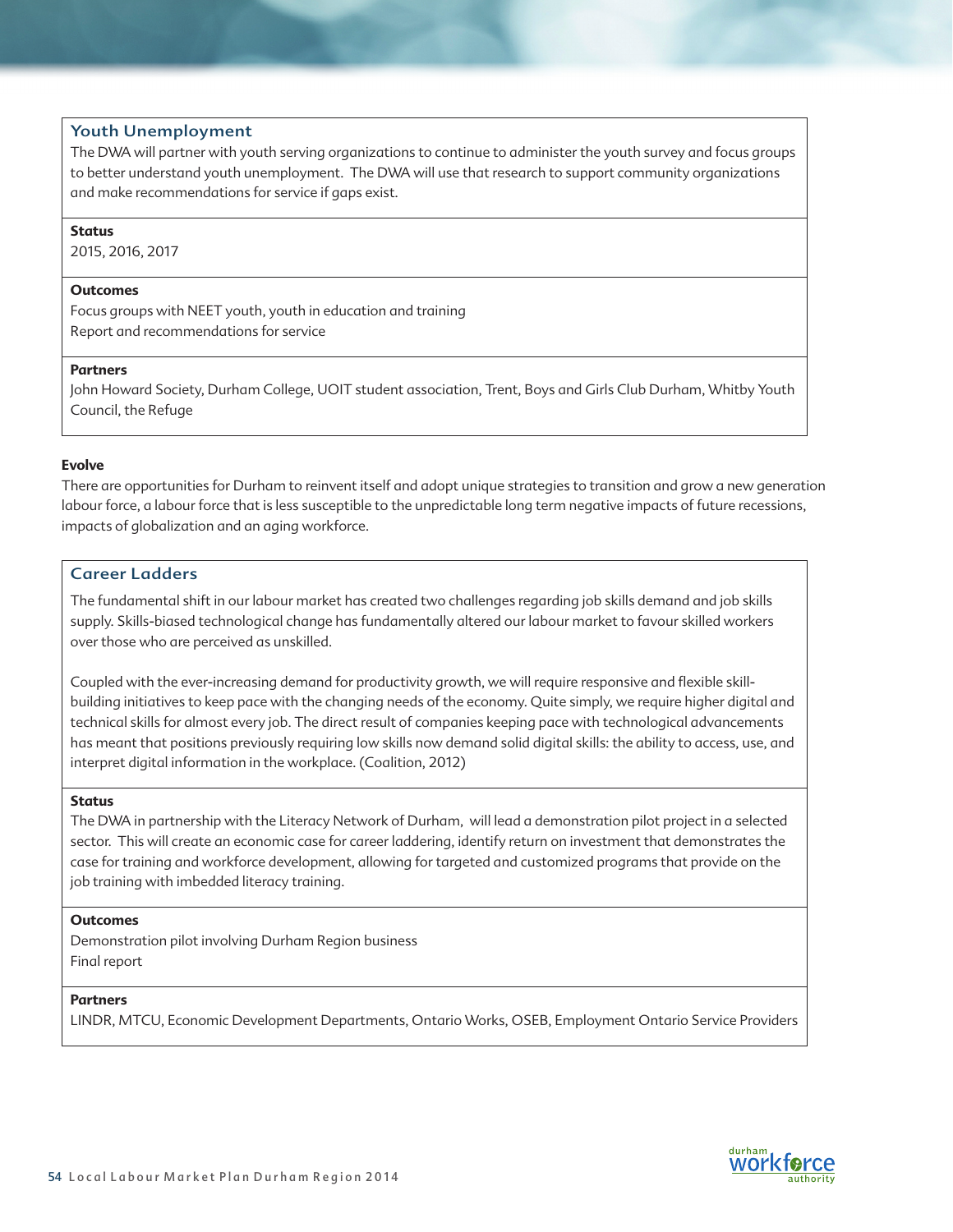# Employer Engagement

## **Description**

The DWA proposes to host employer engagement round tables to research best practises in employer engagement strategies to develop best practises and recommendations for integrating the aims of partners to ensure that employer engagement is effective, coordinated and grounded in labour market information.

### **Status**

2015, 2016

### **Outcomes**

DWA will coordinate employer engagement round tables

### **Partners**

Employers, Region of Durham, CDCD, LiNDR, Ontario Works, Employment Ontario Service Providers, literacy service providers, chambers of commerce, boards of trade

# Local Diversity and Immigration Partnership Council

### **Description**

Support the creation of an integrated settlement and information centre in Durham for newcomers and immigrants. Pro¬vide skills development opportunities for new immigrants through the development of mentor-mentee relationships, work placements, peer support programs involving successfully integrated immigrants, and the use of skills assessment tools to fast track those with existing training. Develop a comprehensive proposal and secure government funding to create a model centre that will meet the unique needs of immigrants in Durham Region.

## **Status**

DWA Executive Director is a member of the LDIPC

## **Outcomes**

DWA will provide labour market information to the website

### **Partners**

Region of Durham, CDCD, MTCU, Libraries

# Individual/Organization

E camp mentoring North Durham Business Summit Durham Research Day ES Managers Meeting Literacy Managers Meeting Learning Communities LiNDR AGM DHSBA Youth service agencies YMCA Youth Community Leaders focus group Shawna Mutton Ben Earle Audrey Andrews

Maralyn Tassone Darrin Carron Donna McAllister Rhonda Keenan Vince Bulbrook Brian Caccio Trent student president UOIT student president Full Circle of Care Nicola Crow John Aker

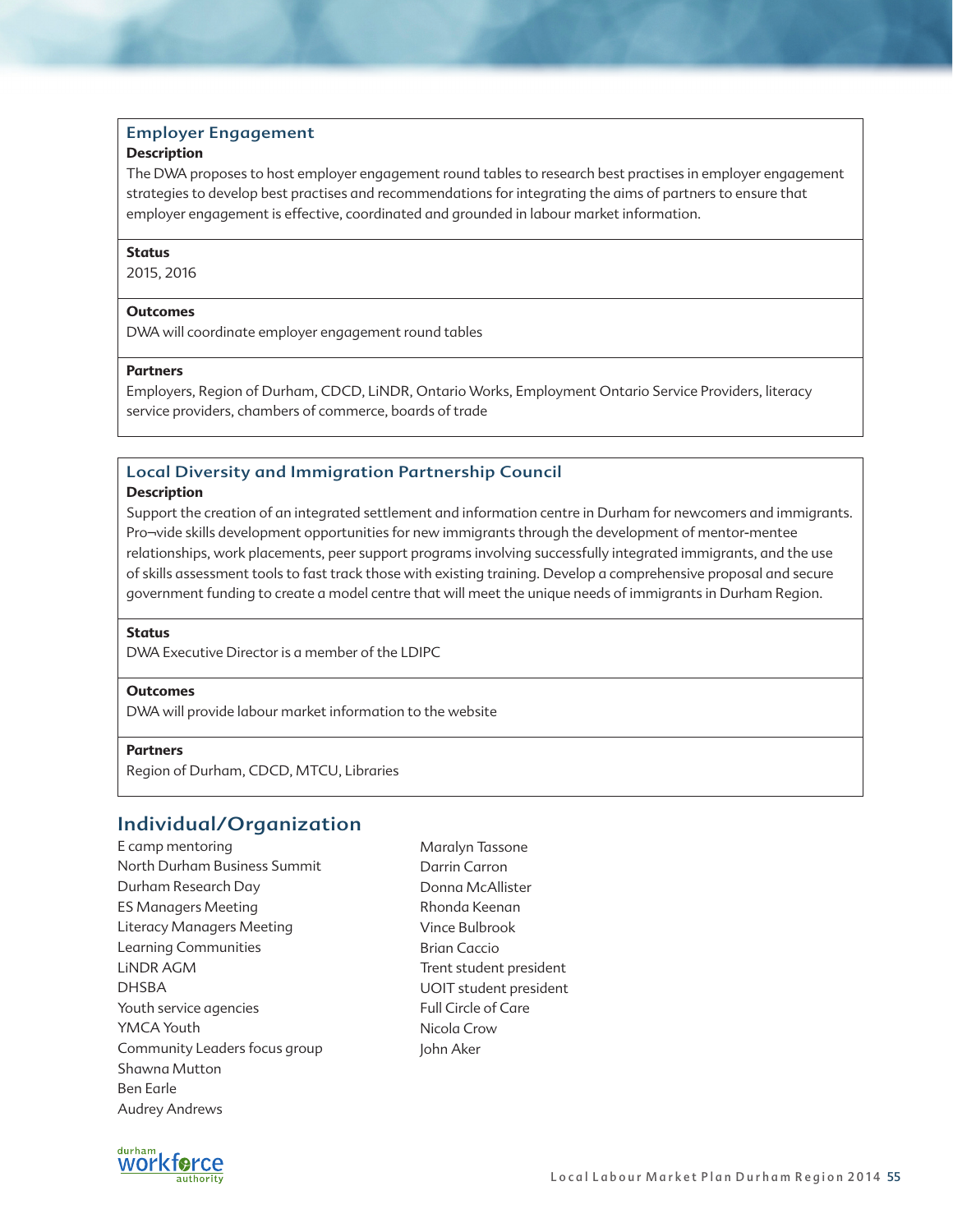# Bibliography

Boards, C. R. (2014). **On the Move**. Toronto: Toronto Workforce Innovation Group.

Canadian Apprenticeship Forum. (2004). **Assessing and Completing Apprenticeship Training in Canada**. Ottawa: Canadian Apprenticeship Forum.

Cervenan, A. (2009). **Service Class Prosperity**. Toronto: University of Toronto.

City Of Oshawa. (2013). **2012 The Year in Review, 2012 Good News Report**. Oshawa: City of Oshawa.

Durham Workforce Authority. (2013). **Durham Region Labour Market Plan**. Oshawa: Durham Workforce Authority.

Durham, R. o. (2013). **Region of Durham Agriculture Strategy 2013-2018**. Whitby: Region of Durham .

Durham, R. o. (n.d.). www.durham.ca. Retrieved july 12, 2014, from Region of Durham: http://www.durham.ca/planed. asp?nr=/departments/planed/planning/stats-n-facts/facts\_stats\_inside.htm&setFooter=/includes/planningFooter.inc

Institute for Competitiveness and Prosperity. (2013). **Untapped Potiential: Creating a Better Future for Service Workers**. Toronto: Institute for Competitiveness and Prosperity.

Millier, D. B. (2010). **Town of Ajax Economic Development and Tourism Strategy**. Ajax: Millier, Dickinson, Blais.

Millier, D. B. (2013). **City of Oshawa Sector Analysis and Cluster Development Strategy**. Oshawa: Millier, Dickinson, Blais.

(2013). **Region of Durham, Sport Tourism Strategy 2013-2017**. Whitby: Region of Durham.

Zizys, T. (2010). **An Economy Out of Shape: Changing the Hourglass**. Toronto: Toronto Workforce Innovation Group.